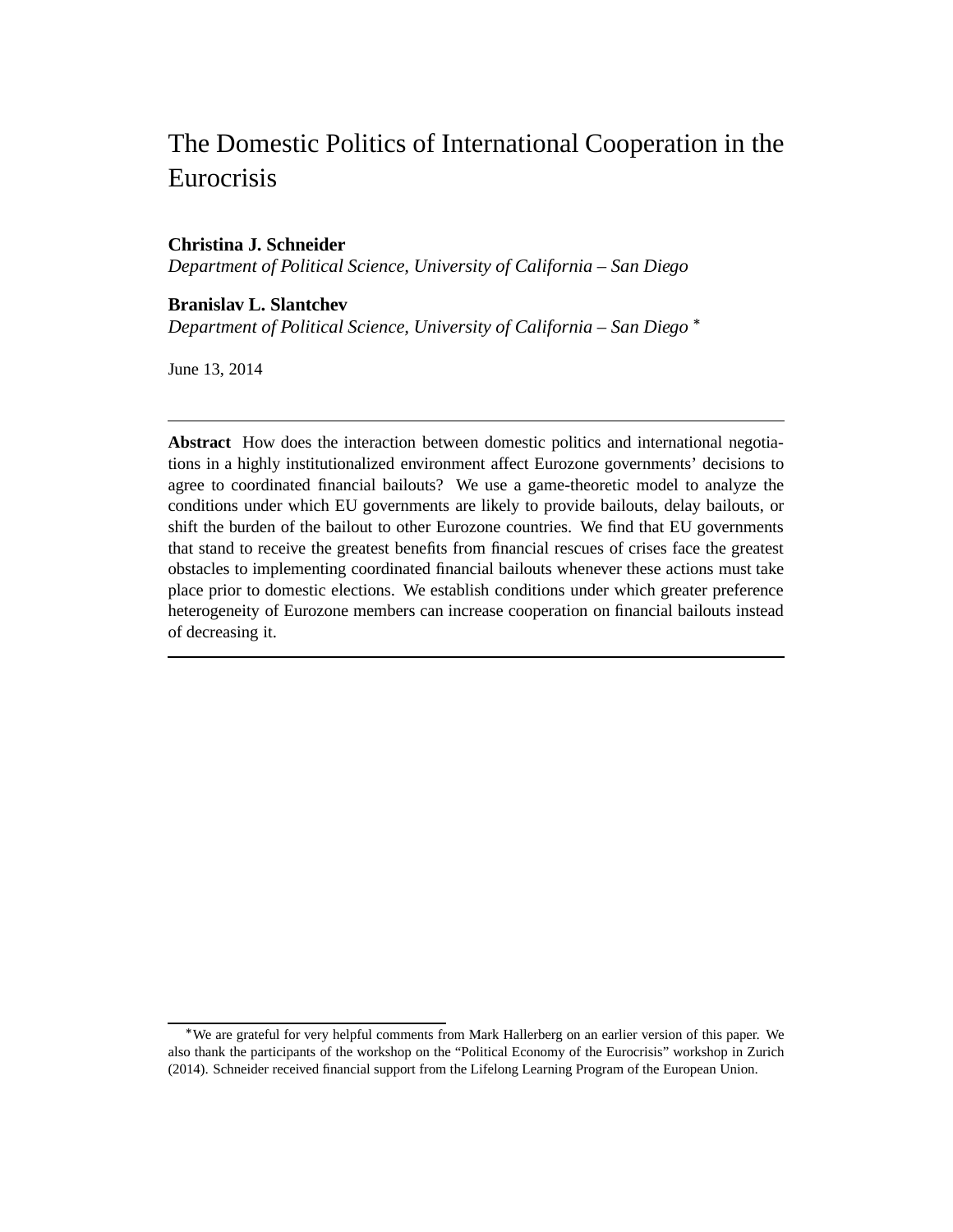## **1 Introduction**

International organizations increase the likelihood that countries cooperate towards a common goal despite domestic political obstacles. The European Union (EU) is an organization that has induced its members to adjust domestic policies to a great extent. During the European debt crisis, EU members faced serious economic and political pressure to provide financial bailout packages to Greece, Ireland, Spain, and Portugal. However, not only did some Eurozone member states fail to contribute to the first Greek bailout, but Germany's initial refusal to participate allowed the debt crisis to deteriorate drastically, making the subsequent rescue much costlier. The repeated refusals of the German government to agree to this bailout are particularly puzzling because the German government is among the most pro-EU governments in the Union, and should have had strong incentives to prevent a deepening of the Eurozone crisis with its potential negative effects on EU's integration effort in general. Given the clear and present danger that the debt crisis had presented the Eurozone members with, it is puzzling that even in the dense institutional context of the Union international cooperation proved so difficult to achieve and that the main source of that difficulty lay in the country that was (and still is) among the most keen on the Union.

We develop a game-theoretic model to study how the interaction between domestic politics and international negotiations in a highly institutionalized environment affects government decisions to agree to coordinated financial bailout packages. We assume that whereas bailouts are costly to tax payers, voters would support bailouts if the crisis is serious and the bailout prevents its spillover to other countries. We also assume that citizens know whether their government is more predisposed to act in a crisis than the median voter (we call such governments "pro-EU") or not (we call these "nationalist").<sup>1</sup> Even though voters know if their government has incentives to act because of its commitments to the EU, they do not know precisely what the extent of the crisis is. Since the government is better informed about that, voters might suspect that it might act when they do not wish it to. This *domestic conflict* over the desirability of a bailout interacts with an *international conflict* over the distribution of bailout costs among the member governments.

We show that even though voters will generally find it quite difficult to discipline their governments through the electoral mechanism, domestic politics can have decisive influence on bailout negotiations. On one hand, if voters are sufficiently convinced that the crisis is serious and a bailout desirable, they will be unable to prevent pro-EU governments from acting even in a mild crisis. In other words, even though the government is known to have incentives to act in circumstances where its voters would want it to do nothing, the electoral mechanism will fail to restrain it. Such a *hyperactive* equilibrium is a clear instance of a "democratic deficit" in the EU.

On the other hand, if voters are sufficiently convinced that the crisis is mild and a bailout not merited, they will be unable to get pro-EU governments to act even in a serious crisis. In other words, precisely because the government is known to have incentives to act in

<sup>1.</sup> It is important to note that these labels merely reflect whether, all else equal, a particular government has stronger incentives to act in a crisis than its median citizen. They are not meant as general characterizations although a nationalist government would by definition be less inclined to support policies that deepen EU integration, and as a result would be less keen on participating in a bailout than a government that is generally more supportive of the EU.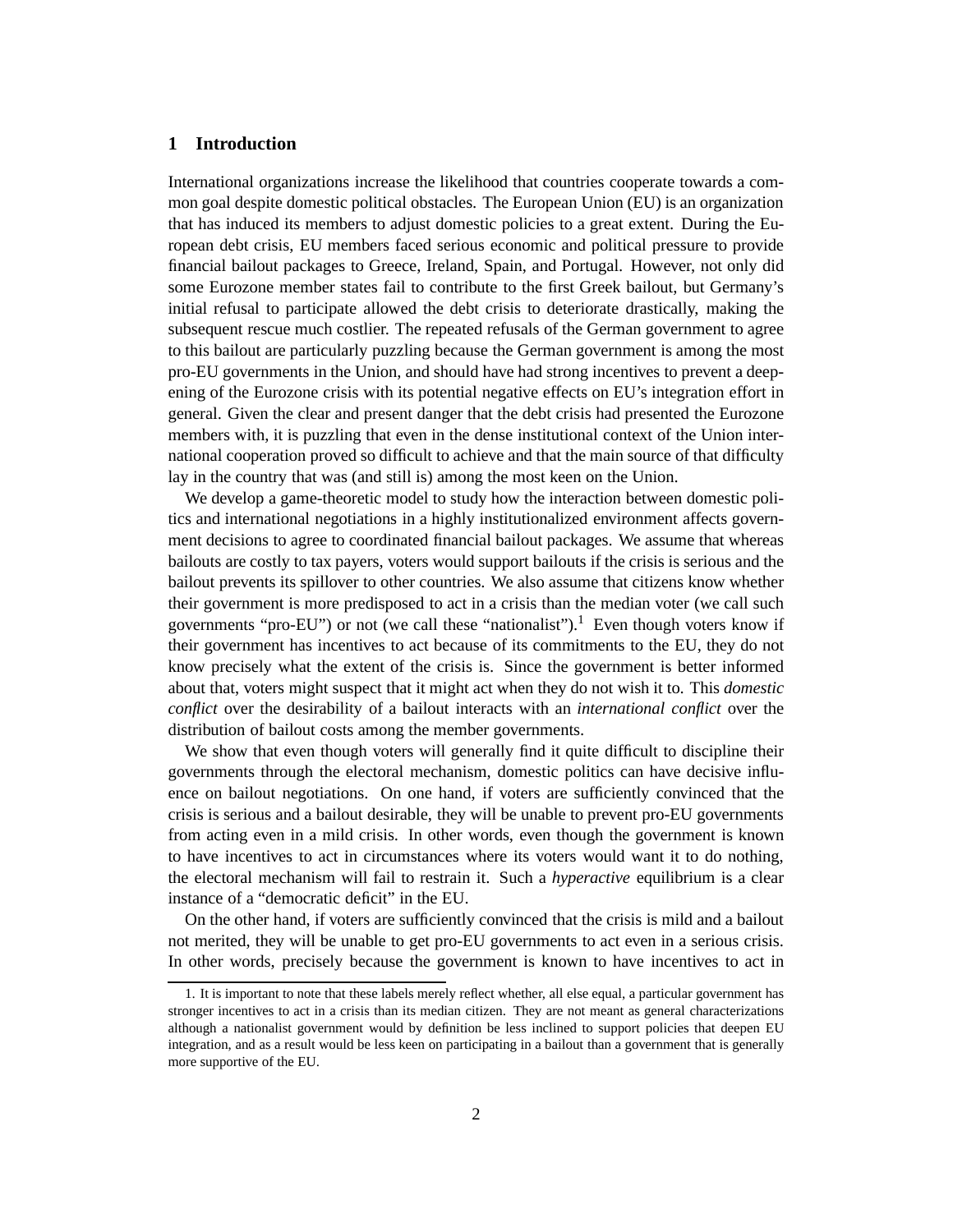circumstances where its voters would want it to do nothing, it cannot credibly reveal that the circumstances are, in fact, such that the voters would want it to act. As a result, in such a *hypoactive* equilibrium, the electoral mechanism forces pro-EU governments to allow the crisis to deepen, saddling the voters with much higher rescue costs. Ironically, a coalition of governments known to be supportive of the EU will be *less* likely to provide the bailout than a more heterogeneous coalition that also includes some nationalist governments. Thus, the presence of governments that are less well-disposed toward the EU in the coalition could actually improve the prospects for European stabilization and integration.

We also show that pro-EU governments may not only find themselves condemned to inaction by domestic politics, but forced to bear the lion's share of the bailout costs when they do act. In such a *burden-shifting* equilibrium, a pro-EU government cannot commit not to act (even in a mild crisis), and the other members of the coalition could use that to evade the provision of their share of the bailout package. Even in the highly institutionalized EU context, where the shares are fixed by prior agreement based on the relative sizes of the economies, this burden-shifting can occur when coalition members either refuse to participate outright or cooperate intermittently.

To illustrate the underlying mechanism and some of the theoretical findings, we provide analytic narratives of two episodes from the Eurozone crisis, both involving international negotiations over Greek bailouts and domestic politics in Germany. We show how the parameter configurations in 2010 and 2013 map onto the hypoactive and hyperactive equilibria, respectively. The first equilibrium rationalizes the otherwise puzzling behavior of the German government when it allowed the debt crisis to deepen for domestic electoral reasons, but then agreed to a (much costlier) bailout even though doing so cost it the elections in question. The second equilibrium counters a widespread explanation for a seemingly analogous delay in the provision of the third bailout, when the agreement to act actually helped the government's electoral prospects by decreasing support for the opposition.<sup>2</sup>

The analysis offers several insights about government interactions during the European debt crisis, but also implications for international cooperation more generally. First, the model can illuminate the supply-side dynamics of international financial bailouts. Most of the studies of financial rescues look at bailouts through the International Monetary Fund (IMF) or analyze the political-economic strategies and outcomes in crisis countries.<sup>3</sup> In contrast, we focus on the interaction between governments that provide the bailout. Even though the events of the Eurozone crisis show just how important this aspect of financial rescues can be, the scholarly literature has paid scant attention to it.<sup>4</sup>

Second, even though the electoral mechanism might be too weak for citizens to incentivize their government to act in accordance with their wishes — which might suggest an extensive democratic deficit in the  $EU - it$  it is not the case that governments do not take elections seriously. In fact, the prospect of being punished at the polls might induce oth-

<sup>2.</sup> We also present an analytic narrative involving the burden-shifting equilibrium in Appendix C, where we analyze the Slovak government's refusal to participate in the first Greek bailout.

<sup>3.</sup> Thacker (1999); Dreher (2003); Dreher and Vaubel (2004); Stone (2004, 2008, 2011); Dreher and Jensen (2007); Dreher, Sturm, and Vreeland (2009); Copelovitch (2010b, 2010a); Dreher and Walter (2010); Walter (2013).

<sup>4.</sup> Bordo and Schwartz (1999); Frankel and Roubini (2001); Lipscy (2003); Broz (2005, 2012); Schneider (2013).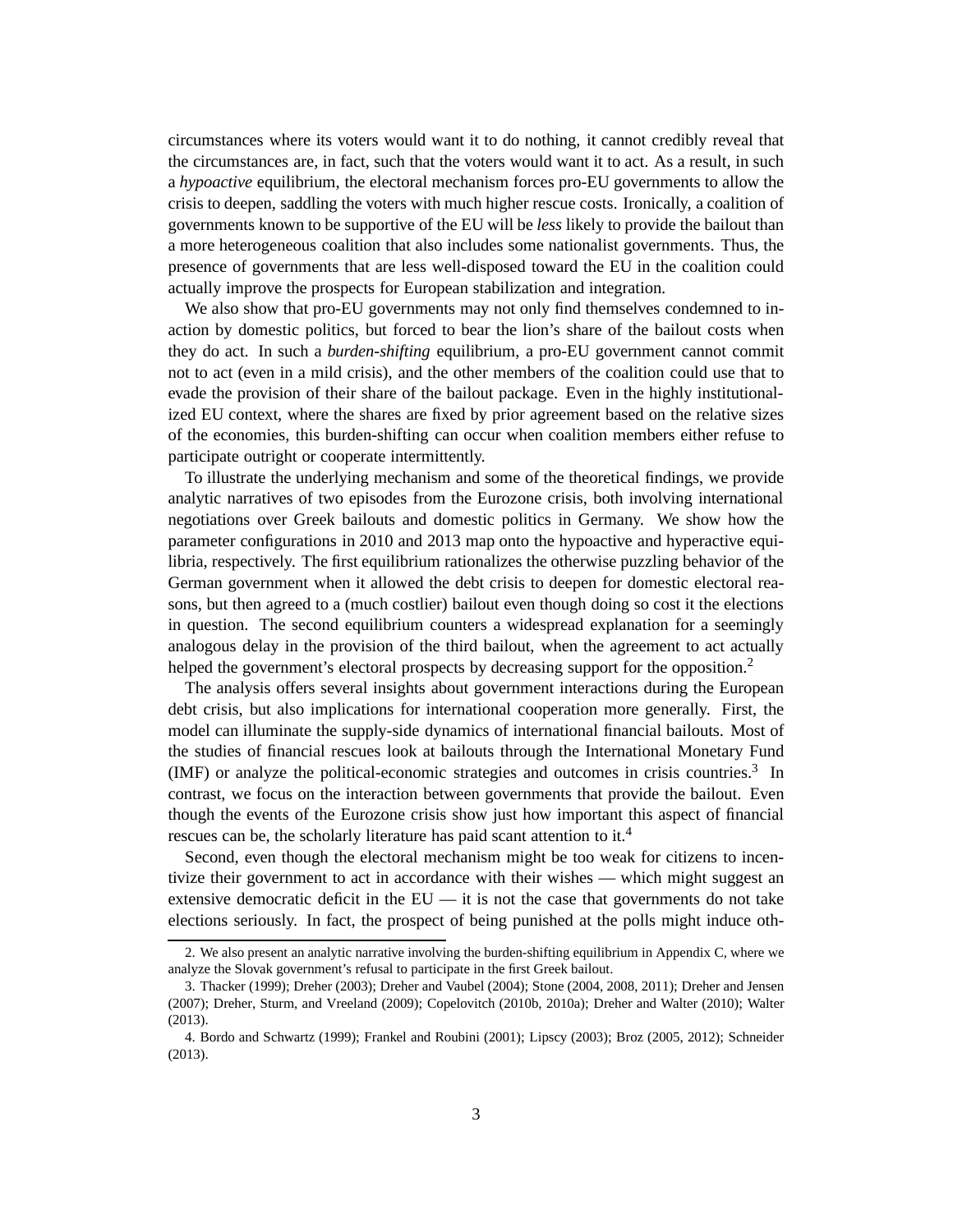erwise pro-EU governments to fail to cooperate with each other despite serious pressure to do so.

Third, we find that heterogeneity in the composition of the membership of international institutions can have a positive effect on the prospects for international cooperation because the presence of diverse governments can enable credible information transmission to the voters. It is commonly accepted in the IO literature that diversity of preferences among members of an IO makes for "shallower" cooperation.<sup>5</sup> When scholars argue to the contrary, they point to heterogeneity increasing the opportunities for issue linkages and coalition formation.<sup>6</sup> In contrast, we point to reasoning firmly rooted in domestic politics and suggest that in an environment plagued by informational asymmetries credible signaling by governments can be crucial in securing their cooperation on international issues by helping them avoid adverse domestic reactions to such behavior.

# **2 The Model**

Two countries,  $i \in \{1, 2\}$ , are involved in an economic crisis that potentially requires a financial bailout to stop. The timing of the game is as follows: the governments,  $G_i$ , observe the severity of the crisis they are dealing with and simultaneously decide whether to provide a bailout or not. If both act, the rescue package is a *multilateral bailout* and if only one acts, it is an *unilateral bailout*. The median voter in each country observes these public actions and the voters simultaneously decide whether to retain the incumbent. Voting is costless. After the elections, the (possibly new) governments again decide whether to implement a bailout, after which the game ends and payoffs are realized.

## **2.1 Economic environment**

Without a bailout to stop it, a crisis can be either *mild*, in which case it inflicts on country i economic damages worth  $\theta_i > 0$ , or *serious*, in which case it inflicts damages  $w_i \theta_i$  with  $w_i > 1$ . Citizens and governments are equally sensitive to economic damages. The governments know the type of crisis they are dealing with but the citizens in both countries do not: they believe that it is serious with probability  $s \in (0, 1)$  and mild with complementary probability. This prior is common knowledge.<sup>7</sup>

Whereas a mild crisis fizzles out even without a bailout, a serious crisis continues to inflict cumulative damages until a bailout is provided. In other words, If at least one of the governments acts prior to the elections, then the crisis will be resolved regardless of its

<sup>5.</sup> Libecap (1989); Kanbur (1991); Moravcsik (1991); Hackett (1992); Kahler (1992); Miles, Redmond, and Schwok (1995); Cornes and Sandler (1996); Miles and Redmond (1996); Schulz and König (2000); Koremenos, Lipson, and Snidal (2001); Tsebelis and Yataganas (2002); König (2007); König and Junge (2009); Hertz and Leuffen (2011); Schneider and Urpelainen (2014). However, see also special issue on "The European Union: wider and deeper?" (Keleman, Menon, and Slapin 2014).

<sup>6.</sup> Martin (1994) and Golub (2007).

<sup>7.</sup> The common knowledge prior can be motivated by the fact that in our globalized world information travels quickly, so whatever information is publicly available to the citizens in one democratic country cannot be assumed not to be available to the citizens in another democratic country. A government's private information, on the other hand, is a different matter entirely, as it is quite possible for two governments to share information that neither population is aware of.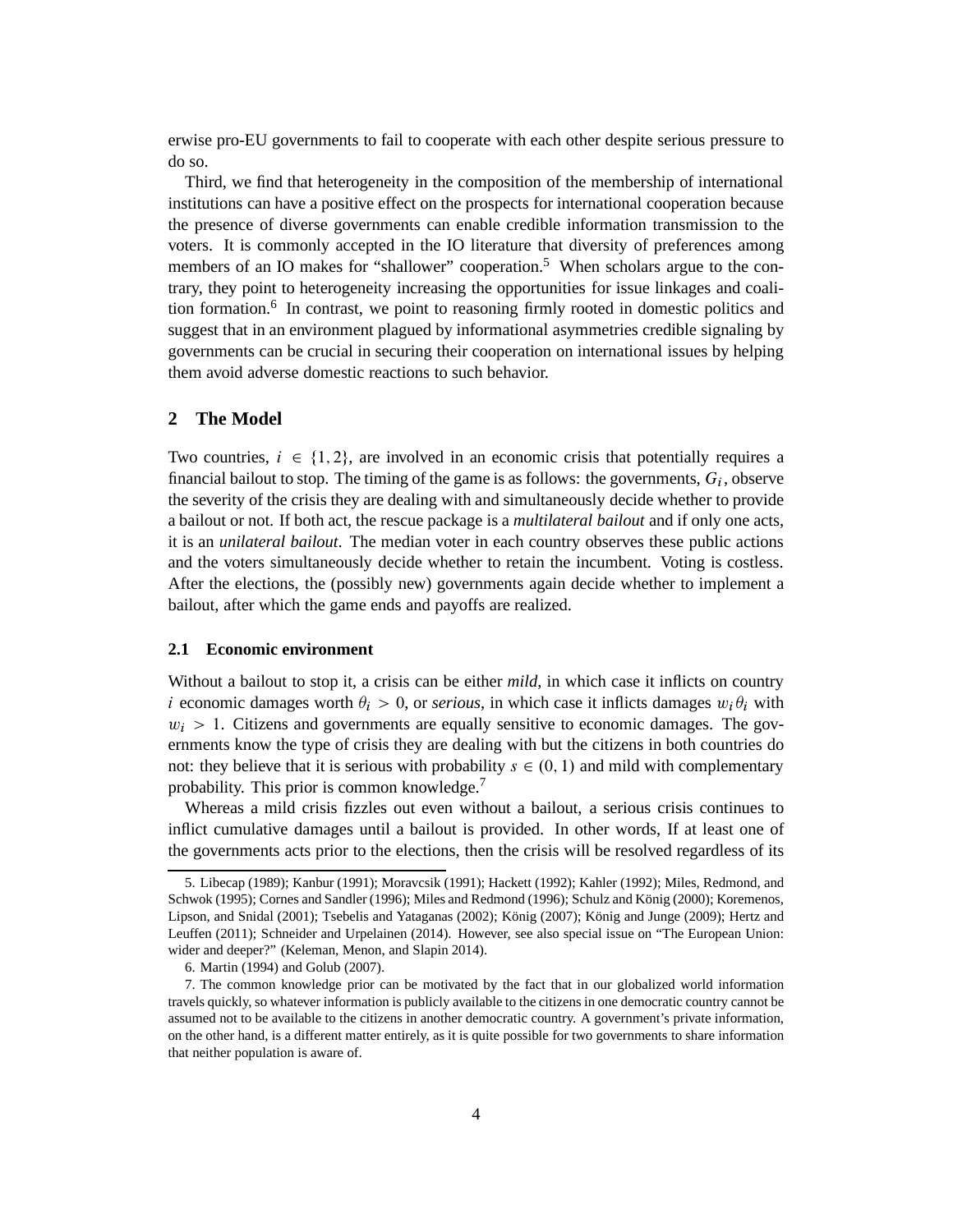type. If neither acts, then the mild crisis will resolve itself after the elections but the serious crisis will deepen. In this case, the post-electoral economic situation will fully reveal the type of crisis: if it continues, it must be serious. As we shall see, since the preferences of governments and voters are aligned in this case, a rescue package will be provided at that point.

The total financial cost of a bailout is  $C > 0$ . If the governments provide it together it is shared according to the fixed rule under which each country pays  $\alpha_i \in (0, 1)$  of the total cost, with  $\sum \alpha_i = 1$ .<sup>8</sup> If  $G_i$  acts on its own, the country bears the costs of the entire bailout,  $\alpha_i = 1$ . Whereas the citizens of country i pay bailout costs in full,  $\alpha_i C$ , its government could either be as sensitive to these costs as they are or less so. Letting  $t_i \in \{1, \delta\}$  denote the type of  $G_i$  so that the government pays  $t_i \alpha_i C$  when it participates in a bailout, we call a government *nationalist* when  $t_i = 1$  and *pro-EU* when  $t_i = \delta \in (0, 1)$ . The government's type is common knowledge.

When it comes to the crisis and the bailout, the different sensitivity to the financial cost of the bailout policy is the sole source of preference divergence between the government and its citizens, and it is the source of the *domestic distributional conflict* whose effects we are going to examine. We now make this difference more precise.

ASSUMPTION 1. Citizens in each country want the governments to intervene if, and only if, the crisis is severe even when there is an agreement to share the fiscal costs of a bailout package:  $\theta_i < \alpha_i C < C < w_i \theta_i$ .

This assumption also implies that irrespective of the government's type, both the government and its citizens prefer to have an international cost-sharing agreement in place if that government is going to implement a bailout. If they expect the other government to implement the policy, then they have an incentive to shift the entire burden to the other country and reap only the benefits. This raises the specter of free-riding and creates an *international distributional conflict* between the two governments, each of whom would like the other to implement for the bailout alone.

## **2.2 Political environment**

Governments value being in power, which we represent by adding 1 to their payoffs if they are reelected and 0 if they are not. Citizens value that their government behaves according to their preferences. Since they are not informed about the nature of the crisis, they can only use the observable behavior of the governments to make inferences about the desirability of that behavior. In particular, they can form posterior beliefs about the type of crisis, and then ask whether their government's action was appropriate or not. They can then reward or punish the incumbent depending on this inferred behavior. They use this retrospective estimate to form expectations about possible future behavior, and then prospectively compare these with expectations about what an untested alternative government will do if they elect it instead. In other words, citizens use retrospection to engage in prospective voting.<sup>9</sup>

<sup>8.</sup> The fixed sharing rule is consistent with the EU framework, where contributions are usually pegged by formula to the relative sizes of the member economies.

<sup>9.</sup> Under our assumptions, the post-electoral behavior of pro-EU and nationalist governments will be the same because everyone — citizens and all types of governments alike — wish to act in a serious crisis, and no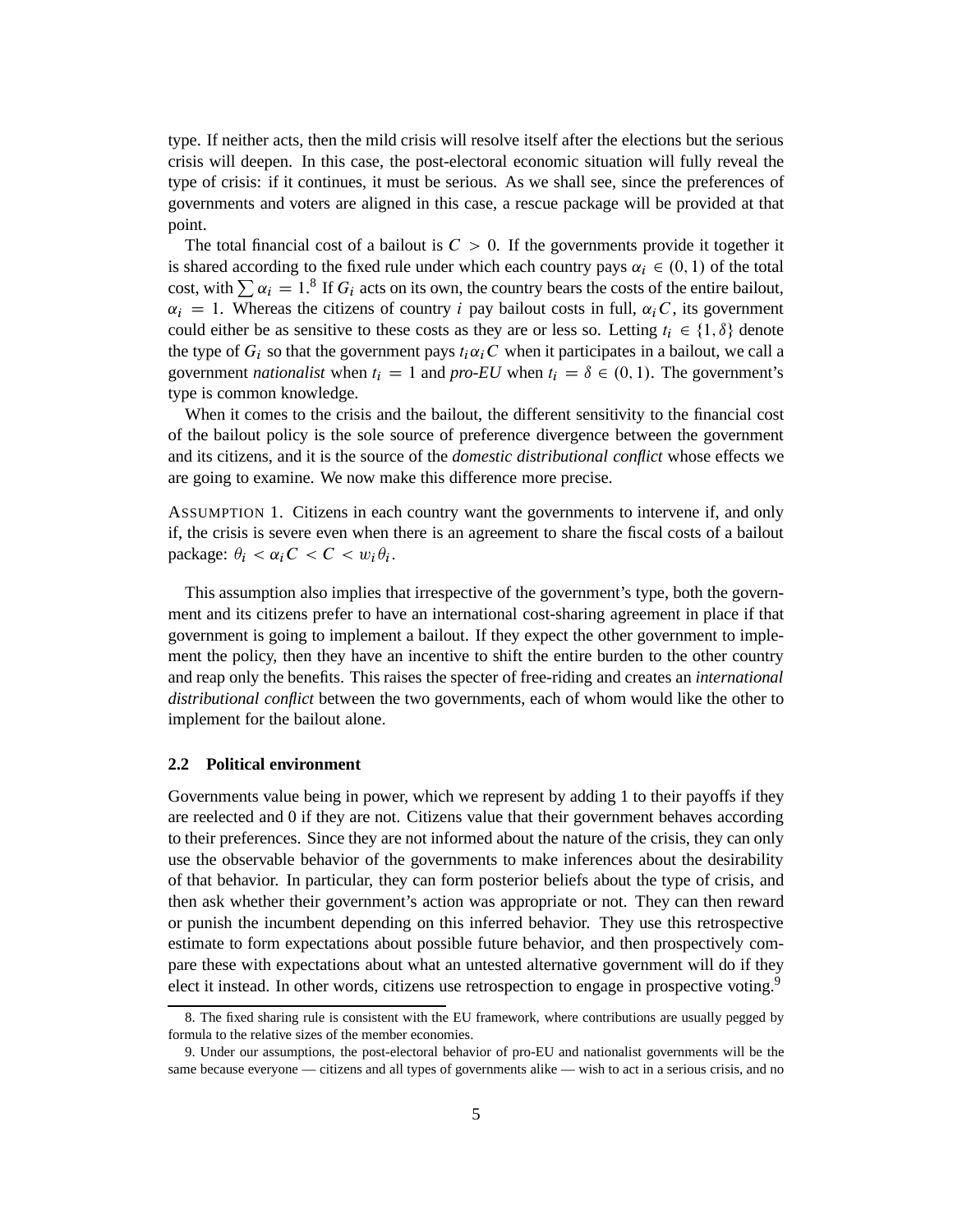There are four contingencies in which citizens of the two countries can find themselves when they vote (recall that since they have a common prior and any new information that might be revealed from the governmental actions is symmetric, the posteriors would have to be the same; this is why we only need specify four states of the world).<sup>10</sup> Let  $s_{11}$  be the citizens' common belief that the crisis is severe when they observe an agreement for a multilateral bailout; let  $s_{10}$  be the analogous belief when they observe a unilateral bailout by  $G_1$ ; let  $s_{01}$  be the analogous belief when they observe a unilateral bailout by  $G_2$ ; and let  $s_{00}$  be the analogous belief when they observe that the governments agree not to take any action.

If there is a multilateral agreement, then the actions of both governments would have been appropriate from the citizens' perspective if the crisis was severe. Citizens credit their governments in proportion with their belief that the crisis was, in fact, severe. Since  $s_{11}$  represents this belief, it is the value of that credit if they reelect them. If there is a unilateral action by  $G_1$ , then this action would have been appropriate if the crisis was severe; otherwise, G2's lack of action would have been appropriate. Citizens in country 1 credit  $G_1$  with  $s_{10}$  if they reelect that government, whereas citizens in country 2 "credit"  $G_2$  with  $1 - s_{10}$  if they reelect that government. Analogously, if there is unilateral action by  $G_2$ , then citizens credit  $G_1$  with  $1 - s_{01}$ , and  $G_2$  with  $s_{01}$ . Finally, if there is no action, then citizens in each country credit their government with  $1 - s_{00}$ , their belief that the crisis was mild, and so the lack of action was appropriate.

When citizens apportion credit (and blame), they compare their posterior beliefs to what they expect to get from the alternative government they could select,  $e_i \in (0, 1)$ . This baseline expectation captures how contested the elections in country  $i$  are expected to be. Very low values represent cases where the incumbent is favored to win the elections whereas very high values represent cases where the incumbent is compromised and unlikely to win. Intermediate values represent competitive elections where neither has a clear advantage. As we shall see, many interesting interactions occur when both governments are threatened at the polls:

DEFINITION 1. Governments are *jointly vulnerable* if, and only if,  $e_1 + e_2 \ge 1$ .

Occasionally, we shall refer to  $G_i$  as *vulnerable* whenever  $e_i$  is high or, alternatively, whenever  $1 - e_i$  is low.

#### **2.3 Payoffs**

Payoffs are realized at the end of the game, and are as follows.

MULTILATERAL BAILOUT. The crisis is resolved regardless of type, no economic costs are incurred, the fiscal costs are shared, and no further action is taken after the elections. The citizens in i obtain a payoff of  $s_{11} - \alpha_i C$  if they keep the incumbent and  $e_i - \alpha_i C$  if

action will be necessary if the crisis has been resolved. Thus, the type of the candidate government is irrelevant for the electoral decision.

<sup>10.</sup> Empirically, Keyser and Peress (2013) show that voters often punish incumbent governments when the economy only in their country contracts but are much less likely to do so when many economies contract. This suggests that voters pay attention to international context and that their assessments of economic performance are consistent across countries.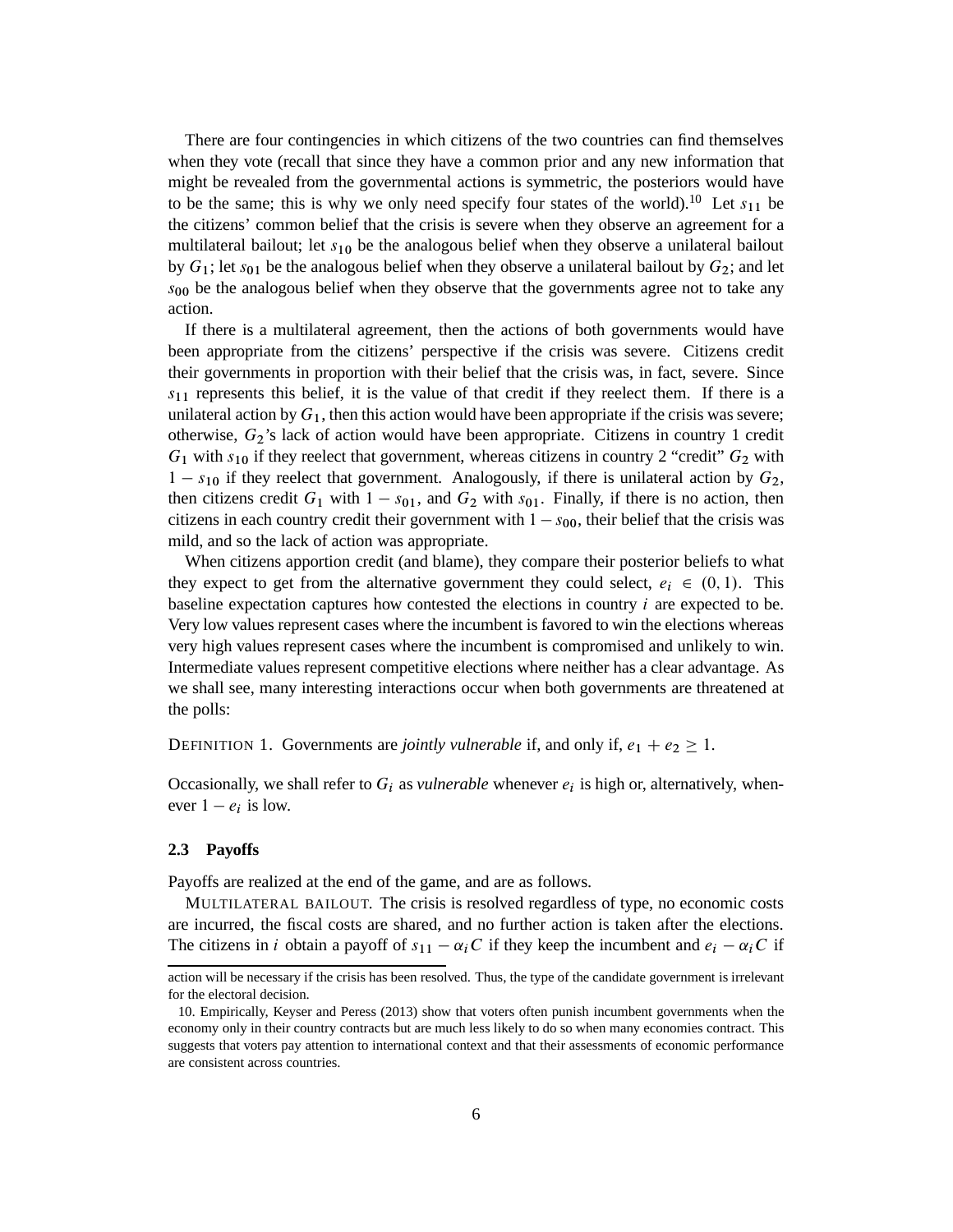they replace it. The government in country i gets  $1 - t_i \alpha_i C$  if it is reelected, and  $-t_i \alpha_i C$  if not.

UNILATERAL BAILOUT BY  $G_1$ . The crisis is resolved regardless of type, no economic costs are incurred, the fiscal costs are borne entirely by country 1, and no further action is taken after the elections. The citizens in 1 get a payoff of  $s_{10}-C$  if they keep the incumbent and  $e_i - C$  if they replace it, whereas the citizens in 2 get a payoff of  $1 - s_{10}$  if they keep the incumbent and  $e_i$  if they replace it. The government in country 1 gets  $1 - t_1C$  if it is reelected, and  $-t_1C$  if it is not. The government in country 2 gets 1 if reelected, and 0 if it is not.

UNILATERAL BAILOUT BY  $G_2$ . The crisis is resolved regardless of type, no economic costs are incurred, the fiscal costs are borne entirely by country 2, and no further action is taken after the elections. The citizens in 1 get a payoff of  $1-s_{01}$  if they keep the incumbent and  $e_i$  if they replace it, whereas the citizens in 2 get a payoff of  $s_{01} - C$  if they keep the incumbent and  $e_i - C$  if they replace it. The government in country 1 gets 1 if it is reelected, and 0 if it is not. The government in country 2 gets  $1 - t_2C$  if reelected, and  $-t_2C$  if it is not.

NO ACTION. If the crisis is mild, it is resolved,  $\theta_i$  economic costs are incurred, and no fiscal costs are incurred. The citizens in i obtain a payoff of  $1 - s_{00} - \theta_i$ . The government obtains  $1 - \theta_i$  if reelected and  $-\theta_i$  if it is not.

If the crisis is serious, it deepens, and  $w_i \theta_i$  economic costs are incurred. Since the severity is now revealed and citizens always want such crises acted upon, we assume that whatever governments are in place an agreement on multilateral bailout will be reached, and the costs of such program will be distributed according to the existing fixed rule. The citizens in country *i* get a payoff of  $1 - s_{00} - w_i \theta_i - \alpha_i C$ . The government in country *i* gets a payoff of  $1 - w_i \theta_i - t_i \alpha_i C$  if reelected and  $-w_i \theta_i - \alpha_i C$  otherwise.<sup>11</sup>

## **2.4 Preference constraints**

We can now define the preferences of the governments more precisely so that elections become meaningful in the model. Consider first the preferences of a nationalist government when the other is expected to act to solve the crisis. We wish to assume that even nationalist governments are not so extreme in their preferences that they would refuse to cooperate in a cost-sharing multilateral bailout irrespective of electoral consequences. In particular, if they expect to stay in office after a multilateral bailout but lose office if they do nothing while the other government acts, even a nationalist government would prefer to cooperate in a multilateral bailout.

ASSUMPTION 2. A nationalist government strictly prefers to cooperate in a multilateral bailout if doing so ensures its reelection and if it expects to lose office after a unilateral bailout by the other government:  $\alpha_i C < 1$ .

Note that (A1) and (A2) together imply that  $\theta_i$  < 1 as well.

<sup>11.</sup> If reelected, the government will have to implement the bailout once it is revealed that the crisis is severe. If replaced, the government only incurs the economic costs from the delay in acting on the crisis but since it is out of office, it pays the same fiscal costs as the regular citizens.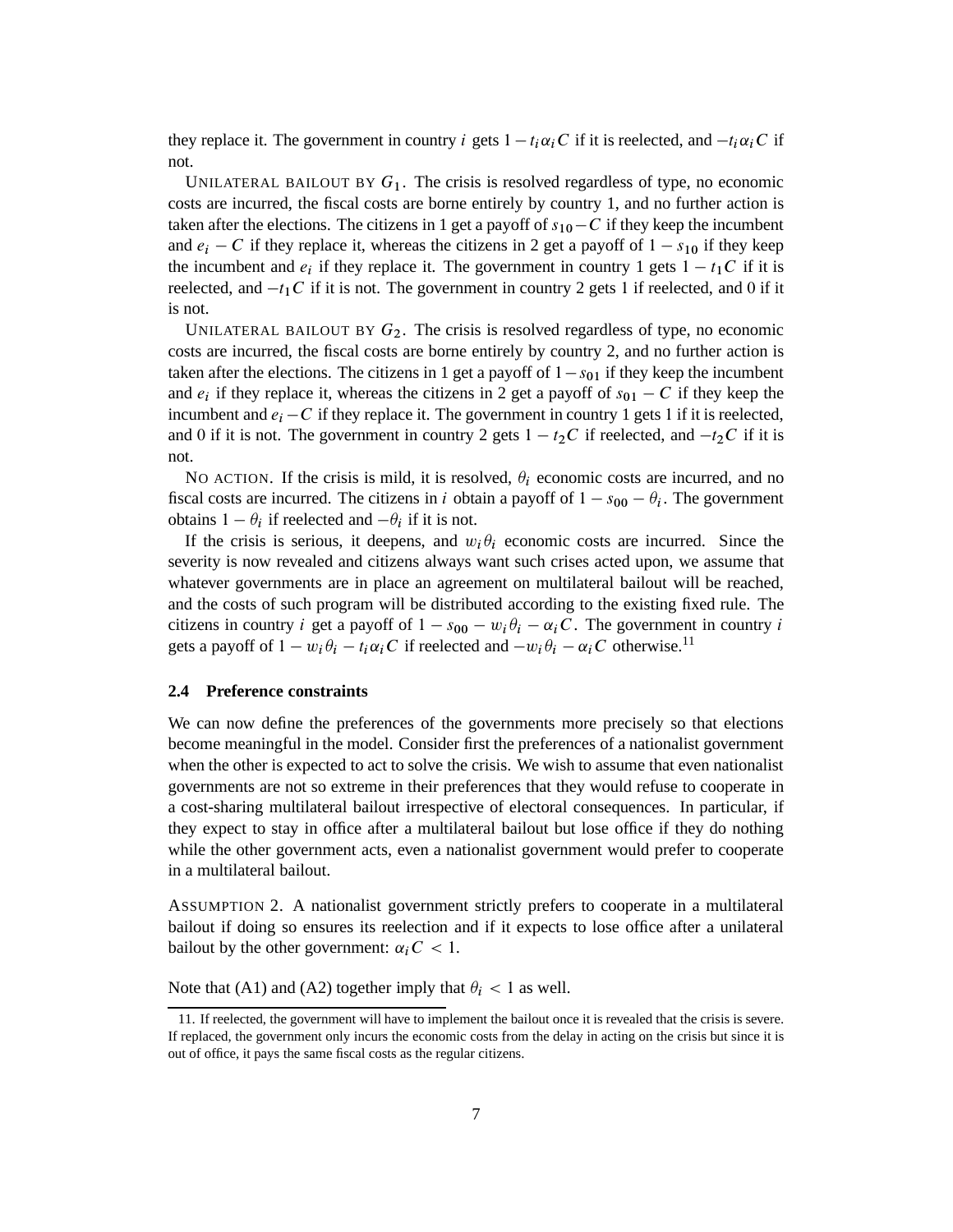Turning now to pro-EU governments, we wish to assume that they a more interventionist than nationalist ones but that they still have electoral concerns. Thus, we assume that they prefer to act unilaterally even in a mild crisis provided that doing so does not affect their electoral prospects. (By (A1), a nationalist government strictly prefers to allow the mild crisis to continue rather than to intervene unilaterally.) However, they would not do so if acting unilaterally would cost them the elections while allowing the crisis to continue would ensure their stay in office.

ASSUMPTION 3. All else equal, a pro-EU government strictly prefers to intervene unilaterally in a mild crisis rather than to allow it to continue, but strictly prefers to allow it to continue if doing so ensures its reelection and if acting unilaterally results in its removal from office:  $\delta C < \theta_i < 1 + \delta C$ .

Without loss of generality, we shall restrict attention to three possible government configurations: both pro-EU, both nationalist, and  $G_1$  nationalist with  $G_2$  pro-EU.

## **2.5 Equilibrium refinements**

The solution concept is weak perfect Bayesian equilibrium, which only requires that strategies are sequentially rational given beliefs and that beliefs are consistent with the strategies and derived by Bayes rule whenever possible. These requirements do not put any meaningful restrictions on admissible beliefs after events that are not supposed to occur when equilibrium strategies are followed, which essentially permits any subsequent behavior to be rationalized. Since expectations about actions after zero-probability events can be crucial in supporting equilibrium behavior, we would like to ensure that these beliefs are at least plausible. To this end, we shall require that the assessment satisfies something analogous to the Intuitive Criterion (Cho and Kreps 1987):

DEFINITION 2. An equilibrium is *intuitive* if (a) there exists no deviation that can profit only the deviating player only when the crisis is of a particular type given that the citizens infer that the crisis is of that type, and (b) for any deviation that can unilaterally induce an outcome with positive probability only when the crisis is of a particular type, the citizens infer that the crisis is of that type.

To understand the first requirement, consider what assessments it would eliminate. Suppose we found an equilibrium where governments get reelected for not acting regardless of the nature of the crisis because citizens treat any unilateral bailout as evidence that the crisis is mild, and so remove any government that acts unilaterally. Since unilateral bailouts occur off the path of play, they are zero-probability events and Bayes rule cannot evaluate whether the citizens' beliefs make sense. But what if it was the case that if (a)  $G_1$  acted unilaterally and citizens instead inferred that the crisis is serious and so retained  $G_1$ , and (b)  $G_1$  could only profit from such inference when the crisis is, in fact, serious? (This would be the case with a nationalist government.) It makes sense that in this case citizens should conclude that the crisis is serious upon observing a unilateral bailout by  $G_1$ : given the equilibrium strategies of not acting, this outcome can only be induced by  $G_1$ , and the revised citizen beliefs can only profit  $G_1$  if the crisis is serious. The original beliefs should be considered implausible, and so the equilibrium fails to be intuitive.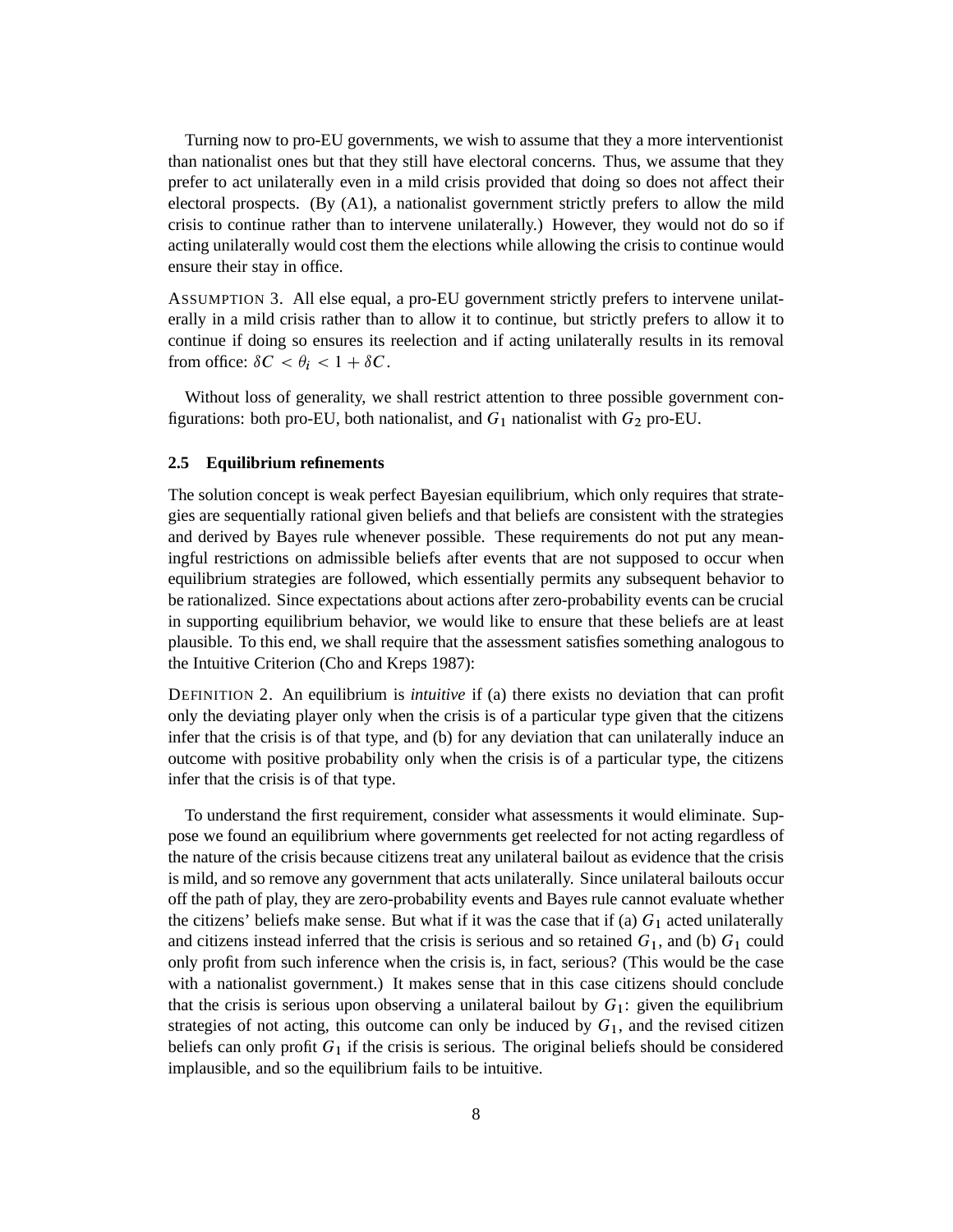To understand the second requirement, imagine first a scenario in which  $G_1$  always acts and  $G_2$  never does irrespective of the nature of the crisis. The outcome  $s_{01}$  is off-the-path, and neither player can induce it unilaterally. In this case, the second requirement has no bite. Consider now the same strategies except that  $G_1$  mixes when the crisis is mild. Now,  $s_{01}$  can be induced unilaterally with positive probability only by  $G<sub>2</sub>$  by deviating to acting when the crisis is mild. The second requirement then imposes the inference  $s_{01} = 0$ . Finally, suppose that  $G_1$  also mixes when the crisis is serious. Now  $s_{01}$  can be induced unilaterally by  $G_2$ regardless of the nature of the crisis, and as a result the second requirement has no bite.

Weak perfect Bayesian equilibria are merely a subset of Nash equilibria, and as such define rationality in strictly individualist manner: the equilibrium requirements eliminate strategy profiles vulnerable to unilateral deviations. Although this definition of rationality might be appropriate when it comes to the citizens in the two countries who cannot be expected to coordinate in order to deviate together, it is less persuasive when it comes to the two governments. Since governments can meet in private, they could conceivably conspire to hide information from their citizens. In the model, citizens only have the actions they can observe to go on when making inferences. But what if governments collude to take advantage of this? We shall require that the equilibrium be immune to such collusion:

DEFINITION 3. An equilibrium is *collusion-proof* if there exists no group deviation by the governments such that (a) the payoffs from the deviation Pareto-dominate the equilibrium payoffs, and (b) no government can benefit from deviating from the collusive agreement.

To understand this collective definition of rationality, suppose we found an equilibrium where citizens retain both pro-EU governments after a multilateral bailout or after inaction, and remove them after a unilateral bailout. Given these actions, neither pro-EU government will be tempted by a unilateral bailout in a mild crisis, which is the only possible individual deviation in that case. But what if the two governments colluded to deviate together? If they do so, their observable behavior will produce a multilateral bailout, in which case both will be reelected as well. But then the payoffs from the group deviation Pareto-dominate the equilibrium payoffs:  $1 - \delta \alpha_i C > 1 - \theta_i \Leftrightarrow \delta \alpha_i C < \theta_i$ , which obtains because  $\delta \alpha_i C < \delta C < \theta_i$ , where the second inequality holds by (A3). Moreover, the collusive agreement itself is credible because neither government has an incentive to deviate from that: doing so would result in a unilateral bailout by the other government, in which case both governments will be removed from office. Thus, pro-EU governments have a strict credible incentive to deviate as a group, so the equilibrium would not be collusion-proof.

## **3 The Citizen-preferred Equilibrium**

Let  $\sigma_i$  be the probability with which  $G_i$  acts when the crisis is serious, and  $\mu_i$  be the probability with which  $G_i$  acts when the crisis is mild. Let  $p_i(s_{a_1a_2})$  be the probability of retaining  $G_i$  when the game has reached information set  $s_{a_1a_2}$ , where  $a_i \in \{0, 1\}$  denoting whether  $G_i$  has acted or not.

The payoff structure of the model allows us to reduce electoral expectations to direct comparisons of retrospective beliefs and candidate prospects. Lemma A in Appendix A shows that the equilibrium probability of reelection is a simple function of these beliefs.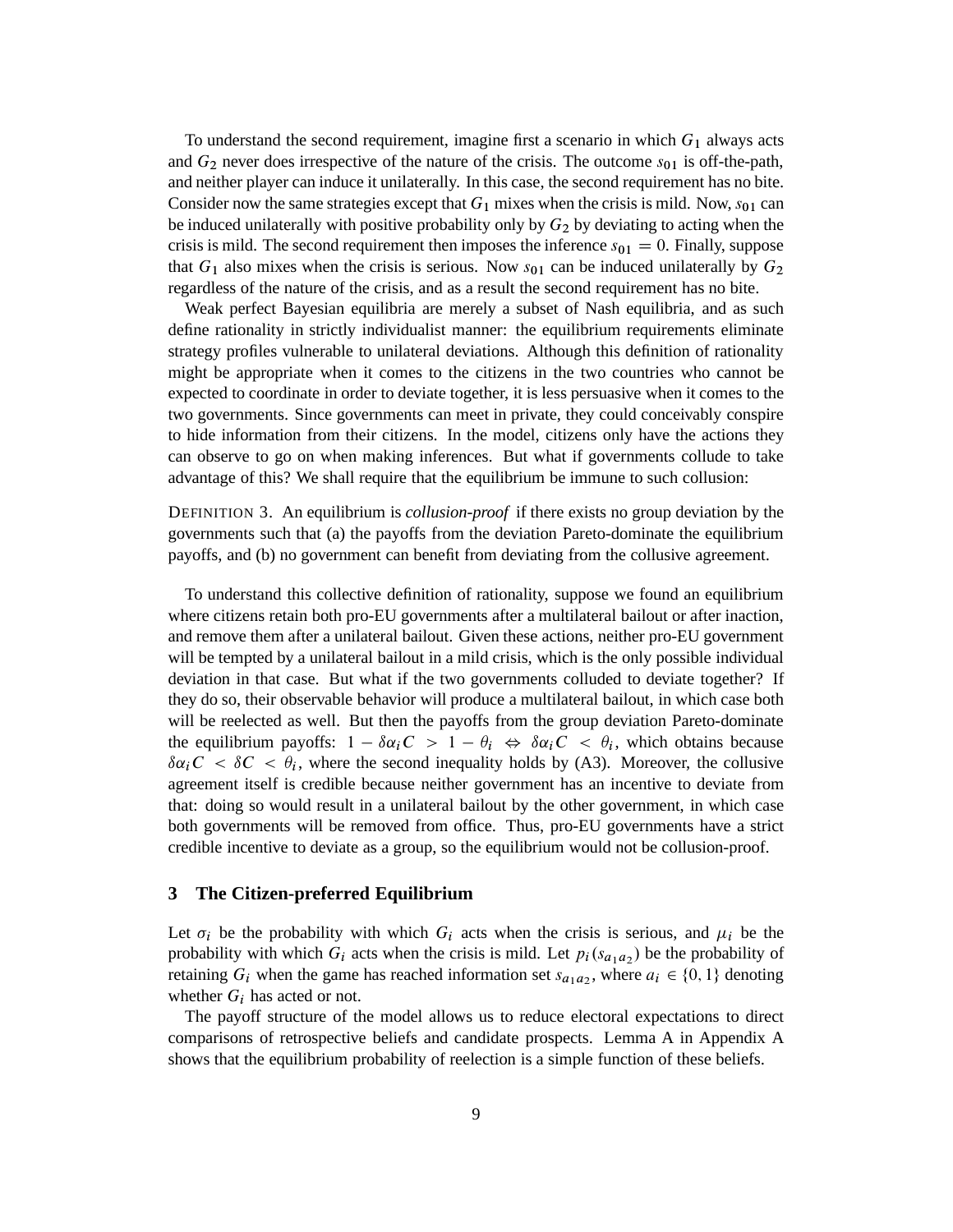We now exhibit an equilibrium in which governments agree to a multilateral bailout only when the crisis is serious and do nothing if it is mild. This is the behavior citizens want, so we shall call this the *citizen-preferred equilibrium* (CPE). We shall go through part of the proof of this equilibrium here because it highlights all the issues caused by the two types of conflict we embedded in the model and because they arise in all other equilibria as well.

PROPOSITION 1. *The following constitute the essentially unique* citizen-preferred equilibrium*:* 12

- *Each government acts when the crisis is serious and does not act when the crisis is mild;*
- *When citizens in each country observe a multilateral bailout, they infer that the crisis is serious and retain both governments. When they observe inaction, they infer that the crisis is mild and retain both governments as well.*
- *When citizens in each country observe a unilateral bailout,*
	- **–** *if the dyad is nationalist, citizens infer that the crisis is serious, retain the government that acts and remove the one that does not;*
	- **–** *if the dyad is pro-EU or mixed, citizens remain uncertain about the nature of the crisis with some*  $s_{10} \in [1 - e_2, e_1]$  *and some*  $s_{01} \in [1 - e_1, e_2]$ *, and remove both governments.*

*This equilibrium can always be supported in a nationalist dyad, but can be supported in pro-EU or mixed dyads only when governments are jointly vulnerable electorally. It is intuitive in all dyads but collusion-proof only in nationalist and mixed dyads.* ✷

The proof in Appendix A establishes the claims for nationalist and mixed dyads. Here, we shall walk through the result for a pro-EU dyad. Even though pro-EU governments have stronger incentives to act than nationalist ones, the international distributional conflict among them will prevent them from engaging in a multilateral bailout without some additional electoral incentives. We shall use the strongest electoral threat for failing to act when the other does,  $p_1(s_{01}) = p_2(s_{10}) = 0$ , even though somewhat weaker threats can work as well. As we shall see shortly, citizens cannot safely infer that the crisis is serious when they observe a unilateral bailout. This means that they would need to remove the incumbent that fails to act despite being uncertain about the extent of the crisis. They would do so here as long as  $s_{01} \ge 1 - e_1$  and  $s_{10} \ge 1 - e_2$ , or when  $G_2$  is vulnerable electorally.

Pro-EU governments must also be prevented from being too pro-active. Since neither government is supposed to act when the crisis is mild, each knows that inaction means that the crisis will continue if it does not act. Since they get reelected for doing nothing in this case, (A3) implies that if they were to also get reelected for acting unilaterally, they would strictly prefer to act. This can be seen easily be rewriting the mild crisis condition for  $G_1$ from (1) as  $1+\delta C \geq p_1(s_{10})+\theta_1$  and noting that it must fail if  $p_1(s_{10})$  is too high because  $\delta C < \theta_1$ . The strongest disincentive is provided by a threat to remove any government that

<sup>12.</sup> Because of the latitude in specifying off-the-path beliefs, there is a continuum of equilibria of this type, but they are all substantively the same and they induce the same probability distribution over outcomes.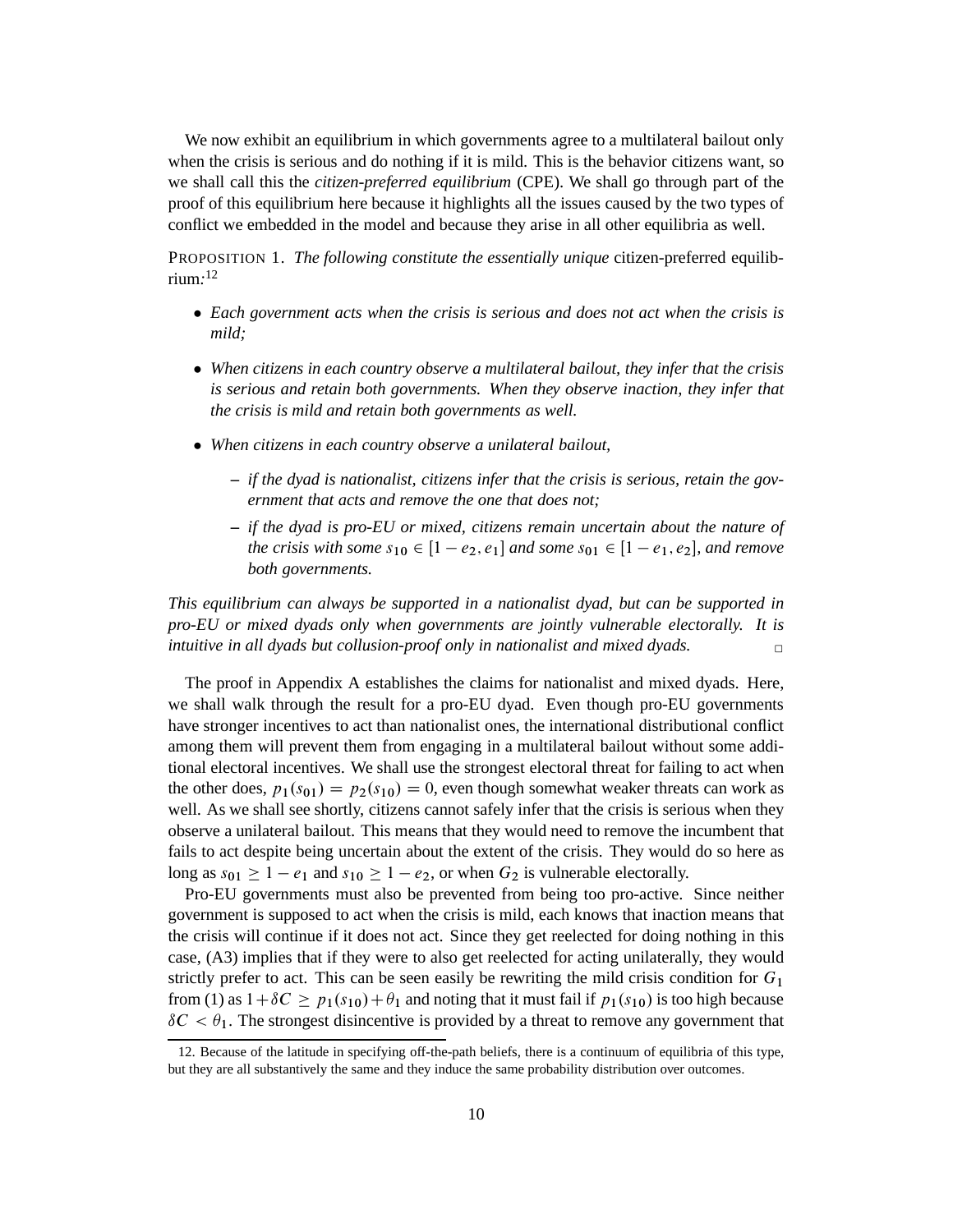acts unilaterally with certainty:  $p_1(s_{10}) = p_2(s_{01}) = 0$ . This strategy will be optimal as long as  $s_{10} \le e_1$  and  $s_{01} \le e_2$ ; that is,  $G_1$  must be vulnerable electorally as well.

Although it sounds straightforward, the requirement that a government that acts unilaterally is removed can be tricky to satisfy simultaneously with the requirement that a government that does not act when the other does is removed as well. This is because when they observe an (unexpected) unilateral bailout, citizens do not know which government did what it was not supposed to do and so cannot infer what the nature of the crisis might be. For example, a unilateral bailout by  $G_1$  can happen either because the crisis is serious but  $G_2$  failed to cooperate, or because the crisis is mild but  $G_1$  acted anyway. If they knew which government deviated, citizens could tailor their punishment accordingly. In the first instance, citizens would infer that the crisis is serious and punish  $G_2$ . In the second instance, they would infer that the crisis is mild and punish  $G_1$ . To provide appropriate disincentives to pro-EU governments, citizens must remove both of them after a unilateral bailout. But in our example,  $G_1$  is removed under the presumption that the crisis is mild whereas  $G_2$ is removed under the presumption that the crisis is serious. Thus, the citizens in country 1 must believe that the crisis is serious with sufficiently high probability simultaneously with the citizens in country 2 who must believe that it is mild with sufficiently high probability. Since their posterior beliefs about the crisis are the same, citizens in both countries must remain at least somewhat uncertain about the nature of the crisis. Putting the two belief requirements together establishes the necessary degrees of uncertainty:  $s_{01} \in [1 - e_1, e_2]$ and  $s_{10} \in [1 - e_2, e_1]$ . Clearly, no such beliefs can exist unless governments are jointly vulnerable.

To understand the necessity of joint vulnerability, consider the citizens problem of simultaneously having to think that the crisis could be mild and that it could be serious. They can act appropriately only when there is sufficient unresolved uncertainty. How uncertain they must be to have the required incentive to remove the incumbent depends, of course, on how serious the other candidate for office is. The more attractive that candidate (the more vulnerable the incumbent), the more certain citizens can be that the incumbent did the right thing and yet be willing to remove it. Thus the electoral vulnerability of the incumbent enlarges the region of uncertainty that can sustain the citizen strategy, making it possible to maintain the citizen-preferred equilibrium. Conversely when the domestic alternative is unpalatable, citizens would need to be quite certain of wrong-doing before they remove the incumbent. But the more certain they are of the wrong-doing of one of the governments, the more certain they have to be of the right-doing of the other, which decreases the incentive to punish the other government. Thus, lower electoral vulnerability of the incumbent makes it harder (or impossible) to sustain the citizen-preferred equilibrium.

Are beliefs that make the two governments jointly vulnerable also intuitive? As before, the second requirement has no bite, so we only analyze the first. Consider an unexpected unilateral bailout by, say,  $G_1$ . This outcome can be induced either by  $G_1$  deviating in a mild crisis or  $G_2$  deviating in a serious one. Observe now that in either case, the deviating government can only profit if citizens infer that the other one is responsible for the deviation. That is, when  $G_1$  acts in a mild crisis, it can only profit from doing so if it gets reelected after its unilateral bailout, which requires that voters infer that the crisis is serious (and so  $G_2$  has deviated). Conversely, when  $G_2$  fails to act in a serious crisis, it can only profit from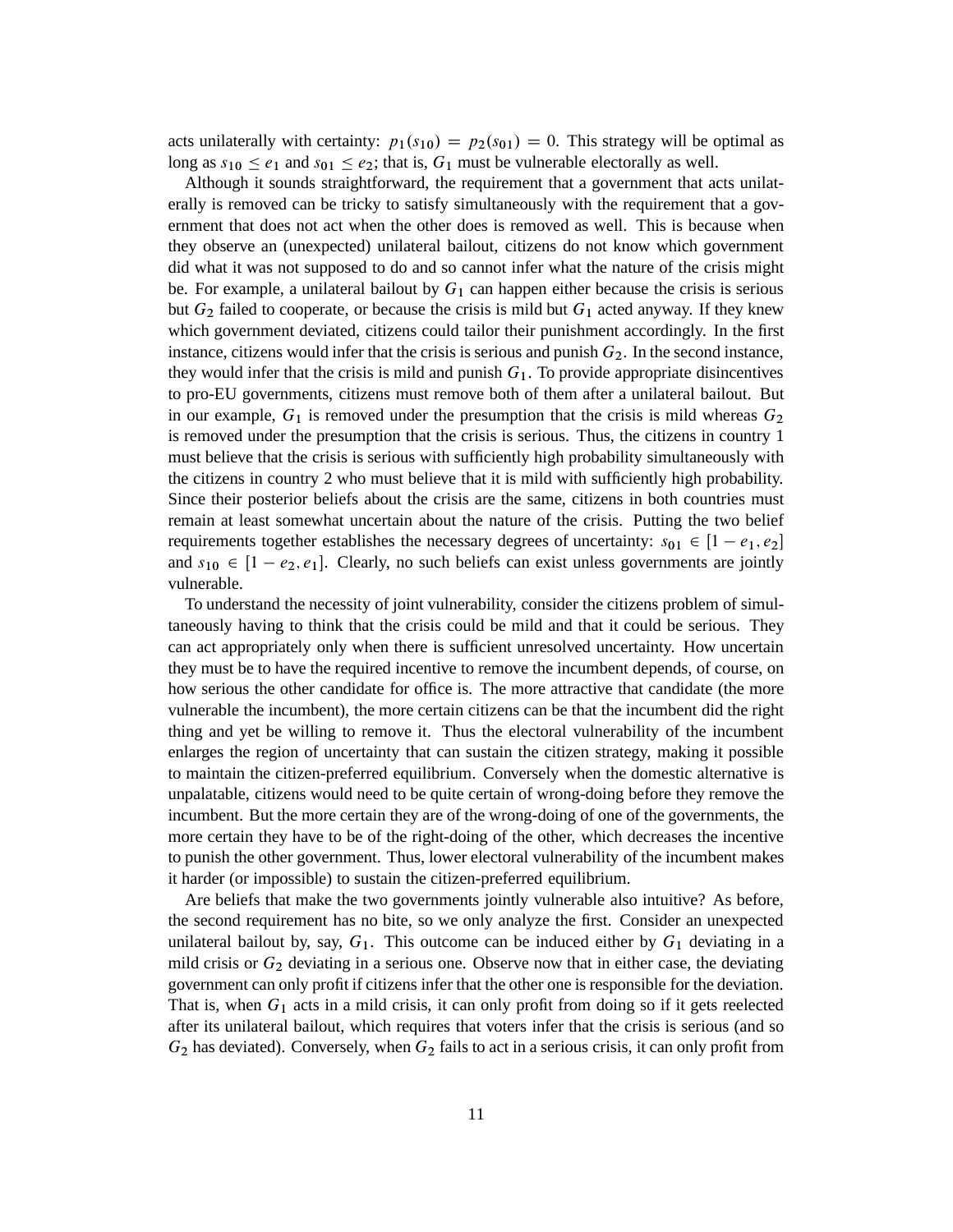doing so if it gets reelected with sufficiently high probability after  $G_1$ 's unilateral bailout, which can only happen if the voters infer that the crisis is mild (and so  $G_1$  has deviated). Not surprisingly, these requirements cannot be satisfied because whenever a government induces a deviation it can only profit if citizens infer that it has not done so. For example, for  $G_1$ 's deviation to be profitable,  $s_{10} > e_1$  is required so that it gets reelected. But since the beliefs make the governments jointly vulnerable, this implies that  $s_{10} > 1 - e_2$ , so  $G_2$ has to be removed. But then  $G_2$  has no incentive to deviate in a serious crisis, which means that the only plausible inference after a unilateral bailout by  $G_1$  is that the crisis is mild, which cannot make the deviation profitable. A similar argument establishes the case for  $G_2$ 's deviation, so the equilibrium is intuitive in a pro-EU dyad.

Finally, we need to ask whether the equilibrium is vulnerable to collusion. The obvious possible candidate is an agreement to deviate jointly to a multilateral bailout when the crisis is serious. Since going so would result in reelection of both governments, the payoffs from the group deviation Pareto-dominate the equilibrium payoffs:  $1 - \delta \alpha_i C > 1 - \theta_i$ , which obtains by (A3). Moreover, since deviating from the collusive agreement results in the removal of both governments, the agreement is credible:  $1 - \delta \alpha_i C > 0$ , which obtains by (A3) as well. The equilibrium is not collusion-proof.

Thus, if the dyad is pro-EU, the equilibrium exists only if the governments are jointly vulnerable and while it is intuitive, it is not collusion-proof.

We conclude that Proposition 1 establishes somewhat dim prospects for disciplining governments through electoral sanctions. Pro-EU governments cannot be prevented from colluding to provide bailouts even in mild crises. Governments with heterogeneous preferences can be induced to act in accordance with citizen preferences but only if they are jointly vulnerable electorally. It is only nationalist governments that can be relied upon to do what the citizens want them to irrespective of the electoral vulnerability and despite the possibility for collusive agreements.

## **4 Analysis: Three Generic Possibilities**

This game has many equilibria where governments do not behave the way voters want them to. It turns out, however, that, generally speaking, these can take one of four forms, and two of these are similar enough to be grouped together. Roughly, the equilibrium could involve (i) governments providing bilateral bailouts regardless of the nature of the crisis; (ii) governments failing to act regardless of the nature of the crisis; one government always acting regardless of the nature of the crisis, and the other government either (iii) never acting, or (iv) acting only some of the time.

#### **4.1 Bailouts even in mild crises**

We first investigate the possibility that governments do too much; namely, that they act not only when the crisis is serious — as their citizens wish them to — but also when the crisis is mild. The central result here is that electoral incentives could drive even nationalist governments to such hyperactive engagement but that the more electorally vulnerable the incumbent gets, the smaller the chances of such policy failure are.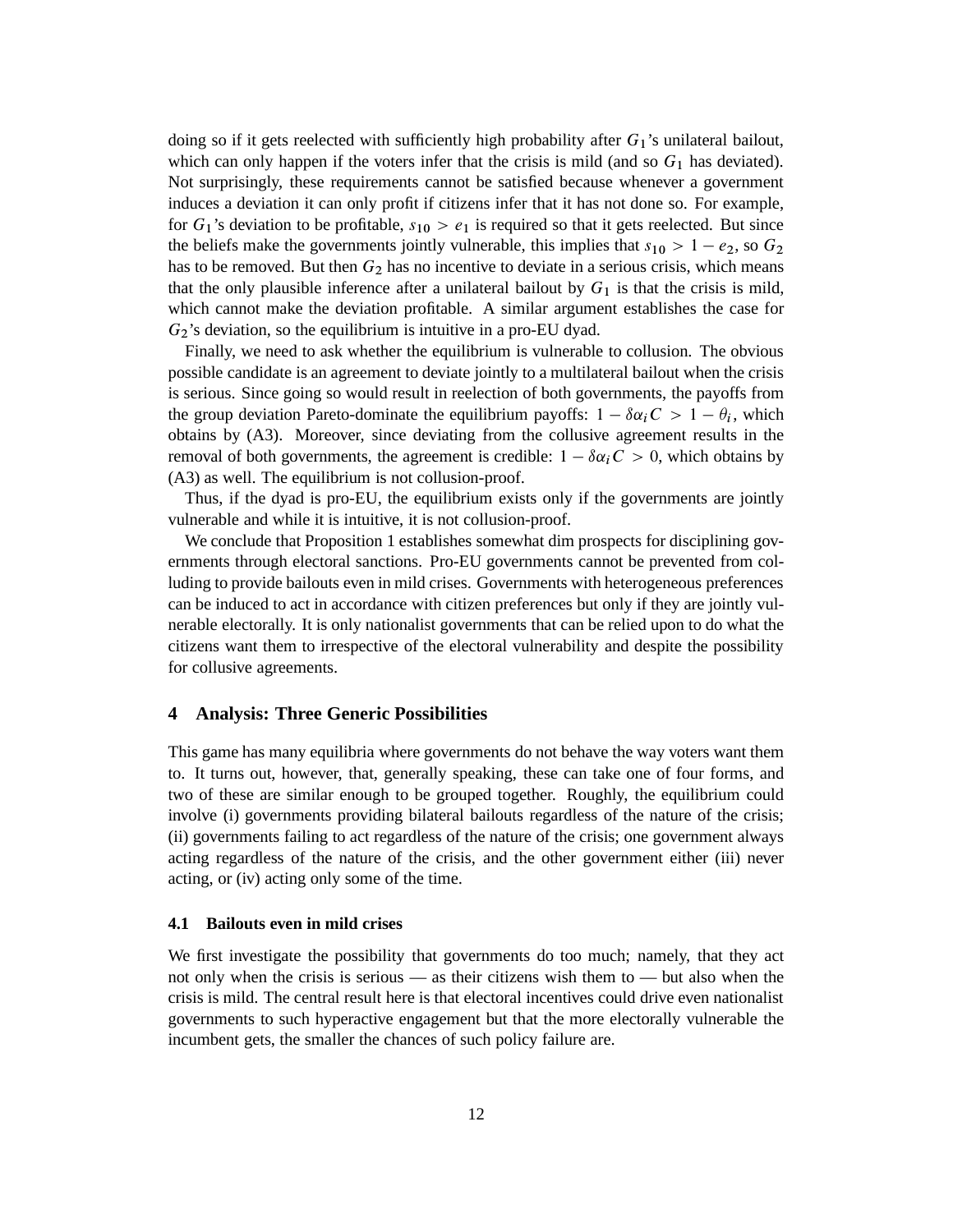LEMMA 1. *If both governments act when the crisis is serious, then in any equilibrium either (1) neither government acts when the crisis is mild or (2) both do, in which case*  $s > \overline{s} = \max(e_1, e_2)$  *is required.* 

This lemma implies that we should restrict our attention to two types of equilibria when both governments act in a serious crisis. We have already seen the one where they do not act when the crisis is mild — the citizen-preferred equilibrium from Proposition 1. The other involves policy failure because governments always act regardless of the nature of the crisis.

PROPOSITION 2. *The following assessments constitute a* hyperactive equilibrium *only if*  $s > \overline{s}$ :

- *Each government acts regardless of the nature of the crisis.*
- *The citizens in each country reelect the incumbent when they observe a multilateral bailout. When they observe any other outcome, they infer that the crisis is serious, reelect any government that acts, and replace any government that does not.*

#### *This equilibrium is collusion-proof and intuitive.* $\Box$

Not surprisingly, when citizens are quite certain that the crisis is serious, they are going to reward action and punish inaction even if they are still unsure about the precise nature of the crisis. Pro-EU governments obviously benefit from this because they get to have their cake (the bailout) and eat it too (get reelected) even though they are, in fact, acting against the wishes of the citizens when the crisis is mild. The electoral threat forces even nationalist governments to fall in line and participate in bailouts that neither they nor, ironically, their citizens actually want.

Citizens are, of course, quite aware that they might be precipitating the very behavior they are trying to prevent and they are only willing to do so if they believe that the probability of such a mistake is low. This is why a necessary condition for this equilibrium is for them to think that it is very likely that the crisis is serious and requires action  $(s$  is high enough). With such a belief they are willing to reelect their government even though there is a chance that it has acted contrary to their wishes. When the incumbent is more vulnerable electorally, their tolerance for such a mistake becomes lower (because the replacement they can elect is more attractive), which pushes the required initial beliefs further up. In other words, electoral vulnerability shrinks the range of priors that can support this equilibrium and reduce the chances of policy failure.

## **4.2 No bailouts even in serious crises**

We now investigate the possibility that governments do too little; namely, that they fail to act not only when the crisis is mild — as their citizens want them to — but also when the crisis is serious. This is a particularly egregious type of policy failure because it saddles the citizens with a deepening crisis that they will eventually have to pay to resolve. The central result for inactivity here parallels the case of hyperactivity: electoral concerns could keep even pro-EU governments from acting when the crisis is serious but the more vulnerable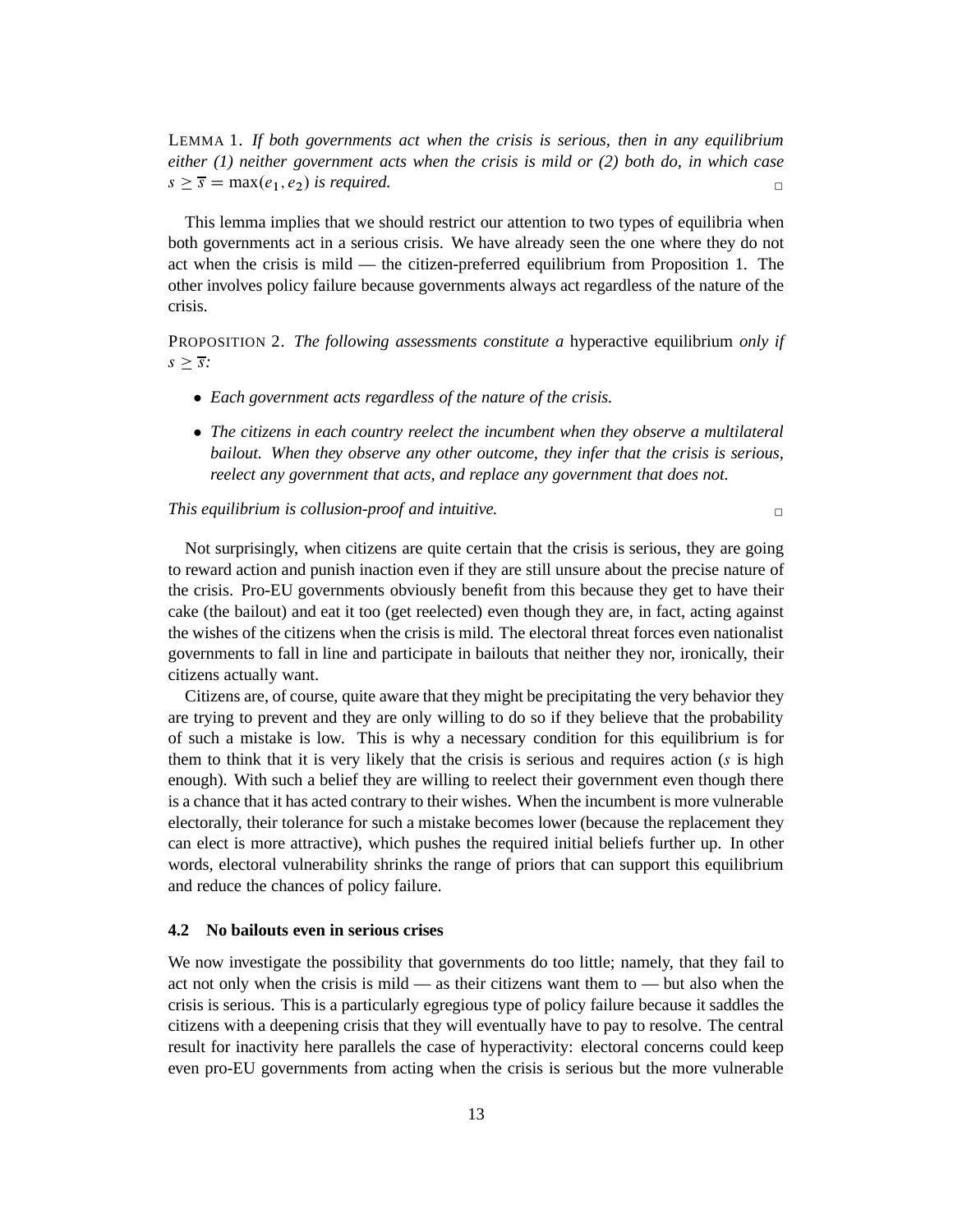the incumbent, the less likely such policy failure becomes. As before, looming elections are a double-edged sword: their presence alters the incentives of the governments, but their particular circumstances can alleviate some of the perversity of these incentives.

LEMMA 2. *If both governments do not act when the crisis is mild, then in any equilibrium either (1) they both act when the crisis is serious or (2) neither does, in which case*

$$
s \leq \underline{s} = \min(1 - e_1, 1 - e_2)
$$
 and  $w_i \leq \frac{1 + t_i(1 - \alpha_i)C}{\theta_i} \equiv \overline{w}_i$ .

*are required.*  $\Box$ 

This lemma implies that we should restrict attention to two types of equilibria when both governments do not act in a mild crisis. We have already seen the one where they act when the crisis is serious — the citizen-preferred equilibrium from Proposition 1. The other involves massive policy failure because the governments do not act even in a serious crisis.

PROPOSITION 3. *The following assessments constitute a* hypoactive equilibrium *only if*  $s \leq s$  *and*  $w_i \leq \overline{w}_i$ :

- *Each government does not act regardless of the nature of the crisis.*
- *The citizens in each country reelect the incumbent when they observe inaction. When they observe any other outcome, they infer that the crisis is mild, reelect any government that does not act, and replace any government that does.*

*The equilibrium is collusion-proof, but it is intuitive only for pro-EU dyads.* ✷

This result should be jarring for it states that while pro-EU dyads can experience this type of policy failure, dyads where at least one of the governments is nationalist cannot. To put it differently, it is only when both governments are pro-EU — and thus very interested in providing a bailout regardless of the nature of the crisis — that a serious crisis might remain unattended with both governments remaining passive for electoral reasons. Ironically, this sort of massive policy failure that will saddle the hapless voters with the costs of a rescue from a wider and deeper crisis cannot occur when at least one of the governments is nationalist.

How do we explain this puzzling behavior? The answer lies in the underlying incentives of pro-EU and nationalist governments. As long as it is rewarded for inaction, a nationalist government does not have an incentive to act when the crisis is mild even if doing so would also result in reelection. When voters observe such a government acting unexpectedly, they can safely infer that the crisis is serious, in which case they can also reelect it for doing the right thing, which, in turn, rationalizes its unexpected deviation. Unlike the nationalist government, a pro-EU government cannot credibly signal that the crisis is serious in this way. If it expects to be rewarded for deviating, it will have incentive to do so even if the crisis is mild, which means that when voters observe such a government acting unexpectedly, they cannot safely infer that the crisis is serious, so they will not reelect the government. This, in turn, prevents the pro-EU government from acting even in a serious crisis. In other words, since the pro-EU government cannot credibly signal what it knows, the citizens cannot be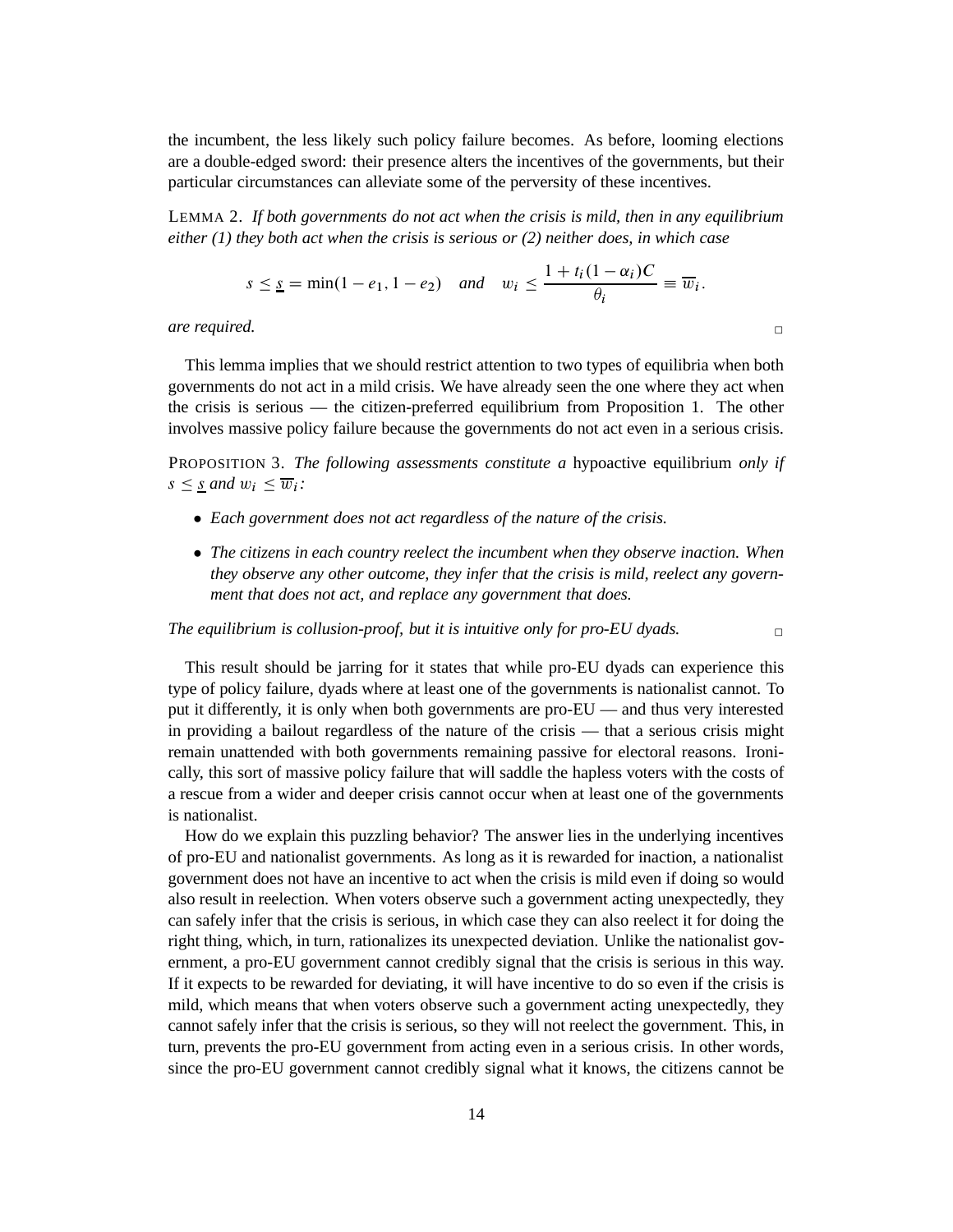induced to remove the electoral threat that is preventing the government from acting. Pro-EU governments are prisoners of voter expectations: because they are known to want to do too much, they are condemned to do too little.

Let us now consider the two necessary conditions for this equilibrium. First, and analogous to the case of hyperactivity, hypoactivity is the consequence of electoral rewards and expected punishments. Citizens must be willing to reelect the incumbent for doing nothing even though there is a positive probability that this might be a mistake and they know it. This probability must be sufficiently low (i.e., the citizens must be relatively sure that the crisis is mild). The more vulnerable the incumbent governments — the lower  $s$  — the more certain citizens have to be before they dole out a reward for inaction.

Second, observe that this equilibrium requires that the economic costs of a serious crisis not be too severe. Even though inactivity is rewarded and a unilateral bailout is punished, a pro-EU government would still act when the crisis is serious if the economic costs of the crisis are too high. Since it does not fully internalize the financial costs of the bailout, such a government will find that the overall losses from doing nothing are so high that they outweigh the electoral costs from preventing the worsening of the crisis. If a pro-EU government is confronted with a very costly crisis, then the hypoactive equilibrium will fall apart: this government will act unilaterally knowing full well that doing so is going to cost it the elections while refraining from action will keep it in power.

Finally, it is worth asking why this equilibrium is not susceptible to pro-EU governments colluding to provide a bailout even when they know that the crisis is serious. It is not really the threat to punish them both if they engage in a multilateral bailout that is preventing collusion. (The proof of Proposition 3 shows that even when  $p_i(s_{00}) = 0$  there exist intermediate costs of a serious crisis that would make the collusive agreement profitable.) It is the lack of incentives to abide by the collusive agreement that is destroying its viability. In this equilibrium voters always reward the inaction of their own government regardless of what the other government does. This means that if governments agree to act in a serious crisis, each of them can do better by breaking their promise and doing nothing: whoever does this will both get reelected and saddle its erstwhile co-conspirator with the full cost of a bailout. The collusive agreement cannot be sustained, and pro-EU governments will end up doing nothing.

#### **4.3 Burden-Shifting**

We now consider the possibility that one government acts while the other either acts some of the time or never does. We shall establish the equilibrium for the case when only one of the governments acts in a serious crisis. The characterization of the equilibrium when the other government sometimes joins it in a bilateral bailout is involved and we relegate it to Appendix B (it adds nothing of substantive importance for the cases we are going to discuss).

Consider, then, a situation in which one of the governments does not act when the crisis is serious. Lemma E tells us that when this happens, the other government must either fail to act as well — which we have already analyzed in Proposition 3 — or must act with certainty, which is the case we now turn to. The following lemma establishes, roughly, that if one of the governments carries the entire bailout burden in a serious crisis, then it must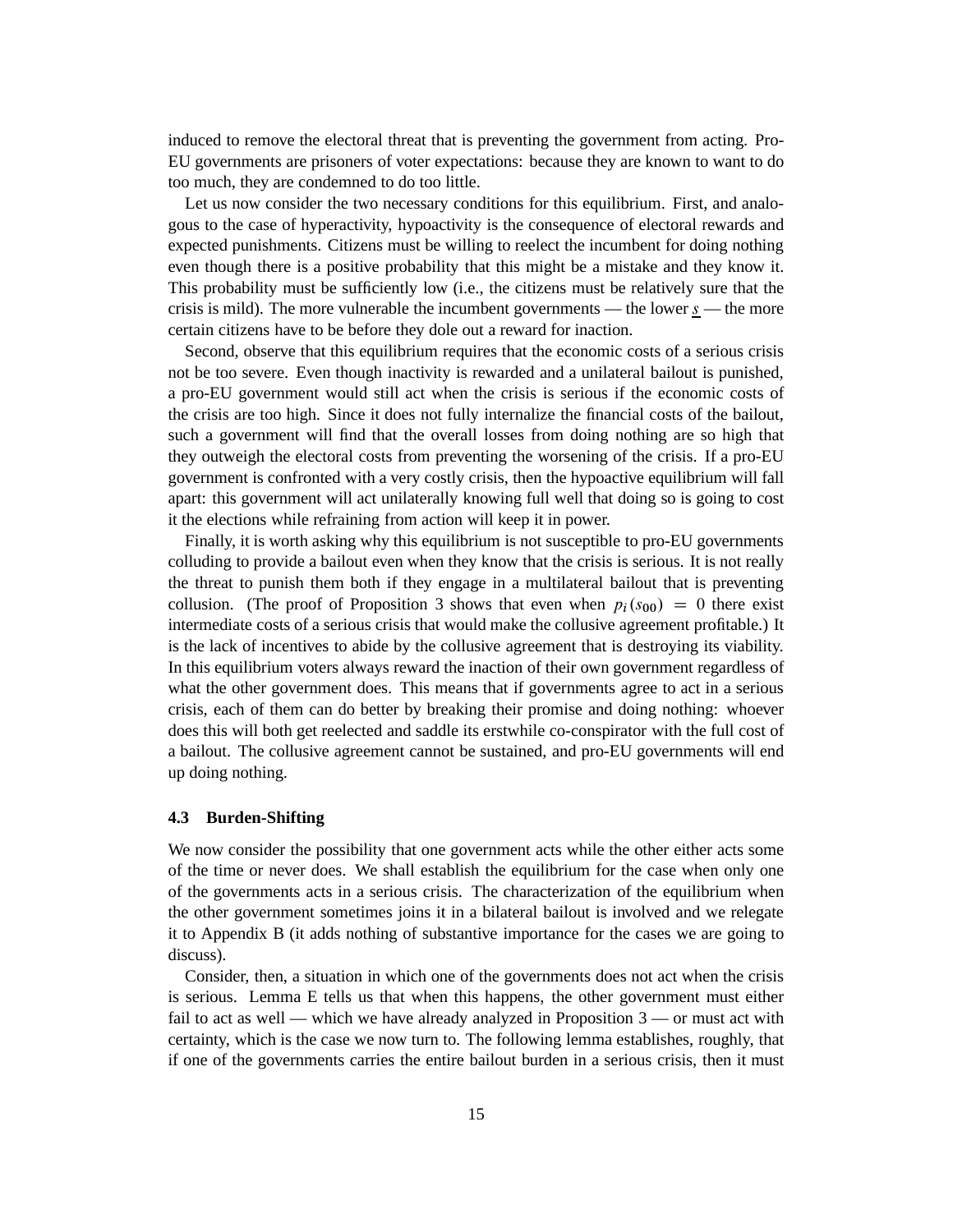also carry the entire bailout burden in a mild crisis. Moreover, it shows that such complete shifting of the burden to one of the governments is only possible when that government is pro-EU.

LEMMA 3. If  $\sigma_i = 1$  and  $\sigma_{-i} = 0$ , any intuitive and collusion-proof equilibrium requires *that*  $\mu_i = 1$  *and*  $\mu_{-i} = 0$ , *and it can exist only if*  $G_i$  *is pro-EU*, *and if*  $w_i \leq \overline{w}_i$  *whenever*  $s < e_i$ . *.* ✷

This immediately suggests, perhaps not surprisingly, that pro-EU governments can be saddled with the entire burden of a bailout irrespective of the crisis type. The following proposition establishes the expectations that are required for such an equilibrium.

PROPOSITION 4. *The following assessments constitute a generically unique collusion-proof* burden-shifting equilibrium *only when* G<sup>i</sup> *is pro-EU:* G<sup>i</sup> *acts regardless of the nature of the crisis,*  $G_{-i}$  *never does, and* 

- $s < min(e_i, 1 e_{-i})$ : on the path, only  $G_i$  is removed; off the path,  $G_i$  is removed *when neither acts;*
- $e_i < s < 1-e_{-i}$  (no joint vulnerability): on the path, both governments are retained;
- $\bullet$  1  $-e_{i} < s < e_{i}$  *(joint vulnerability): on the path, both governments are removed;* off the path,  $G_i$  is removed when neither acts and  $G_{-i}$  is removed whenever it acts;
- $s > \max(e_i, 1 e_{-i})$ : on the path, only  $G_i$  is retained; off the path,  $G_{-i}$  is re*moved after a bilateral bailout, and at least one of the governments is removed after a* unilateral bailout by  $G_{-i}$ .

The equilibrium is intuitive when  $s > e_i$ , and intuitive when  $s < e_i$  only if  $w_i \leq \overline{w}_i$ .<br> $\Box$ 

Proposition 4 shows that the bailout burden can be shifted entirely on one of the governments, but only if it is pro-EU. The important implication is that a nationalist government cannot be induced to carry a disproportionate share of the bailout regardless of what type the other government is; not even in a serious crisis.

In the following sections, we use the two of forms the equilibrium can take (i.e. the hyperactive and hypoactive equilibrium) to provide an analytic narrative of two key episodes from the Eurozone financial crisis. Because of space constraints, we focus on these two equilibria. Appendix C presents an additional analytical narrative of the burden-shifting equilibrium.

# **5 Merkel's** *Volte-face***, Spring 2010**

The problems with Greece began in earnest shortly after the snap elections, which brought to power a new Socialist government in 2009. The prime minister George Papandreou revealed that the previous governments had seriously mismanaged the economy saddling the country with a crushing debt of 129.7% of GDP and a massive deficit of 12.7% of GDP (later revised to 15.6%, up from the 3.7% originally claimed). The debt was more than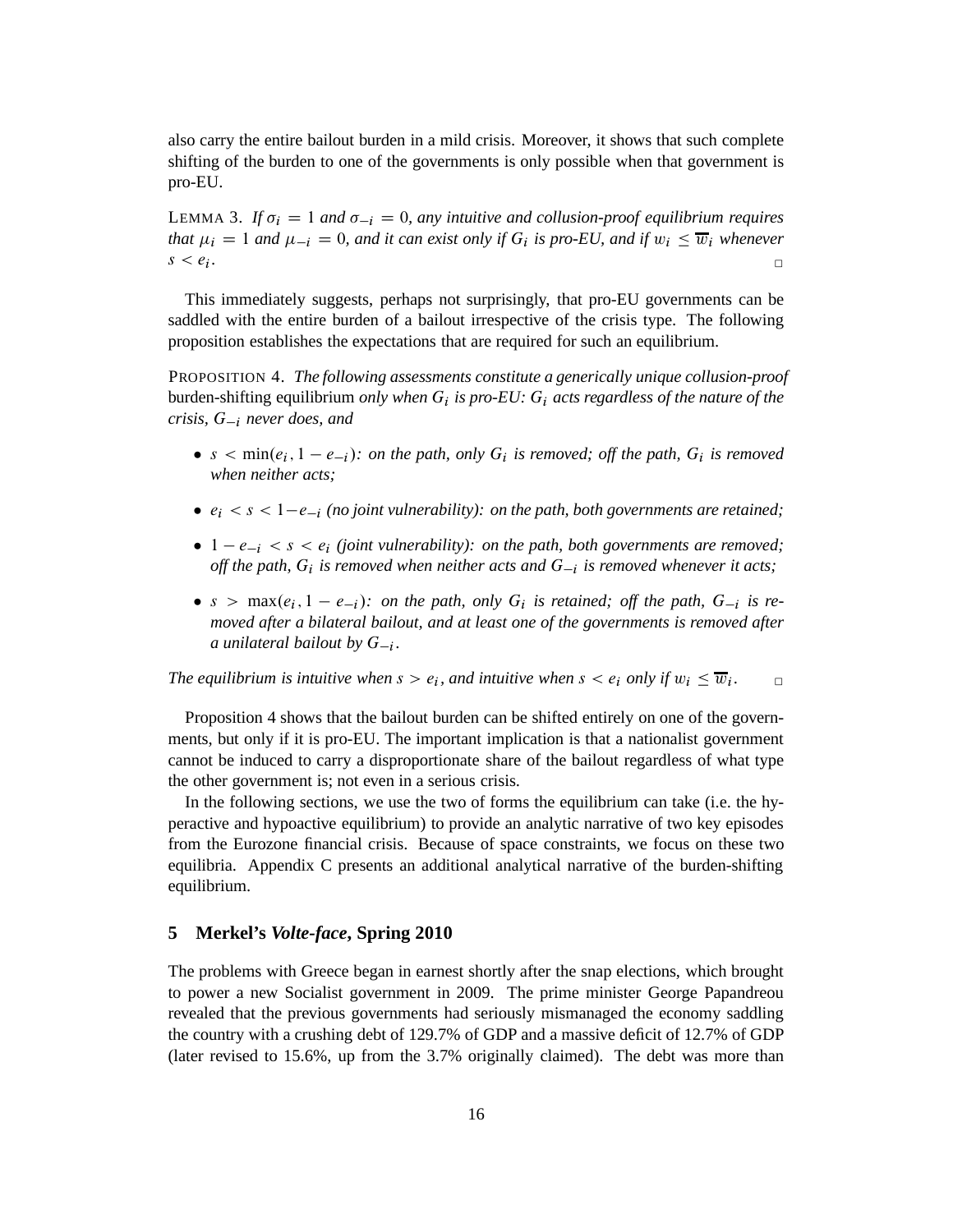twice the size Eurozone members were allowed to incur, and the budget deficit was more than four times the agreed limits.

The markets reacted immediately. Rating agencies began downgrading the Greek debt, and by the early spring of 2010, the government was being shut out of the international financial markets. Papandreou implemented a series of austerity measures, but these provoked civil unrest without stemming the economic slide. It began to look like Greece would not be able to manage by itself. Rumors about a potential agreement on a bailout for Greece spread through the Eurozone despite the clear "no bailout clause" in Article 125 of the EU Treaties.<sup>13</sup> Any impetus for a concerted international action, however, foundered on Germany's stiff, if unexpected, opposition. Starting with the February 11 EU special summit and continuing to late April, the German chancellor, Angel Merkel, insisted that the Greeks must solve their own problems. In a characteristic statement, she denied the possibility of a default:

[T]here is no looming insolvency. (. . . ) I don't believe that Greece has acute financial needs from the European Community and that's what the Greek prime minister keeps telling me. $^{14}$ 

Amid mounting evidence of a deepening crisis that was threatening to spread to the Eurozone and despite the chorus of governments clamoring for immediate action with Greeks themselves asking for assistance, Merkel not only persisted in her opposition to a bailout for Greece, but even hinted that countries in continuing violation of the Stability and Growth Pact (read: Greece) could be expelled from the Eurozone.<sup>15</sup>It was only after the sudden downgrading of Greek bonds to junk status on April 27 that Merkel agreed to act but only if the meeting was set for May 10. The downgrading of Spanish debt on the following day forced an earlier decision: the Eurozone members and the IMF reached a  $\epsilon$ 110 billion bailout agreement on May 2.<sup>16</sup>

How are we to understand the behavior of the German government? Merkel's actions are particularly puzzling because she had been, and continued to be, strongly pro-EU and because from such a perspective it must have been clear by March that the crisis was likely to be very serious and that Germany would be the linchpin for any concerted action to resolve it. The delay not only made the crisis appreciably worse, but drastically increased the funds that had to be committed to its resolution. If her delay was motivated by domestic political considerations, why did she reverse course when she did, and why did she fail to persuade voters that this had been the right decision? In other words, how can we explain the behavior that, in the words of former foreign minister Joschka Fischer, made such a "complete mess" of the crisis that he could "not think of a situation since 1949 that [had] been handled so badly"?<sup>17</sup>

<sup>13.</sup> *The Guardian*. February 10, 2010. "The euro's darkest hour. European leaders gather in Brussels amid rumors that struggling Greece will be bailed out."

<sup>14.</sup> *The Guardian*, March 21, 2014. "Angela Merkel: EU summit should not discuss bailout for Greece."

<sup>15.</sup> *Reuters*. April 30, 2010. "Greece bailout will prevent spillover: EU's Barroso."

<sup>16.</sup> *BBC News*. May 2, 2010. "Huge Greece bail-out deal agreed." The Eurozone members would provide  $\epsilon$ 80 at 5% interest, and the IMF the remaining  $\epsilon$ 30 billion at 3%.

<sup>17.</sup> *The Independent*. May 23, 2010. "Euro crisis is melting support for 'Iron' Merkel."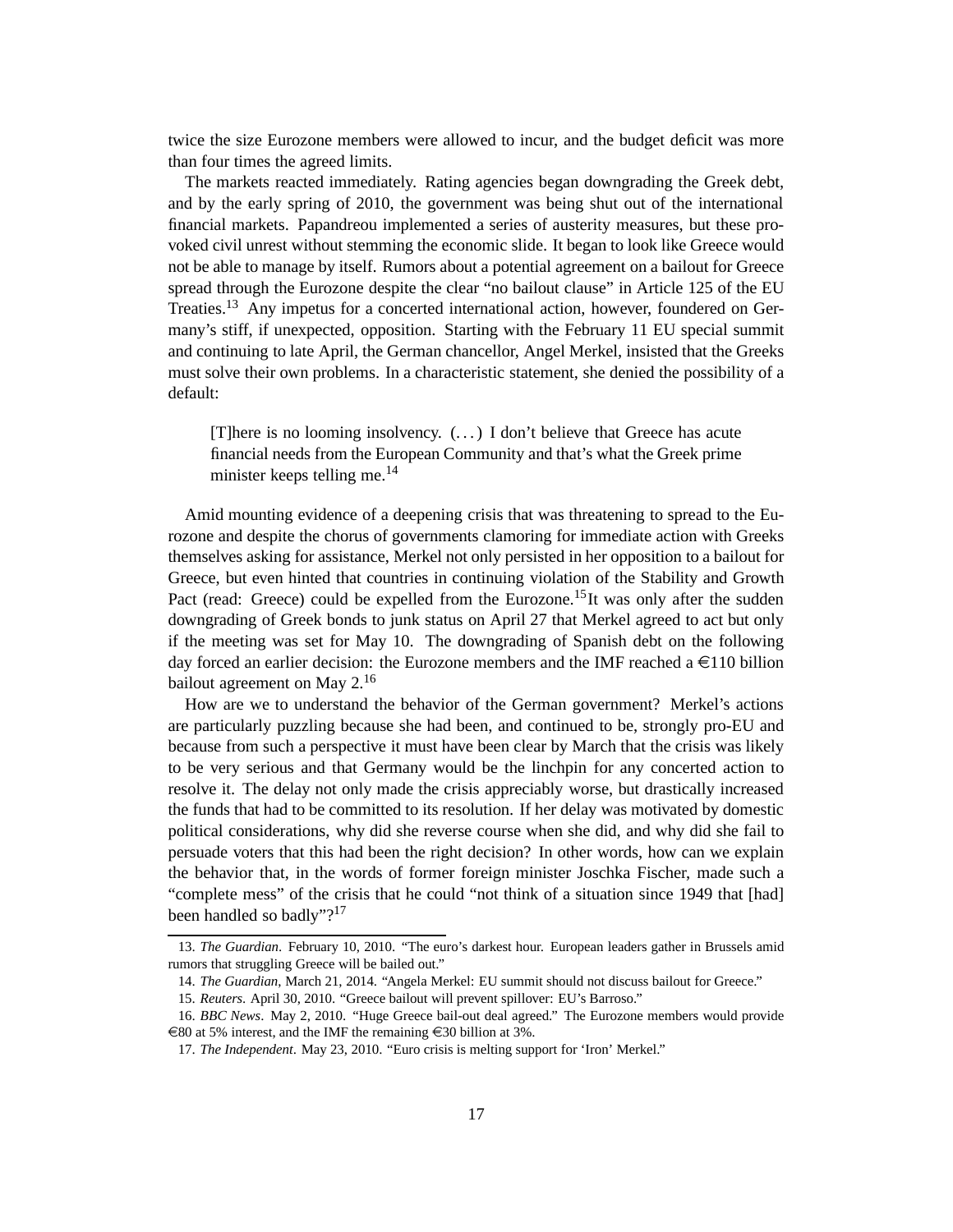## **5.1 Selection of the Hypoactive Equilibrium**

The first step in applying the model is to select among its several equilibria on the basis of the parameters necessary for their existence. From the vantage point of the German government, the situation between January 11 (when Eurostat officially questioned the Greek debt and deficit figures) and April 27 (when S&P downgraded Greek and Portuguese bonds) is consistent with parameter values that map onto the hypoactive equilibrium. Recall that this equilibrium requires (1) a pro-EU dyad, (2) citizens believing that the crisis does not require a bailout, and (3) costs of a serious crisis not being excessive.

First, both the CDU and Angela Merkel were regarded as pro-EU. In fact, in party manifestos and expert evaluations, German governments tend to come out as more pro-EU than other EU governments in general Warntjen, Hix, and Crombez (2008). Merkel in particular had earned the nickname "Mrs. Europe" for her exceptional handling of the previously gridlocked negotiations for the 2007–13 financial framework (Schneider 2013, 2014). She was able to persuade the UK to accept a reduction of its budget rebate, and was considered vital to the success of EU negotiations on a number of issues. With respect to their attitudes toward the EU, German governments hew very closely to the Euro-friendly elite opinion, but even among the general populace, attitudes toward the EU are quite positive. Finally, given the express concerns of the other Eurozone members and their ready willingness to participate in a common bailout early on, we can regard them as pro-EU.

Second, German voters did not believe that the Greek crisis was serious enough to affect their own well-being. Two-third of Germans opposed the Greek bailout, particularly in light of domestic austerity measures that were necessary to meet fiscal consolidation targets in Germany.In Nordrhein-Westfalen (NRW), which had become one of the most indebted states in Germany, public opposition to the Greek bailout lingered at even 90 percent.<sup>18</sup> The negative public opinion was further fueled by the German media, which portrayed the Greeks as tax dodging individuals who pursued early retirement. Germans who had long accepted stagnant wages and shrinking pensions in order to make the German economy more competitive globally were very reluctant to provide taxpayer money to bail out the Greek economy which was rampant with corruption, and overpaid civil servants.<sup>19</sup> Most Germans also did not see the Greek crisis as a very important problem for Germany during this time. They were much more concerned about unemployment, and about equally concerned about education and retirement, compared to the financial crisis (Forschungsgruppe Wahlen: Politbarometer). By the end of 2009, only 14% of Germans believed that the economic situation in the EU would worsen over the next twelve months (30% expected that the national economy would get worse over the next twelve months). In both cases, this was a significant decrease from surveys in the spring of 2009 (data from Eurobarometers 71 & 72).

Third, the costs of continuing a serious crisis were not excessive. By March, the other Eurozone members and the IMF had essentially reached a consensus that the crisis was serious, but within their initial bailout agreement from April 11 they estimated that only about  $\in$ 45 billion in loans would be sufficient to rescue Greece. The  $\in$ 15 billion IMF share

<sup>18.</sup> *The Observer".* May 9. 2009. "Disgruntled Germans go to polls with Merkel's coalition under threat."

<sup>19.</sup> *New York Times*. May 4, 2010. "Merkel tries to sell Germans to Greece bailout."; *The Guardian*. April 29, 2010. "Merkel's dilemma: Germans rage at picking up bill for 'pampered' Greeks."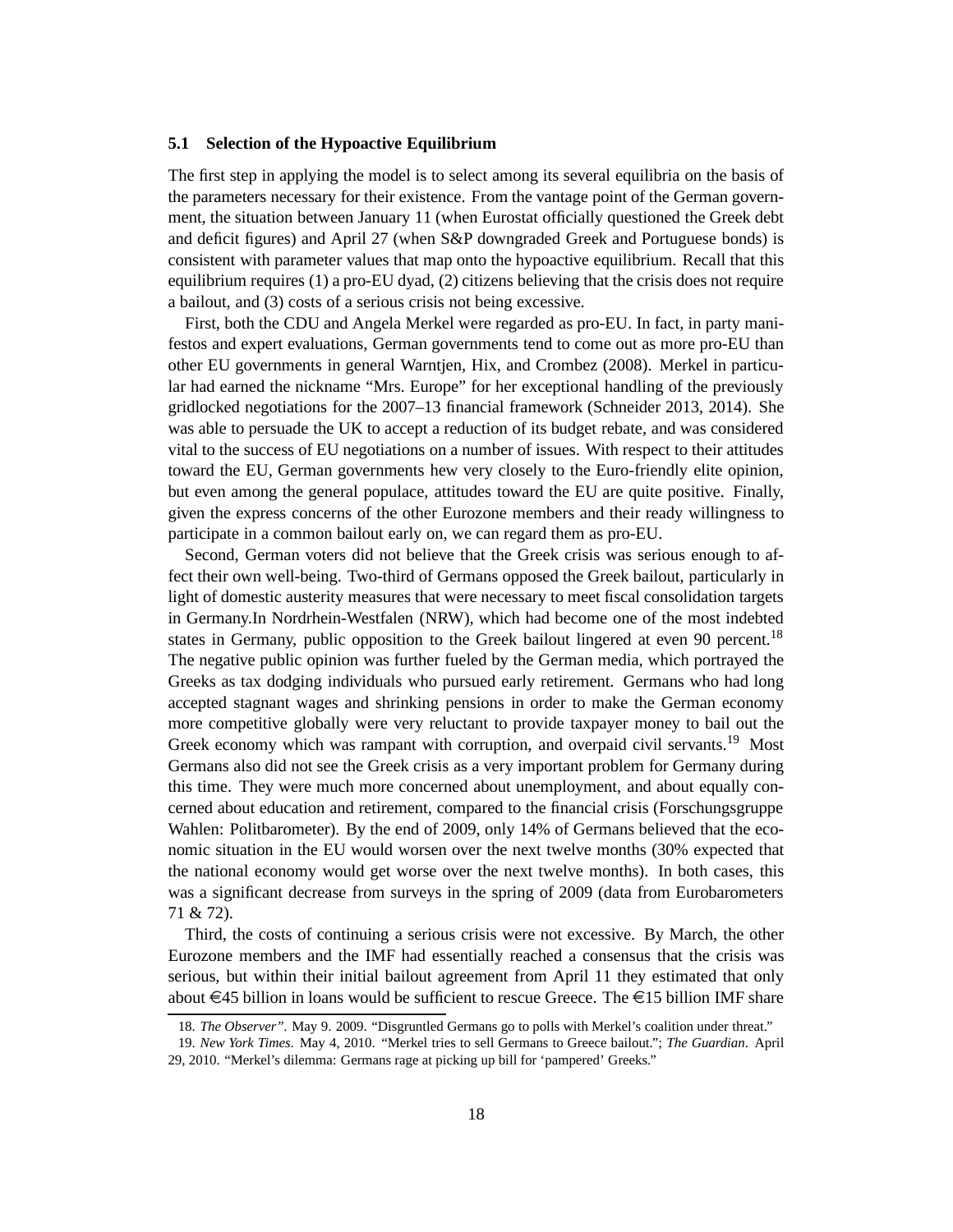was comparable to its loans to Brazil 1999 and Mexico in 1994, and the overall package was akin to the bailout for Argentina in 2001. The expected economic costs were also not expected to be grievous — the Greeks did not even request the activation of the emergency loans under this agreement until April 23, and the credit ratings on government bonds in Greece itself but also in Portugal, Ireland, Italy, and Spain (the other PIIGS countries where the crisis was most likely to spill into) remained at investment-grade levels until April 27–8.

Thus, with Eurozone governments pro-EU in general, but the German government known to be such in particular, with German voters believing that the Greek crisis did not concern them, and with the expectation that even a serious crisis would be contained and its costs unlikely to be excessive, we should expect the hypoactive equilibrium to obtain.

## **5.2 Inaction even in a Serious Crisis**

In the hypoactive equilibrium, the governments take no action even when the crisis is serious. One possible explanation for Merkel's stubborn refusal to act until May is that she simply did not believe that the crisis was serious enough. There is no equilibrium where this can happen — the citizen-preferred one cannot be sustained in pro-EU dyads — and the evidence makes it difficult to believe that she could have been so singularly deluded when other governments, the EU commission, and the IMF were all broadly in agreement that the Greeks would need a bailout. European leaders urged Merkel not to prolong the bailout to Greece, but to act in solidarity with other members of the Eurozone. Italian Foreign Minister, Franco Frattini, pointedly stated that there was a "moral duty to intervene as soon as possible," and Spanish Foreign Minister, Miguel Angel Moratinos, argued that the austerity measures that had already been implemented in Greece should be met with trust and solidarity by the Eurozone members.<sup>20</sup>

A more plausible interpretation is that Merkel was convinced that the crisis was serious, and getting worse, but that there was still plenty of time to act. The April 11 agreement to set up the  $\epsilon$ 45 billion fund for emergency loans should the Greeks request help points to such an interpretation.<sup>21</sup>

The reason for inaction in this equilibrium is fear of electoral punishment should the government engage in a bailout. When voters think that the crisis is not serious, they are inclined to reward the incumbent if it fails to act despite the positive probability that this might allow a serious crisis to fester: the risk is sufficiently small to justify accepting it. By the same token, however, voters are inclined to view any positive action as inappropriate and remove the incumbent for engaging in it. Merkel's CDU faced regional elections against a strong opponent in the country's most populous state, Nordrhein-Westfalen, on May 9, 2010. These elections were very important to Merkel's governing coalition because a defeat for the CDU in NRW would lead to loss of control in the *Bundesrat*, which would produce a divided government. This, in turn, would jeopardize the her government's plans for a radical overhaul of the tax and health systems, and an extension of the nuclear power program. These plans were opposed by the Social Democratic Party (SPD), which was the major

<sup>20.</sup> *Agence France Presse*. March 22, 2010. "EU ups pressure on Merkel to aid Greece"; *Agence France Presse*. March 22, 2010. "EU ups pressure on Merkel to aid Greece."

<sup>21.</sup> Even after the rescue package loans were activated on April 23, the German foreign minister insisted that these were not a "blank cheque" for Greece.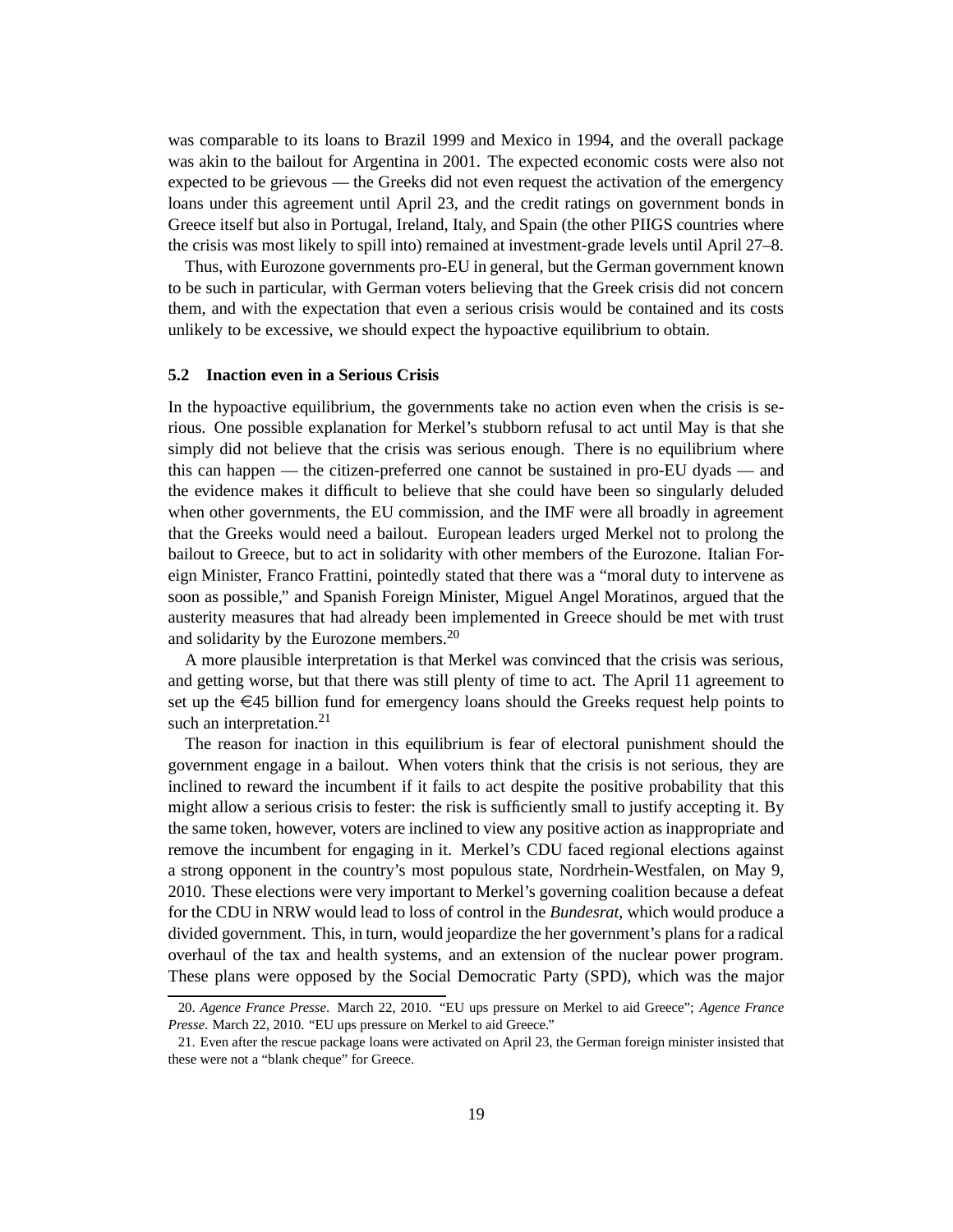opposition party in NRW at that point.<sup>22</sup> Public opinion polls in NRW indicated a close race between the SPD and the CDU, with a small advantage for the governing CDU, but opinion poll experts predicted that the bailout debate could have a strong impact on voters' choice.<sup>23</sup>

Given the economic indicators in Greece and other Southern European countries, Merkel might have wanted to act earlier had it not been for the elections in NRW.<sup>24</sup> Instead, she talked tough on Greek debt in an attempt to reassure German voters that their own beliefs about the crisis were correct and she agreed with them. Foreigners thought that Merkel's refusal to act was a transparent political ploy and that she was merely "hoping to stave off a bailout decision that many believe is inevitable until after voters in NRW go to the polls."<sup>25</sup> The leader of the Eurogroup, Jean-Claude Juncker, accused the German government of

being excessively hesitant when it comes to Europe  $(\ldots)$  Taking a domestic political look at European issues first, instead of looking at domestic issues with a European eye, definitely worries me.<sup>26</sup>

German voters, however, begged to differ. In line with the equilibrium predictions, Merkel's tough talk on Greece brought her political gains domestically. Figure 1(a) shows that initial rumors of a bailout at the end of 2009 led to declining support for Merkel. However, after her staunch opposition to the Greek bailout, support increased and stabilized in March and April of 2010. Figure 1(b) reveals the same, even slightly stronger, pattern in support for the CDU. This period also saw a stabilization in the share of voters that believed that the CDU government had competently handled the economy (Figure 1(c)).

Whatever Merkel happens to have believed about the seriousness of the Greek crisis, her opposition to a bailout was in tune with the wishes of the German voters and this was reflected in the opinion polls. If one agrees with our interpretation of the evidence that suggests that Merkel must have thought the crisis was serious, the conclusion is that the charges of politically-motivated temporizing were on target. She was prepared to allow the situation to deteriorate until after the elections in NRW gave her the freedom to join the other Eurozone members in the inevitable bailout. Her attempt to postpone the bailout discussion to May 10 (one day after the elections) even after the drastic worsening of the crisis with the April 27 downgrade of Greek bonds to junk status strongly suggests that her delay was politically motivated.

The hypoactive equilibrium can rationalize Merkel's opposition to a bailout despite her knowledge that the crisis was serious. However, according to the equilibrium, she should have waited until after the elections to act. We are thus left with a puzzle: if Merkel's strategy was motivated by her expectation that acting would result in an electoral punishment, then why did she agree to a bailout on May 2, barely a week before the NRW elections? Related to this, if her hand was forced by the seriousness of the crisis, why was she unable to persuade the voters that such action was necessary? In other words, if Merkel was act-

<sup>22.</sup> *The Times*. May 8, 2010. "Greece it like a rat's tail. It will come round to hit us'.'

<sup>23.</sup> RP Online, May 2010, "Griechenland entscheided die Wahl."

<sup>24.</sup> *New York Times*. April 28, 2010. "Merkel Tested as Escalating Greek Crisis Hurts Europe."

<sup>25.</sup> Ibid.

<sup>26.</sup> *Agence France Presse.* April 15, 2010. "Euro chief Juncker hits out at 'hesitant' Germany."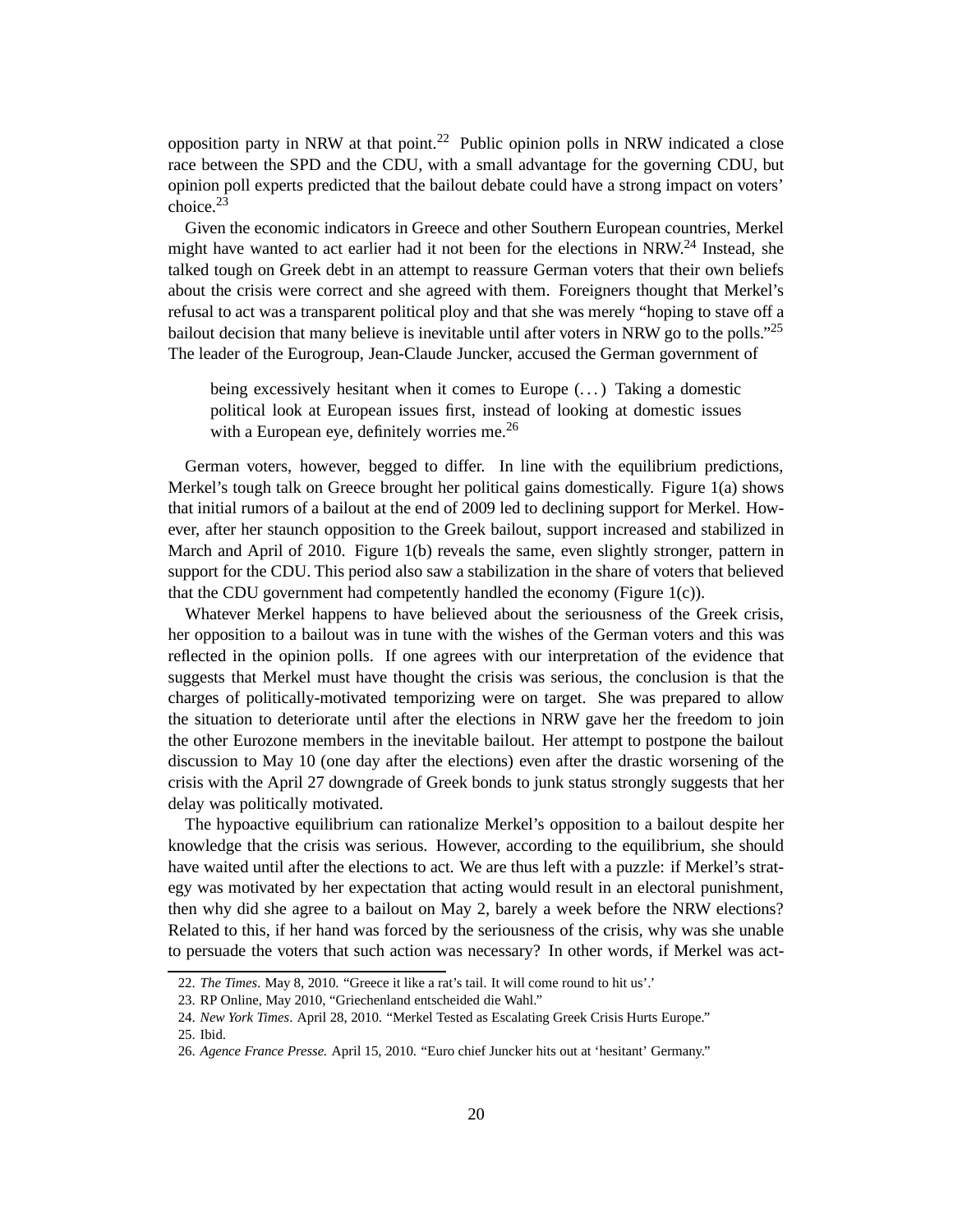

Figure 1: Public opinion in Germany during the Eurozone crisis. Dashed line indicates the timing of the agreement on Greek bailout. *Source:* Forschungsgruppe Wahlen: Politbarometer.

ing according to the optimal strategy in the hypoactive equilibrium, why did she suddenly deviate to a bailout inducing, in effect, an out-of-equilibrium outcome?

## **5.3 Triggering an Out-of-Equilibrium Outcome**

To understand the abrupt *volte-face* of May 2 — when the Eurozone and the IMF agreed to the  $\epsilon$ 110 billion bailout — we need to recall that one of the necessary conditions for this equilibrium is that the expected costs of a serious crisis that is allowed to deepen are not excessive. When this condition is not met, then the government will have an incentive to deviate in a serious crisis and agree to a bailout even if doing so would cost it the elections (i.e., the equilibrium would not exist). We argue that S&P's unexpected downgrading of the Greek (and Portuguese) debt on April 27 and the downgrading of the Spanish debt on the following day, with their devastating implications for the Eurozone, were catalytic. They revealed not only that the costs of the crisis would be significantly worse than expected but that the situation was deteriorating much more rapidly than anticipated. The events of April 27–8 accelerated the crisis and made further delay tantamount to permitting the Eurozone go to ruin; i.e., to violating the "no excessive costs" condition of the equilibrium.

By the end of April, the economic and financial situation in Greece had worsened so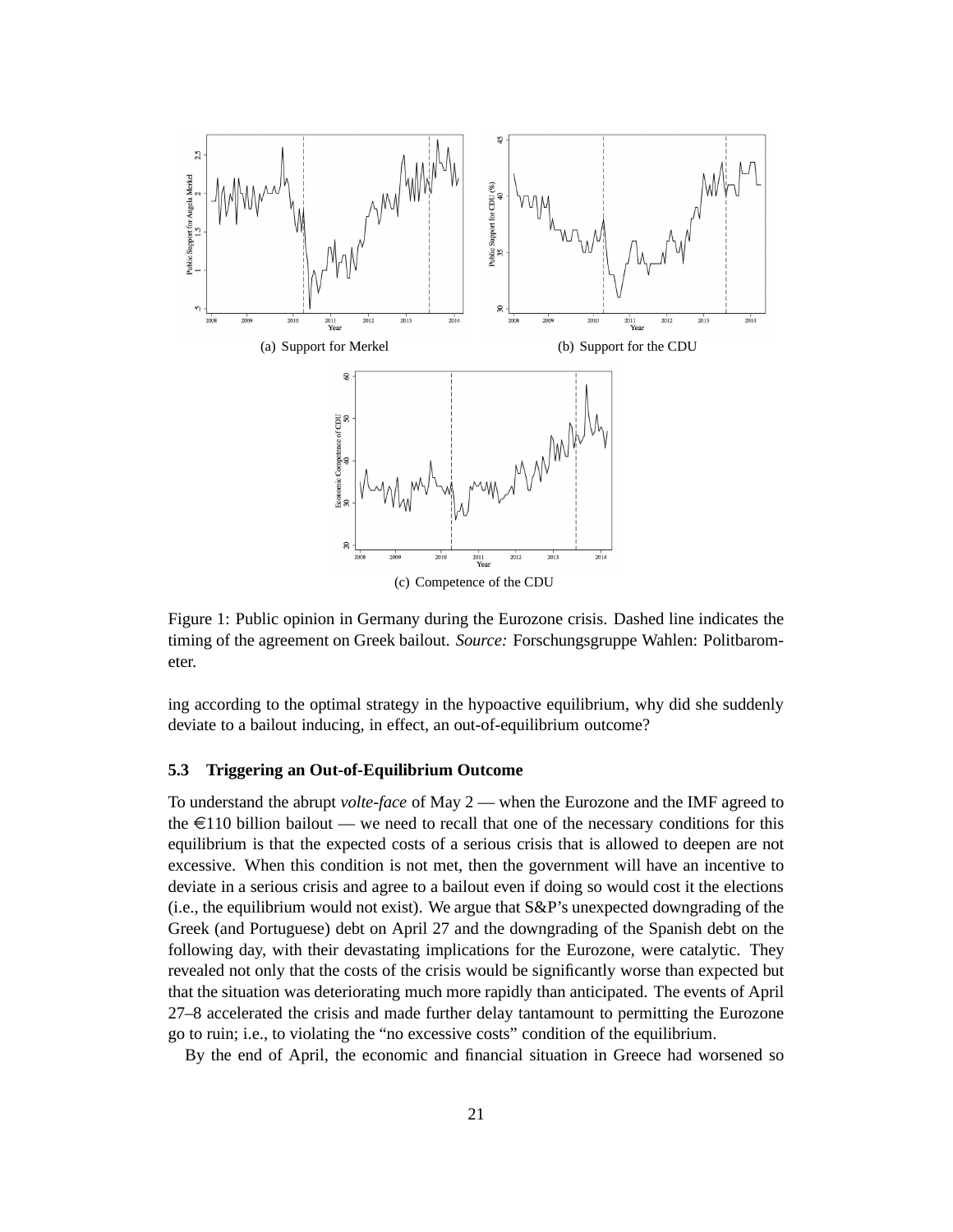much that experts no longer thought that the bailout package – even if were to come – would suffice to stem the crisis. Greece's debt had reached almost  $\epsilon$ 300 billion, and its borrowing costs were about 4% higher than they had been in February 2010.<sup>27</sup> With such prohibitive borrowing costs, it was unlikely that Greece would be able to service the  $\epsilon$ 8.2 billion that were about to mature on May  $19<sup>28</sup>$  With the country headed toward almost certain default and financial markets in turmoil, experts predicted that a restructuring of Greek sovereign debt was unavoidable.<sup>29</sup> The yields on two-year Greek government bonds had increased to over 13%: it was now safer to lend money to Iraq or Venezuela than to Greece.<sup>30</sup> In this heated atmosphere, S&P's downgrade of Greek government debt to junk  $(BB +$  for long-term and B for short-term bonds) and Portugal's to low investment grade  $(A-$ , closing on the territory previously occupied by the Greek bonds) unleashed a veritable panic.<sup>31</sup>

The borrowing costs for Ireland and Portugal climbed as experts became increasingly convinced that a Greek default would trigger an avalanche of defaults in the other PIIGS countries.<sup>32</sup> The Portuguese ten-year government bonds was now 2.2% above the German benchmark and the Lisbon stock market shrank by  $5.36\%$ .<sup>33</sup> S&P downgraded the Spanish long-term debt to  $AA$  on the 28th, and an Italian bond issue failed to garner expected support. $34$ 

The crisis also threatened to engulf the entire Eurozone, not just its weakest members. Sales of the euro accelerated, leading the common currency to plunge to its lowest value against the dollar in over a year and, since the yuan was tracking the dollar, against the Chinese currency as well.<sup>35</sup> European stock markets plummeted as investors voiced fears over the crisis and the risk of contagion.<sup>36</sup> *The Sunday Herald* succinctly summarized the panic that the crisis will likely go global:

Greece's economic problems are on the point of triggering an economic avalanche that will engulf other eurozone countries with high borrowing levels (Spain, Portugal, Italy and Ireland), roll relentlessly on through the eurozone and its trading partners (notably Britain) and push the struggling global economy into the second dip of the recession triggered by the collapse of Lehman Brothers in 2008.<sup>37</sup>

<sup>27.</sup> *The Guardian*. April 27, 2010. "Markets tremble while Merkel plays for time over Greek rescue deal."; *The Sunday Times*. May 2, 2010. "The fall of Greece may topple us all."

<sup>28.</sup> *Agence France Presse*. April 25, 2010. "Pressure mounts for swift Greek bailout."

<sup>29.</sup> *The Guardian*. April 9, 2010. "EU can't afford to let Greece fail"; *BBC News*. April 27, 2010. "The bitter taste of a Greek bail-out."

<sup>30.</sup> *BBC*. April 27, 2010. "The bitter taste of a Greek bail-out."

<sup>31.</sup> *New York Times*. May 4, 2010. "Germany approves bailout for Greece."; *Agence France Presse*. April 27, 2010. "Desperate Greece presses EU for quick debt rescue."

<sup>32.</sup> *BBC News*. May 2, 2010. "Huge Greece bail-out deal agreed."; *The Guardian*. May 8, 2010. "Debt crisis: EU leaders announce e70bn plan to protect euro."; *Agence France Presse*. April 25, 2010. "Pressure mounts for swift Greek bailout."

<sup>33.</sup> *Agence France Presse*. April 26, 2010. "Greece warns speculators as it races for bailout."

<sup>34.</sup> *Agence France Presse*. April 27, 2010. "Desperate Greece presses EU for quick debt rescue."

<sup>35.</sup> *Reuters*. April 30, 2010. "Greece bailout will block spillover – EU's Barroso."

<sup>36.</sup> *Agence France Presse*. April 27, 2010. "Desperate Greece presses EU for quick debt rescue."

<sup>37.</sup> *The Sunday Herald*. April 30, 2010. "Debt crisis in Greece is a warning to us all."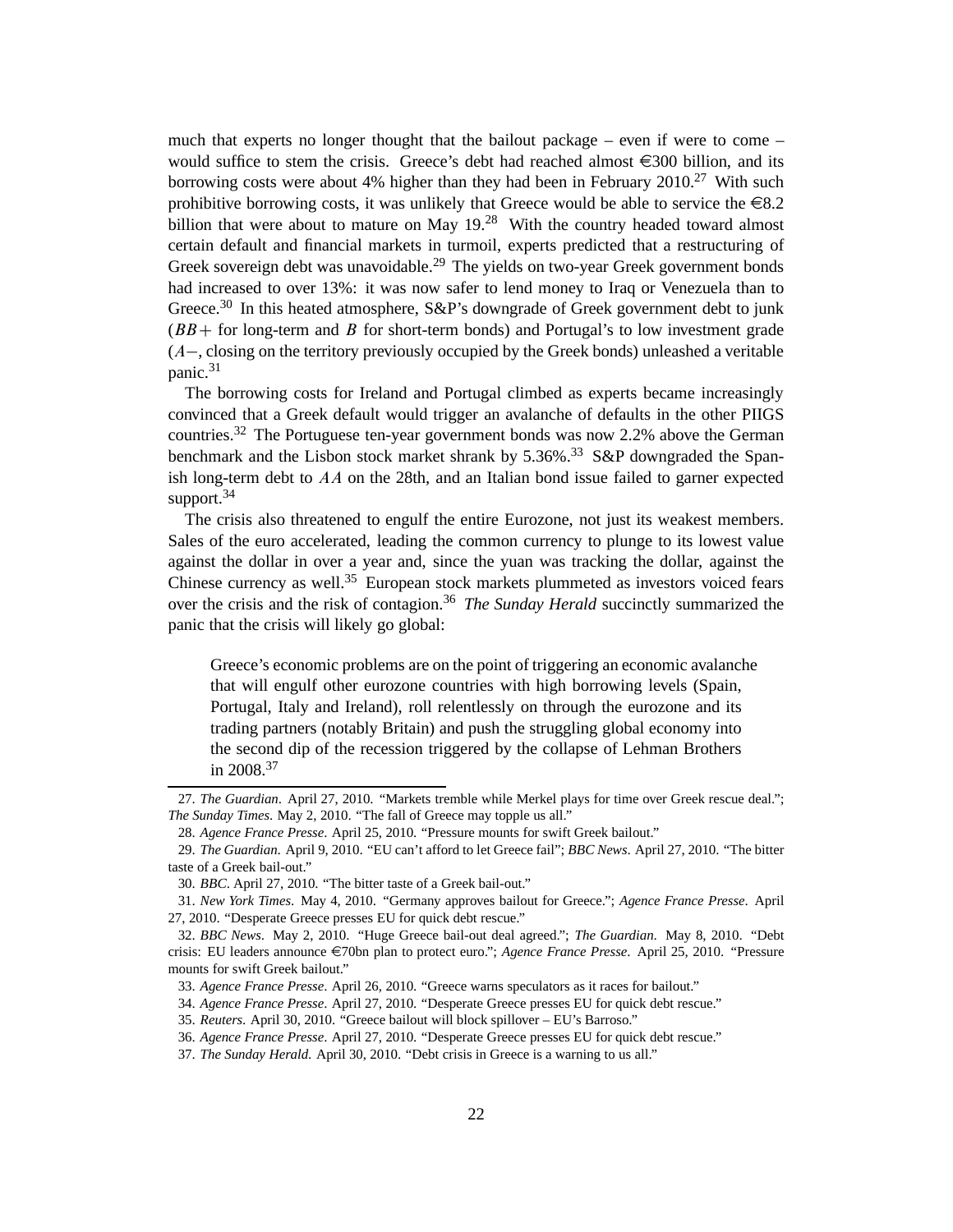The extent of this panic can be seen in the April 28 statement by EC President Barroso, in which he not only reassured markets that "Greece's needs will be met in time" without any debt restructuring, but also fired a broadside at the immediate culprit that had triggered the panic when he reminded everyone that the Commission had "already taken action to put in place a regulatory framework on credit-rating agencies."38

As this official annoyance at S&P's actions shows, the downgrade had not been anticipated by policy-makers, which explains why we should not expect it to occur as part of an equilibrium.<sup>39</sup> Moreover, the fallout from these downgrades was immediate and severe. Not only did the expected costs of the bailout package nearly triple to  $\in$ 110 billion, but the potential costs of letting it fester had become incalculable.<sup>40</sup> With Germany's contribution to a bailout also up threefold to  $E$ 25 billion, Merkel confronted a painful choice. She could stay the hardline course, delaying the now-inevitable bailout until after May 9th, convincing German taxpayers that she had their preferences at heart, and helping the CDU win the regional elections in NRW. The cost would be continued and unpredictable market volatility, rising borrowing costs spreading to the Eurozone and possibly triggering debt crises in the PIIGS, a potential collapse of the euro, with whatever global consequences that might have. Or, she could bite the bullet and bring Germany into a bailout agreement. Doing so would at least give the Eurozone members a fighting chance to stabilize the crisis. The cost would be the displeasure of German taxpayers that would likely manifest itself through CDU losses in the crucial NRW elections. To her credit, Merkel sacrificed her and her party's domestic position for the sake of Eurozone and international stability.

The hypoactive equilibrium cannot be supported when the cost of a continuing serious crisis is very high: in these cases the government would deviate from inaction in order to stop the crisis even if doing so would certainly cause it to lose the elections while doing nothing would have ensured reelection. The unexpected downgrade caused the expected costs to escalate too much and too fast, making precisely such a deviation preferable to the hardline equilibrium strategy. In other words, by May 1st, the equilibrium fell apart.

#### **5.4 The Counter-factual Becomes Fact**

The unexpected events of late April provide us with an interesting glimpse into the workings of our explanatory mechanism. By forcing Merkel "off the path of play", they made observable what normally would have been a counter-factual: the elections following a deviation. While we do have evidence that Merkel had reasons to worry about CDU's position in NRW and that the vote was likely to be affected by her actions on the Greek bailout, we would not have had the evidence provided by actual elections in the wake of an unexpected *volte-face* to a bailout agreement.

In the hypoactive equilibrium, deviations from holding the line lead to electoral defeat as citizens punish the incumbent for what they consider an inappropriate bailout. After the bailout agreement became public on May 2, support for the CDU government in NRW declined from 39% to 37%, pointing to an electoral defeat for the governing coalition. In early 2010, the coalition had consistently polled three points ahead of the opposition, and

<sup>38.</sup> *European Commission Press Release*. April 28, 2010. "Statement by President Barroso on Greece."

<sup>39.</sup> *New York Times*. April 28, 2010. "Merkel tested as escalating Greek crisis hurts Euro."

<sup>40.</sup> *New York Times*. April 30, 2010. "Greece said to be close to deal on rescue plan."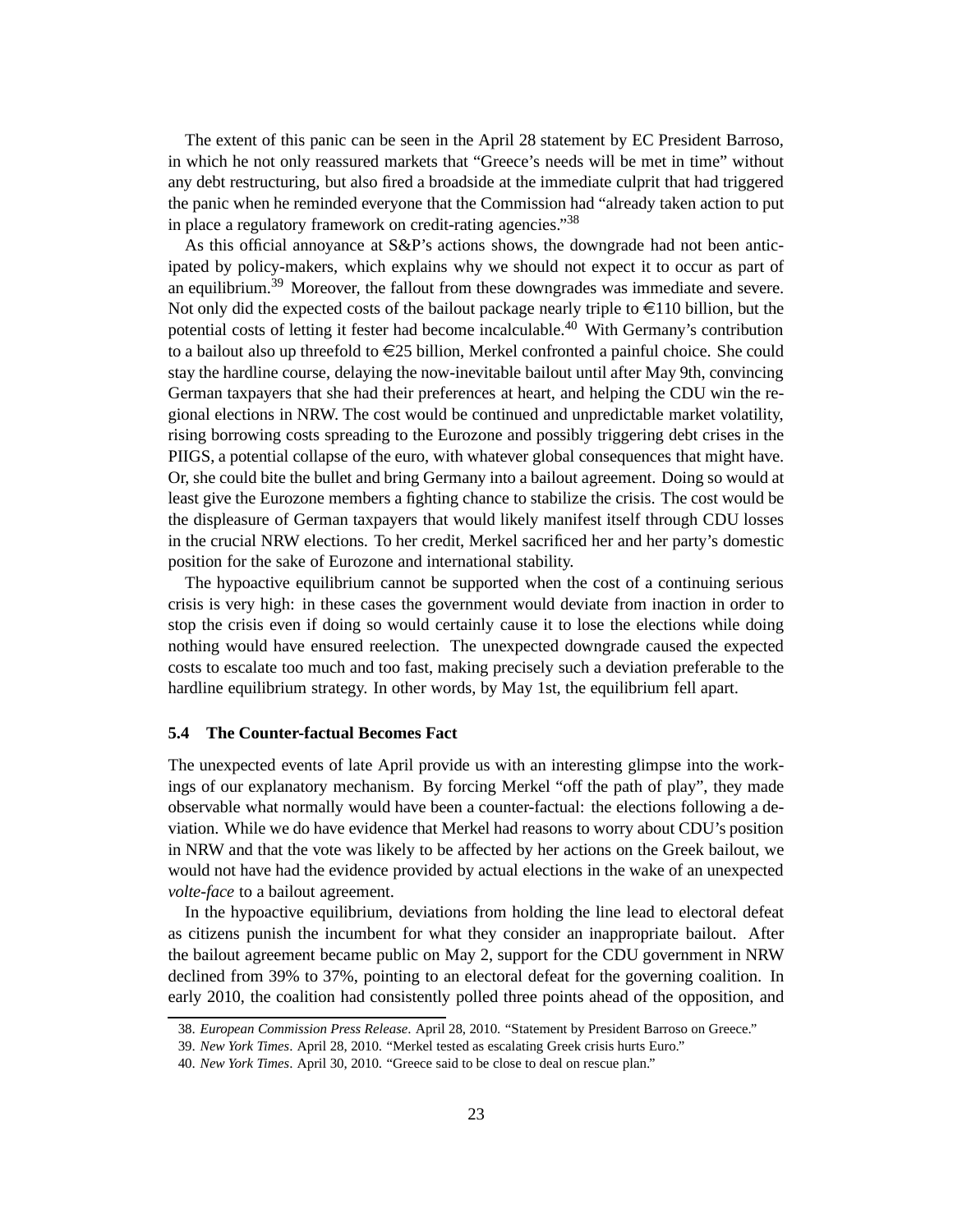now it was trailing by two. Discontent was so deep that when Merkel appeared at a rally near Wuppertal, the police had to step in to contain protests that were about to turn into a riot.<sup>41</sup> The elections proved an unmitigated disaster for the CDU, which lost by 10 percentage points, making this its worst electoral defeat in NRW ever. As a result, the government was replaced with a coalition of SPD and Greens, first as a minority government, and then (after additional gains), as majority in 2012. Moreover, after the SPD won the post of Minister-President in NRW in July, Merkel lost the majority in the *Bundesrat* as well.<sup>42</sup>This made it very difficult to pursue the domestic agenda intended by Merkel and her CDU, and even though they still could push some legislation with compromises after long negotiations, by early 2013 the Greens and the Left had acquired 36 of the 69 votes, enough to block or renegotiate any government bill without exception.<sup>43</sup>Thus, the political ramification of the NRW loss were not merely temporary setbacks; they proved as costly and persistent as the gloomy forecasts had predicted. As Figure 1 shows, support for Merkel would not recover to the (uncharacteristically low) levels of the immediate pre-crisis months for two years, and support for the CDU would take even longer.

One might be tempted to argue that the German voters punished the CDU for Merkel's dithering; that she was inconsistent — first opposing the bailout, but then flip-flopping and that her Machiavellian tactics had worsened the crisis, saddling Germany with three times the costs. For example, Jürgen Rütters, the Premier Minister of NRW, blamed the national government for its handling of the financial crisis.<sup>44</sup> Senior figures in the CDU openly said that they had lost confidence in Merkel's ability to lead and called on her to quit.<sup>45</sup> This, however, was not how the Germans voting in NRW interpreted it. The evidence shows that they had remained unconvinced about the seriousness of the crisis. Since they did not consider a Greek bailout necessary, the *volte-face* of the ruling coalition formalized in the May 7 *Bundestag* vote, which approved Germany's  $\in 22.4$  billion share, was seen as wasting taxpayer money on foreigners when it was needed at home. As Ingrid Lange, a shop assistant from NRW, put it in a statement that describes the general interpretation,

First the state had to rescue the banks and now they have to rescue Greece when our own economy is suffering. It's hard to make a decent living even with a job. The government should spend our taxes where they're needed.

## **5.5 The Inability to Signal Credibly**

The electoral outcome, however, raises another question that the equilibrium reasoning helps answer. When Merkel's hand was forced at the end of April, why could she not persuade the German voters that the Greek crisis was serious enough to warrant immediate action? The hypoactive equilibrium is intuitive only in pro-EU dyads. Although the equilibrium does exist when one or both of the governments are nationalist, such a government

<sup>41.</sup> *The Sunday Times*. May 9, 2010. "Merkel faces voter revolt over bailout."

<sup>42.</sup> N-tv, May 2010, "Quittung für die Bundesregierung. Rüttgers brutal zurückgestutzt."; *Agence France Presse.*. May 9, 2010. "Merkel loses state poll, upper house majority."

<sup>43.</sup> *Deutsche Welle*. February 28, 2013. "Opposition to set up new hurdles for Merkel."

<sup>44.</sup> *The Times.* May 10, 2010. "Poll blow for Merkel amid anger over Greek bailout."

<sup>45.</sup> *Daily Telegraph*. May 11, 2010. "Calls for Merkel to quit over Greek bailout."; *The Times*. May 12, 2010. "Wounded Merkel's star fades amid acrimony and intrigue."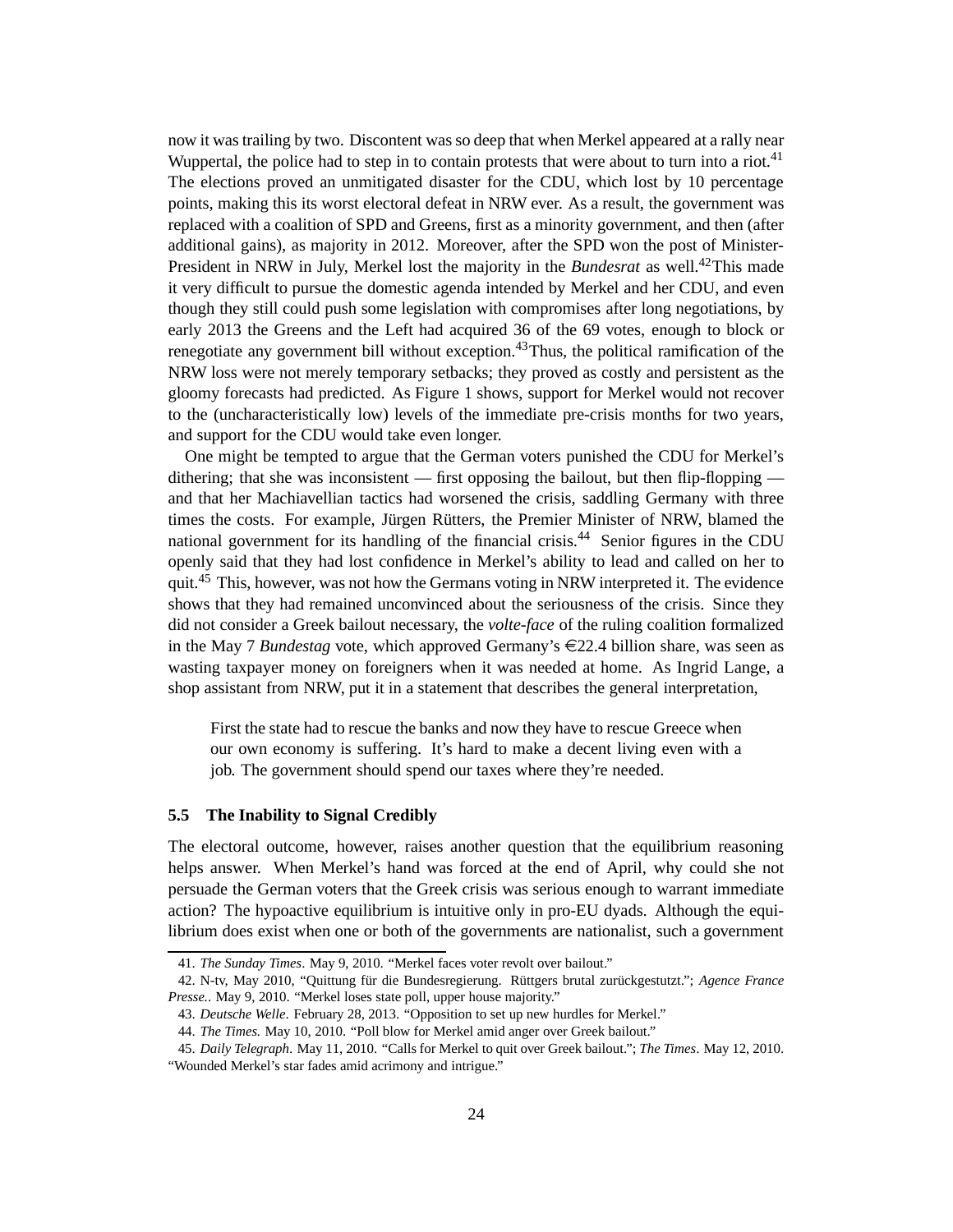can credibly reveal the type of crisis and break out of the straightjacket that voters are supposed to impose. Since governments are compelled not to act even in a serious crisis by the threat of removal if they do, citizens must infer that the crisis is likely mild whenever they observe someone acting. A nationalist government that expects to be reelected for inaction has no incentive whatsoever to act in a mild crisis even when doing so would keep it in office. Thus, when voters observe such a government suddenly (and unexpectedly) springing into action, they can only reasonably infer that the crisis must be serious. Since the voters must then reelect the government for acting, a nationalist government cannot be compelled to do nothing in a serious crisis. Unfortunately, since pro-EU governments do have a strong incentive to act even in a mild crisis if doing so would get them reelected, citizens cannot reasonably make the inferences necessary to reward them for acting unexpectedly. In other words, the equilibrium works because a pro-EU government cannot persuade the citizens that its actions are warranted by the seriousness of the crisis. Thus, the equilibrium predicts that if the German government attempted to convince voters that its sudden *volte-face* was required because the crisis was serious, we should expect that effort to fail.

Merkel, in fact, tried very hard to persuade German voters that the bailout was absolutely necessary to ensure the stability of the single European currency and therefore of the German economy.<sup>46</sup> After the Greek bailout became the most important topic in the electoral campaign in NRW,.<sup>47</sup> Merkel went on a veritable media blitz with news conferences and interviews on the day the Eurozone members approved the bailout package. Merkel made 15 personal appearances in NRW alone and spent the week before the election giving numerous interviews on TV.<sup>48</sup> She argued not only that helping the Greeks was essential to secure the German economy but that the bailout was unlikely to cost the taxpayers much. She went so far as to claim that Germany might actually make money on the bailout.<sup>49</sup> Jürgen Rütter put up a brave face by trying to sound confident that voters would realize that the Greek bailout was in their own best interest and would not punish the government for agreeing to it.<sup>50</sup> In the event, however, we would not have expected the German voters to buy the abrupt change of course, especially after having listened to Merkel repeatedly deny the seriousness of the crisis for months prior to that. And so they did not.

## **5.6 What was the alternative?**

At the beginning of this section, we cited Joschka Fischer, who delivered the blunt and unflattering verdict that Merkel had made a "complete mess" of the crisis. It is worth asking, however, what the alternative could have been. Since delaying after the credit downgrades

<sup>46.</sup> *New York Times*. May 4, 2010. "Germany Approves Assistance for Greece."; *Deutsche Presse Agentur*. April 26, 2010. "Merkel faces voter backlash over Greece."

<sup>47.</sup> *Der Spiegel*. May 8, 2010. "Rüttgers kämpft gegen Griechenland-Effekt."; *RP Online*. May 8, 2010. "Griechenland entscheidet die Wahl."

<sup>48.</sup> *Agence France Presse*. May 9, 2010. "German voters poised to punish Merkel party over Greece."

<sup>49.</sup> *Agence France Presse*. May 2, 2010. "Germany warns Greece to deliver on cuts."; *New York Times*. May 4, 2010. "Merkel tries to sell Germans to Greece bailout.

<sup>50.</sup> *Bild*. May 5, 2010. "Verhagelt Ihnen Griechenland die Wahl, Herr Rütters?" This bravado probably would not have worked anyway since Premier Minister's own credibility was already in tatters over the "Renta-Rütters" scandal and the allegations that his staff had been trafficking in private conversations with him for donations of €6,000. *Agence France Presse*. May 8, 2010. "Merkel party fears voter lashing over Greece aid."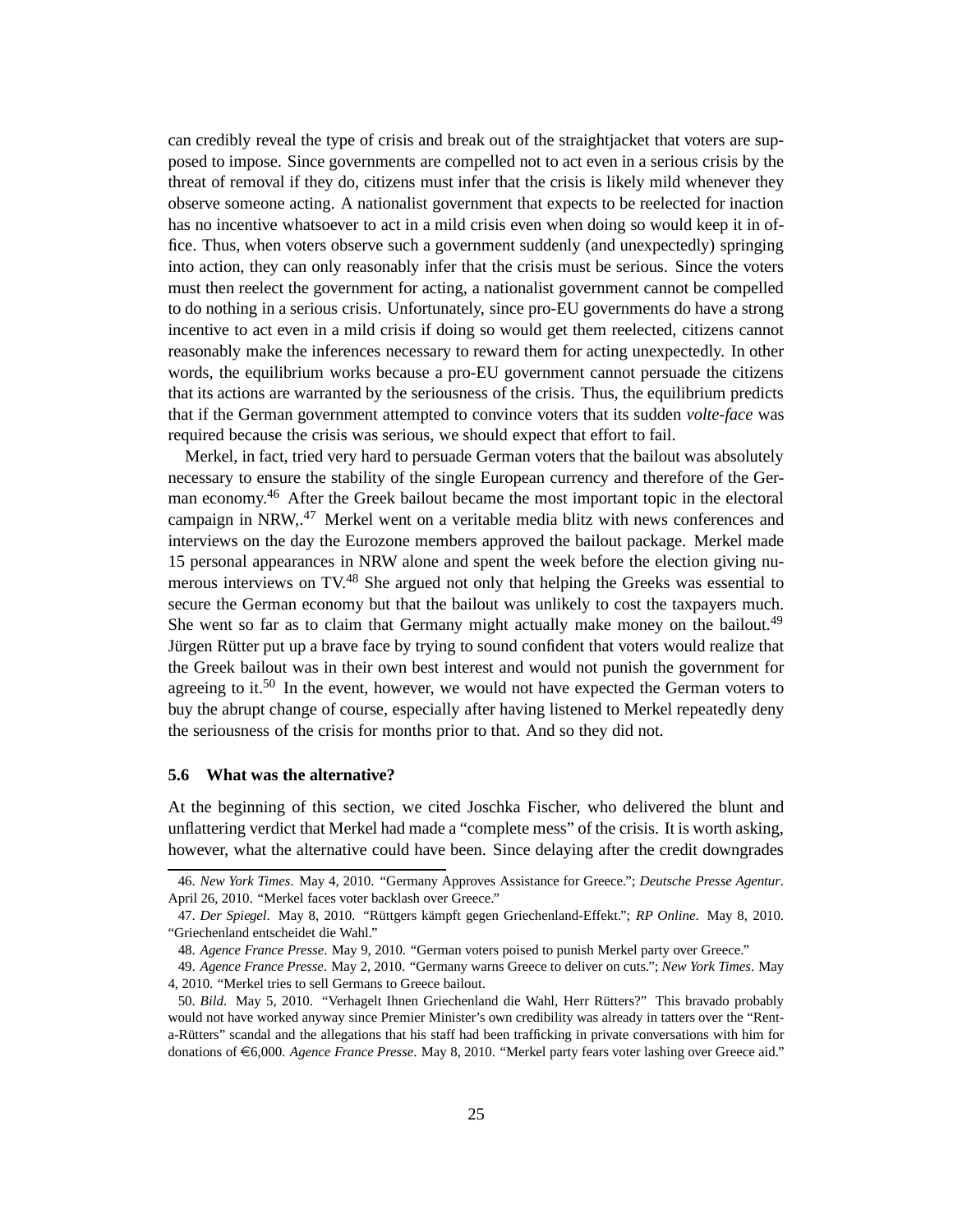seems to have been out of the question, the only plausible road not taken must have been acting sooner. With the priors of German voters strongly fixed against the seriousness of the crisis, this would have resulted in an electoral punishment at least as bad as the one that actually happened. In fact, without Merkel holding the line in the face of serious criticism by other Eurozone members, the slide in public opinion polls would have continued. It is also arguable that had Merkel jumped on the bailout bandwagon early on, it would have been even more difficult for voters to believe that the action had been warranted. The delay deepened the crisis so much that even the massive bailout proved insufficient to stabilize the Eurozone. Ironically, by allowing the consequences to reveal themselves, Merkel probably made it possible for Germany to participate fully in the subsequent two bailouts. Thus, the unfortunate downgrades and the panic they caused triggered the drastic reversal that made a mockery of the otherwise solid strategy Merkel had been playing. To her credit, however, when it became clear that further inaction would cause grave harm to the German economy, Merkel abandoned the electorally-motivated strategy to do the right thing despite knowing full well that the voters would not see it that way.

# **6 Merkel's "Electoral Delay", Summer 2013**

The first bailout did not solve the financial crisis. A second bailout was provided to Greece in July 2011, and after some up and downs, rumors about a third bailout surfaced in 2013. In August, barely a month before the federal elections, finance minister Wolfgang Schäuble announced that a third package for Greece might be in the offing.<sup>51</sup> Why had the German government not been more forthcoming about a third bailout earlier in 2013? Why had it been silent until the German Central Bank's statement forced its hand?<sup>52</sup> And why did it then agree to the bailout before the elections?

Some observers – the political opposition in particular – explained that this was merely a repeat of the failed 2010 strategy; that Merkel was delaying the bailout decision until after the elections. Gerhard Schröder, former chancellor and member of the SPD, claimed at rallies that Merkel had lied to the electorate earlier when she had claimed that she had not expected any more aid for Greece:<sup>53</sup> "You cannot win the trust of the population if you conceal and disguise the truth. You can only win the trust of the population if you speak out clearly, and truthful." Peer Steinbrück, front-runner for the SPD opposition party, warned Merkel not to present the German population with the bill after the election: "It is time that Mrs. Merkel speaks the truth about the costs of the Greek bailout."<sup>54</sup>

Some media outlets also perceived differences in sensitivity to German domestic politics in the other Eurozone members and the European Commission. Whereas in 2010 these other actors had made it impossible to conceal the bailout debate even temporarily — in fact,

<sup>51.</sup> *Der Spiegel*. August 20, 2013. "Schäble hält neues Griechenland-Programm für nötig."; *Agence France Presse*. August 20, 2013. "Germany's Schäble says Greece will need more aid."; *The Times*. August 21, 2013. "The Greek cat's out of the bag."

<sup>52.</sup> *Der Spiegel*. August 11, 2013. "Schuldenkrise in Europa: Bundesbank recent 2014 mit neuem Hilfspaket für Griechen."

<sup>53.</sup> *Der Spiegel*. August 20, 2013. "Schröder macht Griechenland zum Wahlkampfthema."; *The Times*. August 14, 2013. "Merkel accused of lying over Greek bailout."

<sup>54.</sup> *Der Spiegel*. August 20, 2013. "Schröder wetter gegen "Lügen" bei der Griechen-Rettung."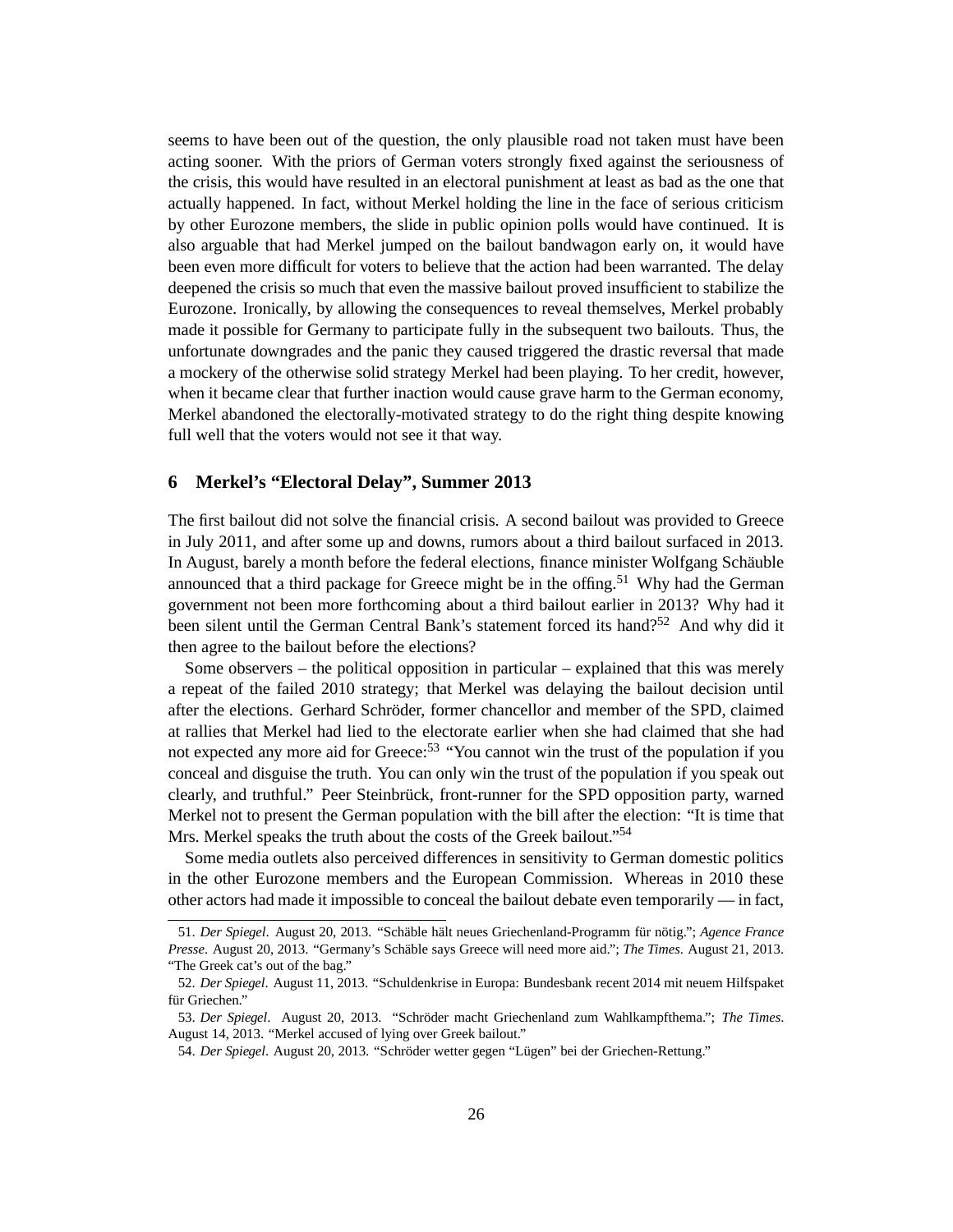they had even publicly tried to shame Merkel for delaying the bailout until after the NRW elections — they were now suspiciously quiescent even after the need for further action on Greece and Portugal had become fairly obvious in July. "Conspiracy of silence" theories alleged that the other EU members had learnt not to force the German government into action before important elections, and were now collaborating with it in delaying bailout discussions until after the federal elections in September.<sup>55</sup>

This sort of reasoning seems to suggest that the hypoactive equilibrium is in play again. However, the parameter configuration in 2013 does not map onto the requirements for this equilibrium because (i) German voters were quite confident that the crisis was very serious, and (ii) the opposition was quite weak.

Ironically, it might haven been the first bailout debacle and the subsequent inability to end the crisis that had shifted the beliefs of the German voters. By 2013, the German public was firm in its conviction that the crisis was indeed extremely serious for the country. Public opinion polls conducted by *Forschungsgruppe Wahlen* revealed that the Eurocrisis was seen as the second most important problem in Germany, just behind domestic unemployment and ahead of the economic situation, education, and retirement benefits.

Strong economic growth and very low unemployment had contributed to the high support for the incumbent government. The boost came just as the electoral campaign began: GDP grew by 0.7% in the second quarter of 2013, following a stagnant first quarter and contraction in the last quarter of 2012. German growth helped to achieve a Eurozone average growth of  $0.3\%$ .<sup>56</sup> Unemployment at 6.8% was also only slightly above the natural rate of unemployment and near the lowest levels since reunification in 1990. The CDU expected up to 42% of the vote, whereas the SPD trailed far behind with only 24%.<sup>57</sup> Merkel had also recovered her standing and "gained a reputation as a safe pair of hands, a cautious and skilled operator throughout the eurozone crisis."<sup>58</sup> Her approval ratings were at 70%.

These data suggest that the conditions in late summer 2013 satisfied the parameter configuration for the hyperactive equilibrium,  $s \geq \max(e_1, e_2)$ . In this equilibrium, voters reelect governments that participate in a bilateral bailout even when they know a government to be pro-EU. From the electoral perspective, there is no surprise that the German government would announce the bailout before the election. In the event, and unlike the 2010 fiasco, there was no punishment: support for the CDU/CSU remained at 41%, the SPD at 25%, and the FDP at 6%.<sup>59</sup> During the elections, the CDU received 41.5% of the vote (the SPD got  $25.7\%$ ) and remained in power.<sup>60</sup>

The hyperactive equilibrium logic suggest that there should have been no electoral reason to delay decision on a bailout given the importance the German voters already attached to the crisis. Such strong priors could have allowed Merkel to pour more money into Greece even if the crisis had, in fact, abated, and do so without fear of domestic punishment. Schäu-

<sup>55.</sup> *The Financial Times*. July 10, 2013. "Code of silence seeks to avert bailout revolt in German poll."

<sup>56.</sup> *The Business Times*. August 16, 2013. "Merkel approaches poll on rocky eurozone boat."

<sup>57.</sup> *The Financial Times*. August 23, 2013. "German growth figures set to offer election boost to Merkel."

<sup>58.</sup> *Daily Mail*. August 26, 2013. "German election could be a 'game-changer'."

<sup>59.</sup> *The Financial Times*. August 23, 2013. "German growth figures set to offer election boost to Merkel."

<sup>60.</sup> Greece received its third bailout package worth  $\in$ 8.3 billion in April of 2014. A week later, Greece returned to the financial markets 'triumphantly' with a €3bn bond sale (*Financial Times*. April 1, 2014. "Eurozone signs off on delayed  $\in$ 8.3bn bailout for Greece.").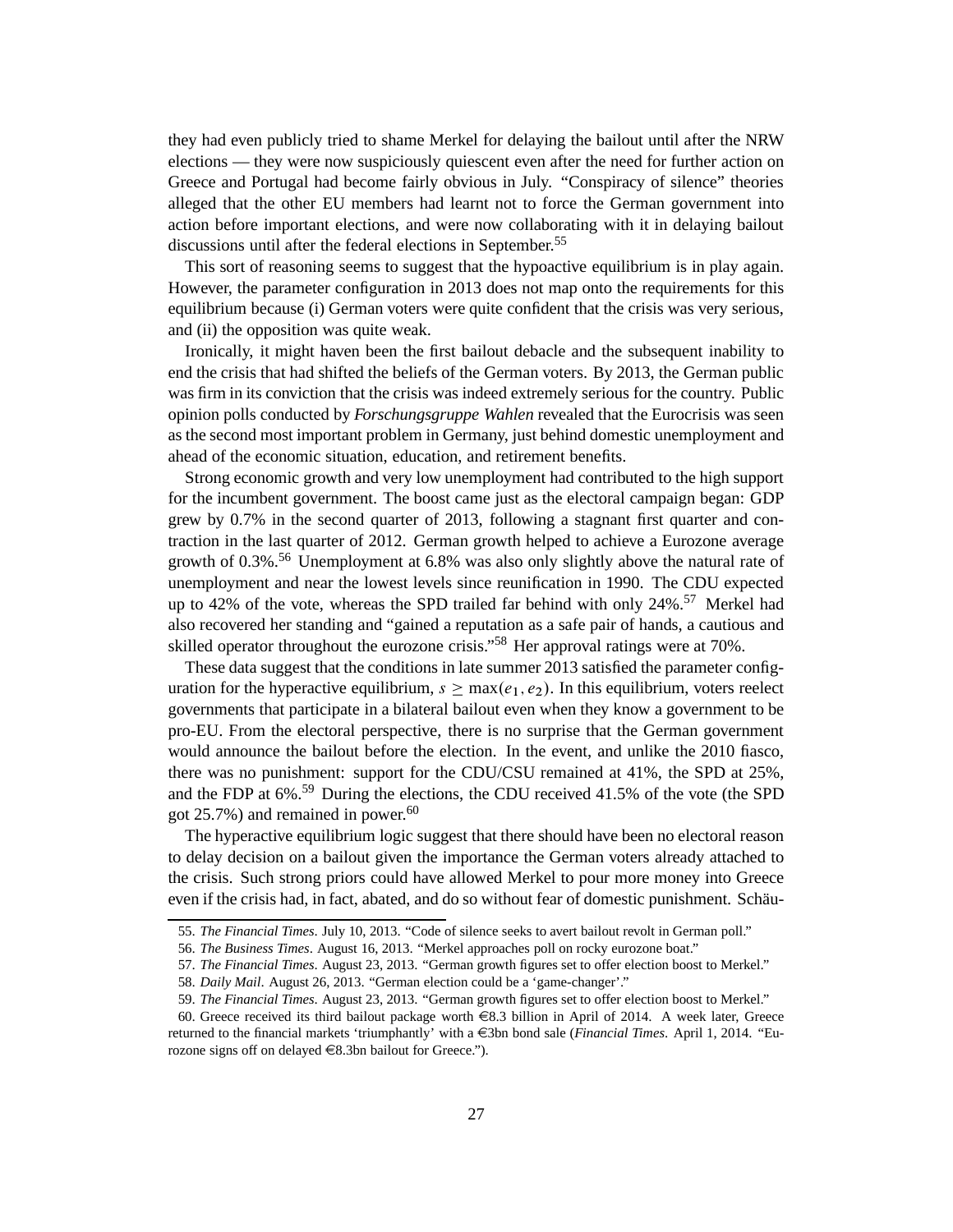ble made a point of presenting his revelation as "old news" and very much in line with expectations: "the public was always told so."<sup>61</sup> Merkel was surprised by Schröder's attack: "Everyone knew what Schäuble said about Greece."<sup>62</sup> Schäuble, in fact, had already said in February 2012 that a third bailout could not be ruled out.<sup>63</sup> This was also when a report by the EU and the IMF had indicated that a bailout might be needed.<sup>64</sup> Thus, whatever had caused the delay in announcing the third bailout, it could not have been concern about a possible fallout during the September federal elections.<sup>65</sup>

# **7 Conclusion**

This paper analyzes European cooperation during the Eurozone crisis. Starting from the puzzle of why European cooperation on the Eurozone bailouts has proven so difficult despite strong pressure to act, we develop a formal model that analyzes governmental incentives to provide coordinated bailouts, taking into account the domestic conflict over the desirability of the bailout as well as the international conflict over the distribution of bailout costs. Our model explains why Germany was so reluctant to provide a bailout to Greece even though it had economic incentives, and European pressure to do so. Above and beyond this finding, the model shows that EU governments' incentives to provide coordinated bilateral bailouts can both strengthen and weaken as a consequence of European cooperation and domestic politics. We find that electoral constraints, international cooperation, and international collective action problems can explain why (i) sometimes governments provide bailouts even if the financial crisis is not serious enough to warrant coordinated action, (ii) sometimes governments do not provide bailouts even though the financial crisis is serious enough to warrant coordinated action, and (iii) sometimes governments shift the burden of the rescue onto other governments even when could provide a bailout without getting punished domestically.

These results are not only interesting for European cooperation during the Eurozone crisis, but to international cooperation during financial crises more general. Historically, most bilateral bailouts to countries experiencing financial difficulties have been coordinated with other bilateral or multilateral donors. As long as these bailouts are salient on the domestic level in the donor country we would therefore expect very similar processes in coordinated bilateral bailouts more generally.

Our model is just a first step towards a more general theory of coordinated bilateral bailouts. The model helped interpret three episodes of coordinated bailouts during the Eurozone crisis. However, we have abstracted away from many important aspects of bilateral

<sup>61.</sup> *Der Spiegel*. August 21, 2013. "Schämbles Grichenland-Beichte. Endlich ehrlich."; *Agence France Presse*. August 20, 2013. "Germany's Schäble says Greece will need more aid."

<sup>62.</sup> *Associated Press Archive*. August 22, 2013. "Greek bailout talk ruffles German election."

<sup>63.</sup> *Irish Times*. February 25, 2012. "Schäuble concedes third Greek bailout on the cards."

<sup>64.</sup> *New York Times*. February 20, 2012. "Europe agrees on new bailout to help Greece avoid default."

<sup>65.</sup> Schröder's claims were so out of step with the voters that the CDU went on the offensive and blamed the need for a bailout on the SPD. They attacked Schröder who, in his capacity as chancellor at the time, had been instrumental in letting Greece join the Eurozone even though it had not been ready. It had also been his economic policies that had led to Germany's violation of the Stability and Growth Pact (*Der Spiegel*. August 21, 2013. "Union contort Schrdoers Griechenland-Attacke."). Merkel simply asserted that Greece should never have been allowed to join the Euro. (*CNN Wire*. August 28, 2013. "Greece joining euro was a mistake.").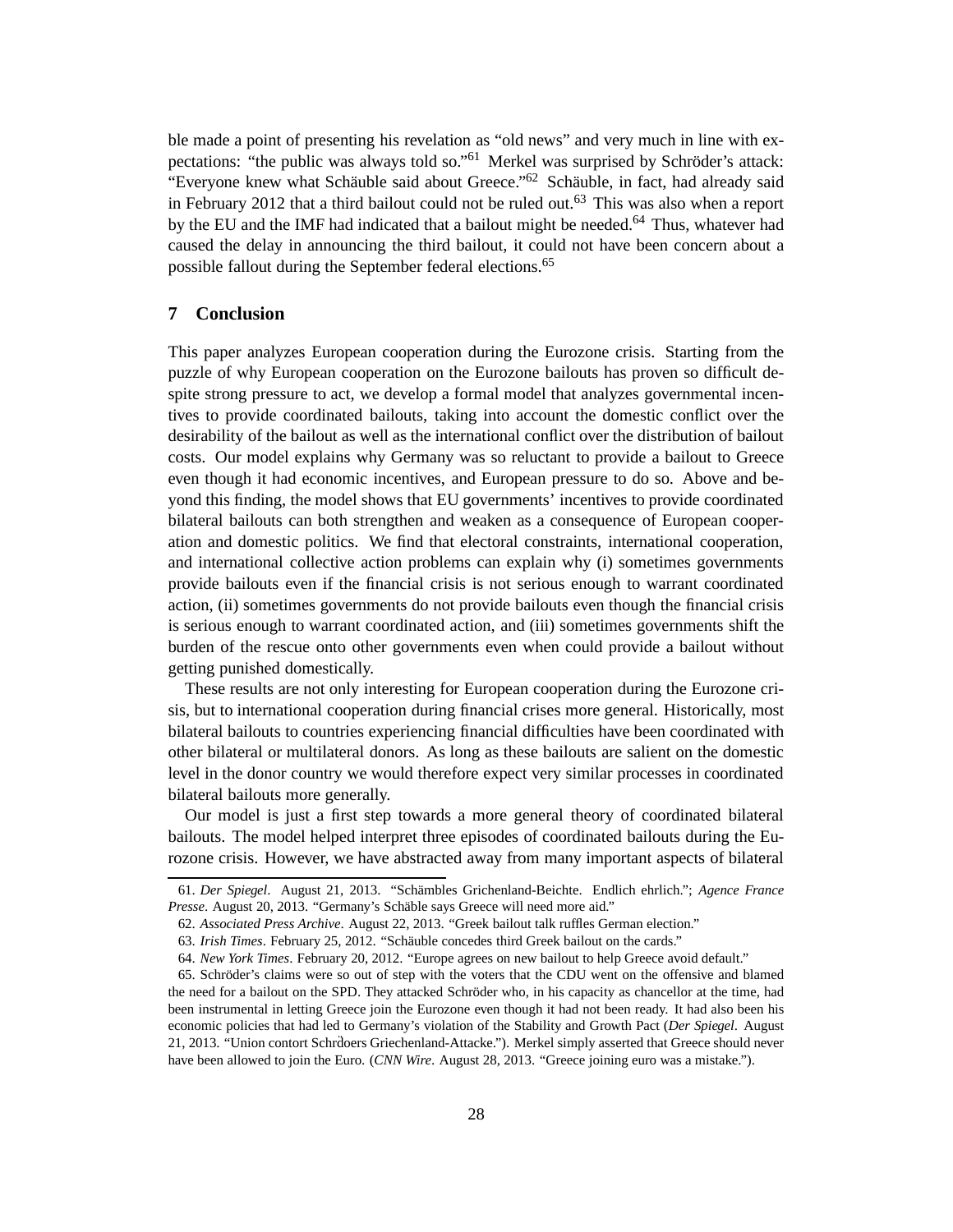bailouts that are highly relevant to some of the outcomes we observe. For example, our model can help us understand why the German government acted before the elections in 2013, but it is of no help when it comes to explaining the delay that preceded that action (except to say that it was not due to electoral concerns). The evidence points to the fact that the Eurozone members had agreed not to discuss a third bailout in order to pressure the Greek government into implementing the required reforms. The Greek government had been relatively slow in implementing the conditions imposed with the second bailout, and there were widespread fears that a clear commitment to a third bailout would further erode the incentives of the Greek government to pursue painful reforms.<sup>66</sup> Seen in this light, the "conspiracy of silence" was not designed to allow the German government to win the federal elections but to keep the reform pressure on the Greek government. Given the logic of the hyperactive equilibrium, one is hard pressed not to agree with this reasoning. Since we have a wealth of models that deal with contingent disbursements, we saw no need to introduce these considerations in our model, which is focused on the interaction between donors and their domestic audiences. However, an extension to our model could introduce the assumption that financial aid is conditional on economic and fiscal reforms in recipient countries, and therefore more closely model some of the more complex interactions that took place during the Eurozone crisis.

## **References**

- Bordo, Michael D., and Anna J. Schwartz. 1999. "Under What Circumstances, Past and Present, Have International Rescues of Countries in Financial Distress Been Successful?" *Journal of International Money and Finance* 18:683–708.
- Broz, J. Lawrence. 2005. "Congressional Politics of International Financial Rescues." *American Journal of Political Science* 49 (3): 479–496.
- . 2012. "The Federal Reserve as Global Lender of Last Resort, 2007-2010." Unpublished Working Paper.
- Cho, In-Koo, and David M. Kreps. 1987. "Signaling Games and Stable Equilibria." *Quarterly Journal of Economics* 102 (May): 179–221.
- Copelovitch, Mark. 2010a. "Master or Servant? Common Agency and the Political Economy of IMF Lending." *International Studies Quarterly* 54 (1): 49–77.

. 2010b. *The International Monetary Fund in the Global Economy.* Cambridge: Cambridge University Press.

<sup>66.</sup> The inability to form a new coalition in May after the elections had created a political crisis and renewed speculation about a Greek exit from the Eurozone and a run on Greek banks. A new round of elections in June had brought in a governing coalition but even though it had agreed in principle to the conditionality of the bailout program, it had also asked for an extension until 2017 (*Financial Times*. August 14, 2012. "Greece seeks 2-year austerity extension."). In August, the IMF revealed that Greece's bailout program was widely off track and the Troika withheld the scheduled disbursement of  $\epsilon$ 31.5 billion. In August, the Eurozone governments publicly committed to delay any decision on further bailout money for Greece until after the Troika was satisfied with the progress of Greek reforms (*Financial Times*. August 22, 2012. "Eurozone leaders delay Greece aid decision.").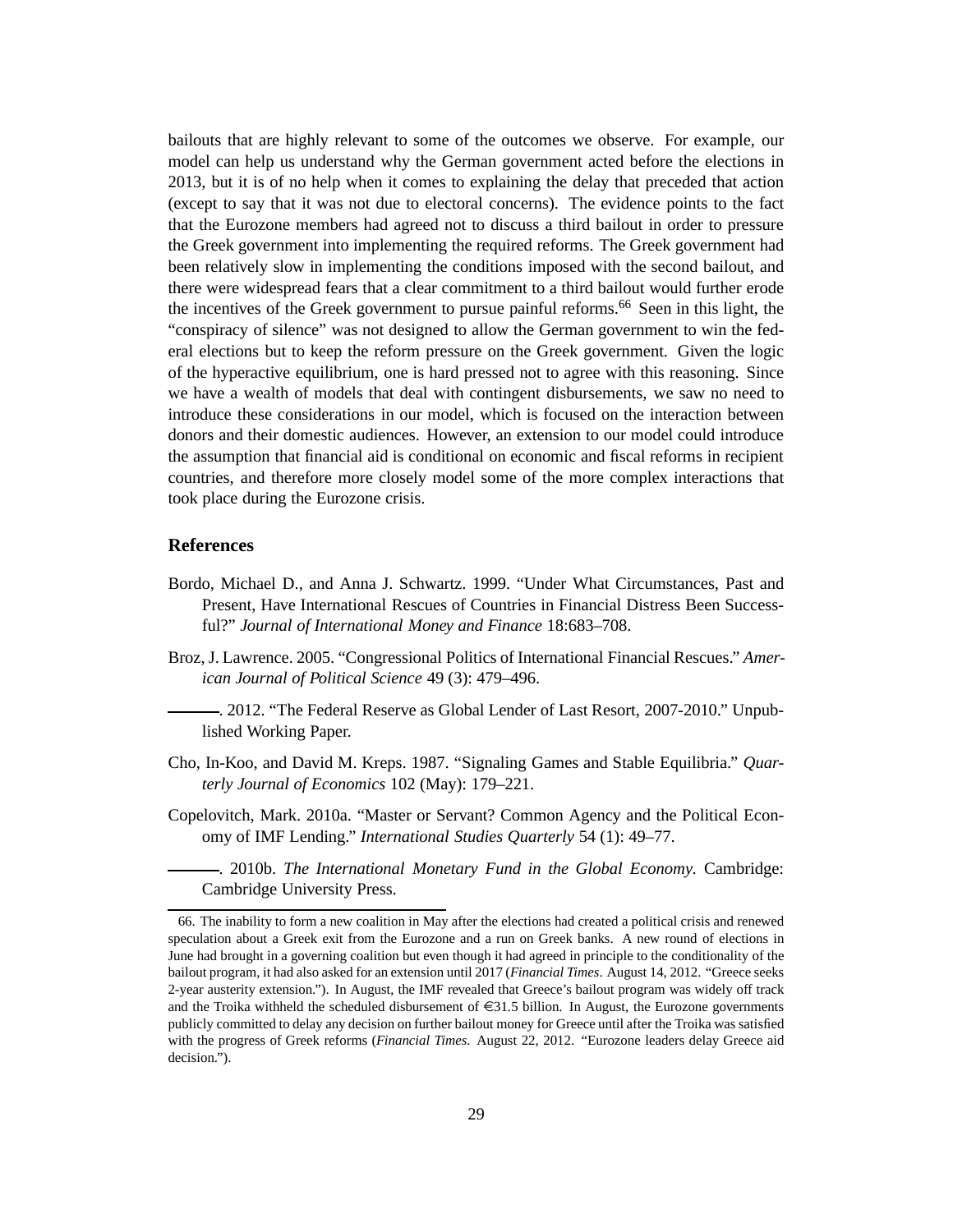- Cornes, Richard, and Todd Sandler. 1996. *The Theory of Externalities, Public Goods, and Club Goods.* Cambridge: Cambridge University Press.
- Dreher, Axel. 2003. "The Influence of Elections on IMF Program Interruptions." *Journal of Development Studies* 39 (6): 6.
- Dreher, Axel, and Nathan M. Jensen. 2007. "Independent Actor or Agent? An Empirical Analysis of the Impact of U.S. Interests on International Monetary Fund Conditions." *Journal of Law and Economics* 50:105–124.
- Dreher, Axel, Jan-Egbert Sturm, and James R. Vreeland. 2009. "Global Horse Trading: IMF Loans For Votes in the United Nations Security Council." *European Economic Review* 53 (7): 742–757.
- Dreher, Axel, and Roland Vaubel. 2004. "Do IMF and IBRD Cause Moral Hazard and Political Business Cycles? Evidence from Panel Data." *Open Economies Review* 15:5– 22.
- Dreher, Axel, and Stefanie Walter. 2010. "Does the IMF Help or Hurt? The Effect of IMF Programs on the Likelihood and Outcome of Currency Crises." *World Development* 38 (1): 403–426.
- Frankel, Jeffrey, and Nouriel Roubini. 2001. "The Role of Industrial Country Policies in Emerging Market Crises." NBER Working Paper No. 8634.
- Golub, Jonathan. 2007. "Survival Analysis and European Union Decision-making." *European Union Politics* 8 (2): 155–179.
- Hackett, Steven C. 1992. "Heterogeneity and the Provision of Governance for Common-Pool Resources." *Journal of Theoretical Politics* 4:325–342.
- Hertz, Robin, and Dirk Leuffen. 2011. "Too Big to Run? Analyzing the Impact of Enlargement on the Speed of EU Decision-Making." *European Union Politics* 12 (2): 193– 215.
- Kahler, Miles. 1992. "Multilateralism with Small and Large Numbers." *International Organization* 46 (3): 681–708.
- Kanbur, Ravi. 1991. "Heterogeneity, Distribution and Cooperation in Common Property Resource Management." World Bank Working Paper.
- Keleman, R. Dan, Anand Menon, and Jonathan B. Slapin. 2014. "Wider and Deeper? Enlargement and Integration in the European Union." *Journal of European Public Policy* 21 (5): 647–663.
- Keyser, Mark A., and Michael Peress. 2013. "Benchmarking across Borders: Electoral Accountability and the Necessity of Comparison." *American Political Science Review* 106, no. 3 (August).
- König, Thomas. 2007. "Divergence or Convergence? From Ever-growing to Ever-slowing European Legislative Decision Making." *European Journal of Political Research* 46 (3): 417–444.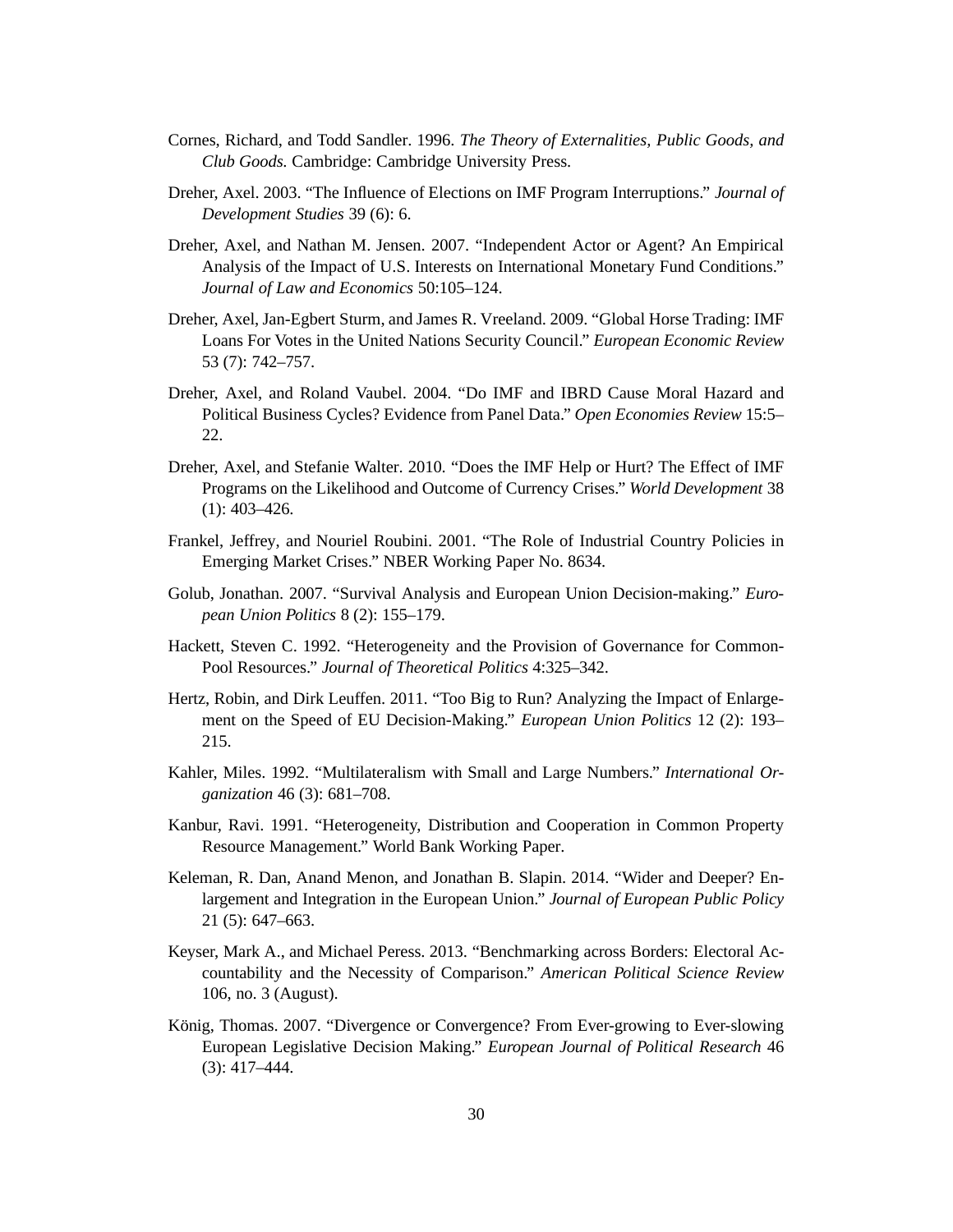- König, Thomas, and Dirk Junge. 2009. "Why Don't Veto Players Use Their Power?" *European Union Politics* 10 (4): 507–534.
- Koremenos, Barbara, Charles Lipson, and Duncan Snidal. 2001. "The Rational Design of International Institutions." *International Organization* 55 (4): 761–799.
- Libecap, Gary D. 1989. "Distributional Issues in Contracting for Property Rights." *Journal of Institutional and Theoretical Economics* 145:6–24.
- Lipscy, Phillip Y. 2003. "Japan's Asian Monetary Fund Proposal." *Stanford Journal of East Asian Affairs* 3 (1): 93–104.
- Martin, Lisa L. 1994. "Heterogeneity, Linkage and Commons Problems." *Journal of Theoretical Politics* 6 (4): 473–493.
- Miles, Lee, and John Redmond. 1996. "Enlarging the European Union: The Erosion of Federalism?" *Cooperation and Conflict* 31 (3): 285–309.
- Miles, Lee, John Redmond, and René Schwok. 1995. "Integration Theory and the Enlargement of the European Union." In *The State of the European Union, Vol. 3: Building a European Polity?,* edited by Carolyn Rhodes and Sonia Mazey, 177–194. Boulder: Lynne Rienner.
- Moravcsik, Andrew. 1991. "Negotiating the Single European Act: National Interests and Conventional Statecraft in the European Community." *International Organization* 45  $(1): 19-57.$
- Schneider, Christina J. 2013. "Bilateral Financial Bailouts." Unpublished Working Paper.

. 2014. "Domestic Politics and the Widening-Deepening Trade-Off in the European Union." *Journal of European Public Policy* 21 (5): 699–712.

- Schneider, Christina J., and Johannes Urpelainen. 2014. "Partisan Heterogeneity and International Cooperation: The Case of the European Development Fund." Journal of Conflict Resolution (forthcoming), *Journal of Conflict Resolution* 58:120–142.
- Schulz, Heiner, and Thomas König. 2000. "Institutional Reform and Decision-Making Efficiency in the European Union." *American Journal of Political Science* 44 (4): 653– 666.
- Stone, Randall W. 2004. "The Political Economy of IMF Lending in Africa." *American Political Science Review* 98 (4): 577–591.
- . 2008. "The Scope of IMF Conditionality." *International Organization* 62 (4): 589– 620.

. 2011. *Controlling Institutions: International Organizations and the Global Economy.* New York: Cambridge University Press.

Thacker, Strom C. 1999. "The High Politics of IMF Lending." *World Politics* 52 (1): 38–75.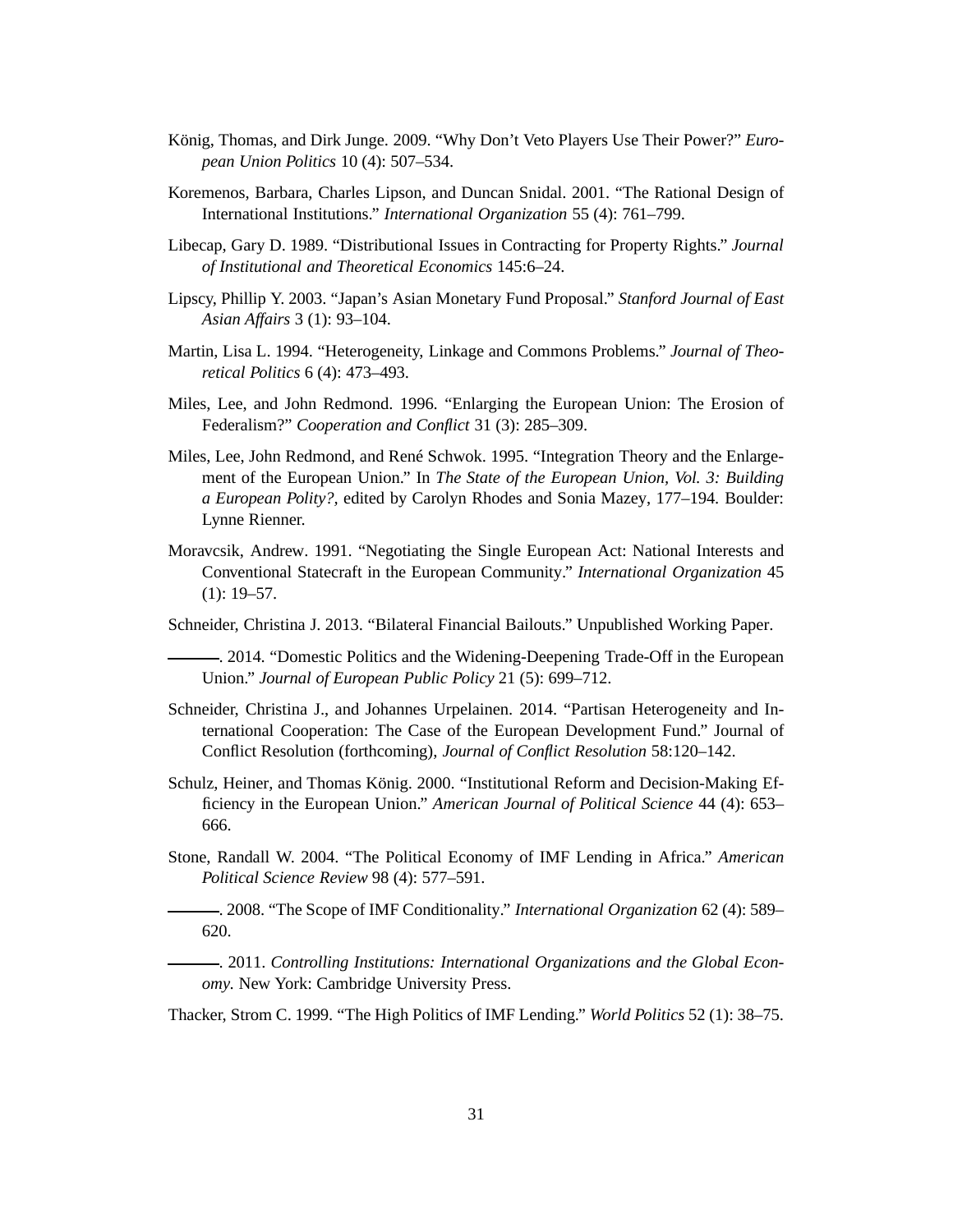- Tsebelis, George, and Xenophon Yataganas. 2002. "Veto Players and Decision-Makign in the EU After Nice: Policy Stability and Bureaucratic/Judicial Discretion." *Journal of Common Market Studies* 40 (2): 283–307.
- Walter, Stefanie. 2013. *Financial Crises and the Politics of Macroeconomic Adjustments.* Cambridge: Cambridge University Press.
- Warntjen, Andreas, Simon Hix, and Christophe Crombez. 2008. "The Party Political Makeup of the EU Legislative Bodies." *Journal of European Public Policy* 15 (8): 1243– 1253.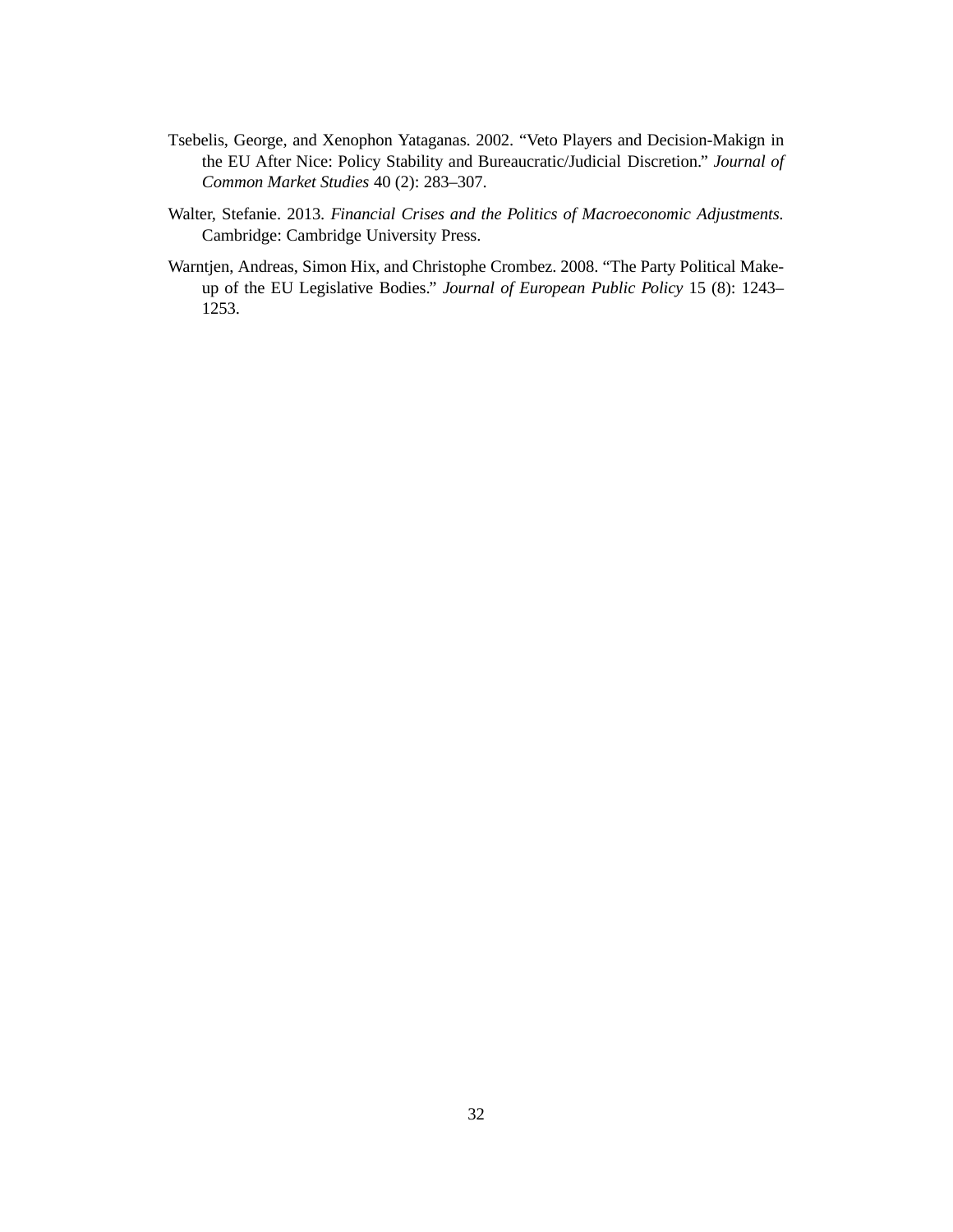#### **A Proofs**

LEMMA A. *By subgame perfection,*

$$
p_i(s_{11}) = \begin{cases} 1 & \text{if } s_{11} > e_i \\ 0 & \text{if } s_{11} < e_i \\ [0,1] & \text{otherwise} \end{cases} \qquad p_i(s_{00}) = \begin{cases} 1 & \text{if } s_{00} < 1 - e_i \\ 0 & \text{if } s_{00} > 1 - e_i \\ [0,1] & \text{otherwise} \end{cases}
$$
\n
$$
p_1(s_{10}) = \begin{cases} 1 & \text{if } s_{10} > e_1 \\ 0 & \text{if } s_{10} < e_1 \\ [0,1] & \text{otherwise} \end{cases} \qquad p_2(s_{10}) = \begin{cases} 1 & \text{if } s_{10} < 1 - e_2 \\ 0 & \text{if } s_{10} > 1 - e_2 \\ [0,1] & \text{otherwise} \end{cases}
$$
\n
$$
p_1(s_{01}) = \begin{cases} 1 & \text{if } s_{01} < 1 - e_1 \\ 0 & \text{if } s_{01} > 1 - e_1 \\ [0,1] & \text{otherwise} \end{cases} \qquad p_2(s_{01}) = \begin{cases} 1 & \text{if } s_{01} > e_2 \\ 0 & \text{if } s_{01} < e_2 \\ [0,1] & \text{otherwise} \end{cases} \qquad \Box
$$

*Proof.* Follows immediately from sequential rationality.

*Proof of Proposition 1* If this is an equilibrium, Bayes rule tells us that  $s_{11} = 1$  and  $s_{00} = 0$ , and since  $e_i \in (0, 1)$ , by Lemma A the citizens will retain the governments in both countries along the path of play. Unilateral deviations will be unprofitable when the following four conditions are satisfied:

serious crisis: mild crisis:

$$
1 - t_1 \alpha_1 C \ge p_1(s_{01}) \qquad \qquad 1 - \theta_1 \ge p_1(s_{10}) - t_1 C \qquad (1)
$$

$$
1 - t_2 \alpha_2 C \ge p_2(s_{10}) \qquad \qquad 1 - \theta_2 \ge p_2(s_{01}) - t_2 C. \quad (2)
$$

NATIONALIST DYAD. Since  $G_1$  would stick to inaction in a mild crisis whenever  $1 - \theta_1 \ge$  $p_1(s_{10}) - C$ , (A1) implies that it will do so for any  $p_1(s_{10})$ . The situation with  $G_2$  is analogous. Nationalist governments need no additional incentives to remain inactive in a mild crisis when they are reelected for doing so.

In a serious crisis,  $G_1$  would stick to the multilateral bailout as long as  $1 - \alpha_1 C \ge$  $p_1(s_{01})$ , and since  $1 - \alpha_1 C > 0$  by (A2),  $p_1(s_{01}) = 0$  is sufficient to guarantee that this condition is satisfied. By the same token,  $p_2(s_{10}) = 0$  is sufficient for  $G_2$ . When one of the governments is expected to take action in a serious crisis, the other needs an additional incentive to stick with the cooperative strategy and not attempt to shift the entire bailout burden on its counterpart. This incentive is provided by the electoral threat to remove any government that fails to act when the other does. The citizens' electoral strategies after unilateral bailouts can be rationalized by them believing that the crisis is serious,  $s_{10} = s_{01} = 1$ , in which case they remove any government that fails to act and keep any government that does. We now check whether these beliefs are intuitive.

A unilateral bailout by  $G_i$  can be observed either when  $G_{-i}$  fails to act when the crisis is serious or when  $G_i$  acts when the crisis is mild. This means that the second requirement for an intuitive equilibrium imposes no restrictions on these beliefs. Consider now an unexpected unilateral bailout by, say,  $G_1$ . The required off-the-path beliefs are  $p_1(s_{10}) = 1$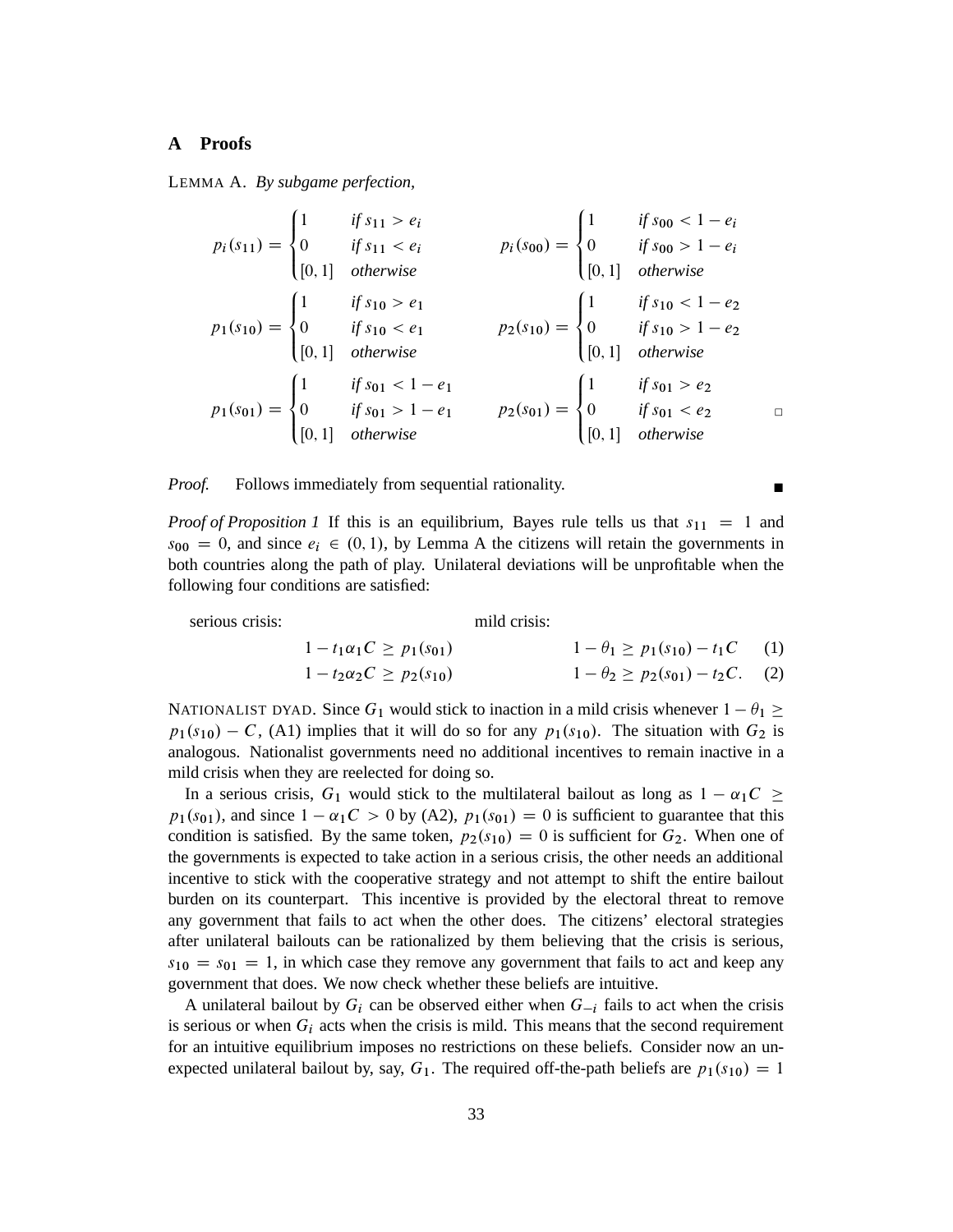and  $p_2(s_{10}) = 0$ . The outcome  $s_{10}$  can be induced by  $G_1$  by deviating to action when the crisis is mild, but since it gets reelected at  $s_{00}$ , a nationalist government cannot profit by such a deviation. The outcome  $s_{10}$  can also be induced by  $G_2$  by deviating to inaction when the crisis is serious. But for this to be profitable,  $G_2$  would have to be reelected with positive probability, which would require the inference that the crisis is mild, a contradiction to the assumption that the outcome was induced by  $G_2$ . The equilibrium is intuitive in a nationalist dyad.

Finally, the equilibrium is also collusion-proof because nationalist governments have no incentive to provide a multilateral bailout in a mild crisis  $(1 - \alpha_i C < 1 - \theta_i)$  or do nothing in a serious one  $(1 - w_i \theta_i - \alpha_i C < 1 - \alpha_i C)$ .

Thus, if the dyad is nationalist, the assessments constitute an equilibrium that is both intuitive and collusion-proof.

MIXED DYAD. Consider a dyad where  $G_1$  is nationalist and  $G_2$  is pro-EU. As before, since a nationalist government requires no additional incentive to remain inactive when the crisis is mild, only the pro-EU one is a concern in this case. If citizens were to infer that the crisis is mild when they observe unilateral action by  $G_2$ ,  $s_{01} = 0$ , then they would remove  $G_2$  (and retain  $G_1$ ), which would be sufficient to ensure that inaction in a mild crisis is optimal for both. However, citizens cannot make this inference because their subsequent strategy would destroy the incentives for the nationalist government to participate in a multilateral bailout when the crisis is serious. To see this, recall that both types of governments must have an extra incentive to overcome international distributional conflict. If citizens were to retain  $G_1$  after unilateral action by  $G_2$  on the presumption that the crisis is mild, then  $G_1$  would fail to act when the crisis is serious as well. This implies that citizens must remove both governments after unilateral action by either one. In this sense, a mixed dyad is strategically equivalent to a pro-EU one, so the same conditions apply: the governments have to be jointly vulnerable.

Are these beliefs intuitive in a mixed dyad? Consider an unexpected unilateral bailout by  $G_1$ , the nationalist government. The only way  $G_1$  can induce  $s_{10}$  is by acting when the crisis is mild but since it is reelected for not acting, this deviation is equilibrium-dominated. Thus, citizens cannot put positive probability on the outcome being induced in a mild crisis. The only other possibility is that  $G_2$  has failed to act when the crisis is serious, but then the citizens would have to infer that the crisis is serious and remove  $G_2$  for not acting, making such a deviation unprofitable. Consider now an unexpected unilateral bailout by  $G_2$ , the pro-EU government. The only way  $G_2$  can induce  $s_{01}$  is by acting when the crisis is mild. Since it is reelected for not acting, the deviation can only be profitable if  $G_2$  is also reelected for acting unilaterally, so  $s_{01} > e_2$ , which further implies that  $s_{01} > 1 - e_1$ , and so it must be the case that  $G_1$  is removed after unilateral action by  $G_2$ . But then  $G_1$  has no incentive to induce the unilateral bailout by  $G_2$  by failing to act when the crisis is serious, which means that citizens must assign zero probability to this event. Thus, the only way a unilateral bailout by  $G_2$  could be profitable is when it is induced by  $G_2$  itself in a mild crisis, which means that citizens cannot believe that it is serious with a high enough probability to retain  $G_2$  for acting unilaterally. In other words, the equilibrium is also intuitive in mixed dyads.

Finally, observe that no collusive agreement can be had in this dyad. Either government would refuse a group deviation to inaction in a serious crisis:  $1-w_i\theta_i-t_i\alpha_iC < 1-t_i\alpha_iC$ ,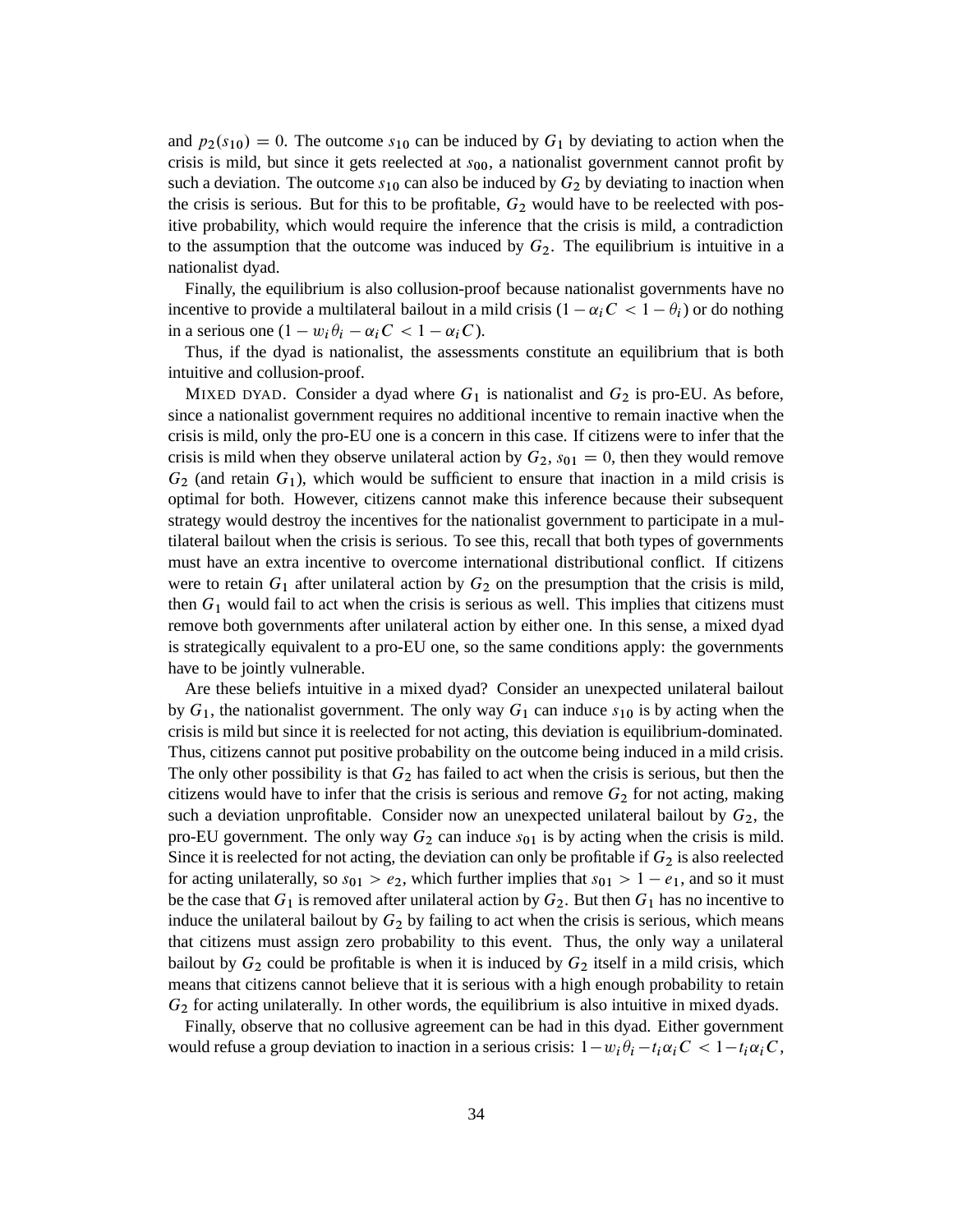and the nationalist government would refuse to collude in a mild crisis:  $1 - \alpha_i C < 1 - \theta_i$ , which holds by (A1).

PRO-EU DYAD. Proof is in the body of the article.

*Proof of Lemma 1* Assume that both governments act when the crisis is serious:  $\sigma_i = 1$ .

Suppose  $\mu_i \in (0, 1)$ . Bayes rule then pins down  $s_{00} = s_{10} = s_{01} = 0$ , which means that governments are removed for acting unilaterally,  $p_1(s_{10}) = p_2(s_{01}) = 0$ , retained when the other government acts unilaterally,  $p_1(s_{01}) = p_2(s_{10}) = 1$ , and retained if they do not act at all  $p_i(s_{00}) = 1$ . But since

$$
U_1(\sim a, \mu_2) - U_1(a, \mu_2) = 1 + t_1C - \theta_1 - \mu_2 [p_1(s_{11}) + t_1C - \theta_1 - t_1\alpha_1C]
$$
  
\n
$$
\geq 1 + t_1C - \theta_1 - \mu_2 [1 + t_1C - \theta_1 - t_1\alpha_1C]
$$
  
\n
$$
= (1 - \mu_2) [1 + t_1C - \theta_1] + \mu_2t_1\alpha_1C
$$
  
\n
$$
> 0,
$$

where the last inequality follows from  $(A3)$ ,  $G_1$  has a strict incentive not to act, contradicting the assumption that it mixes. Thus, if one government mixes, the other must be doing nothing when the crisis is mild.

Suppose that  $\mu_1 = 0$  and  $\mu_2 \in (0, 1)$ . Bayes rule pins down  $s_{11} = 1$  and  $s_{01} =$  $s_{00} = 0$ , which means that both governments are retained after a multilateral bailout and after inaction,  $p_i(s_{11}) = p_i(s_{00}) = 1$ , and only  $G_1$  is retained after a unilateral bailout by  $G_2$ :  $p_1(s_{01}) = 1$  and  $p_2(s_{01}) = 0$ . But in this case,  $U_2(\mu_1, \sim a) = 1 - \theta_2 > -t_2C =$  $U_2(\mu_1, a)$ , so  $G_2$  strictly prefers not to act as well. The case with  $\mu_1 \in (0, 1)$  and  $\mu_2 = 0$ is equivalent, *mutatis mutandis*.

Suppose that  $\mu_i = 0$ . We have already analyzed this in Proposition 1.

Suppose finally that  $\mu_i = 1$ . Bayes rule pins down only  $s_{11} = s$ . If  $s < e_i$ , then  $p_i(s_{11}) = 0$ , but then  $G_i$  expects  $-t_i\alpha_iC$  if it acts and at least 0 if it does not act, so it strictly prefers not to act. Thus,  $\mu_i = 1$  can only be supported in equilibrium if  $p_i(s_{11}) = 1$ , so a necessary condition is that  $s \geq \overline{s}$ .

*Proof of Proposition 2* By Lemma 1, we know that this equilibrium can only exist when  $s \geq \overline{s}$ . Since both governments act, neither government should have an incentive to shift the burden onto the other. For  $G_1$ , this means that  $U_1(a,a) = 1 - t_1\alpha_1C \geq p_1(s_{01}) =$  $U_1(\sim a,a)$ , which certainly obtains for  $p_1(s_{01}) = 0$ . Thus, the equilibrium requires that both governments are removed with sufficiently high probability when their counterpart acts unilaterally:  $p_1(s_{01}) = p_2(s_{10}) = 0$ .

Consider now collusion-proofness. Since a multilateral bailout results in reelection, acting in a serious crisis is strictly preferable than colluding on inaction regardless of the probability of reelection after inaction:  $U_i(a, a|s) = 1 - t_i \alpha_i C > 1 - w_i \theta_i - t_i \alpha_i C \geq 1$  $U_i(\sim a, \sim a|s)$ . The only possibly profitable collusion would be to not act in a mild crisis. However, not even a nationalist government would be interested in inaction if it expects to lose the elections:  $U_i(a, a|m) = 1 - t_i\alpha_i C > -\theta_i$ , so  $p_i(s_{00}) = 0$  is sufficient to ensure that the equilibrium is collusion-proof.

Since both governments always act, unilateral bailouts can be induced by either government failing to act regardless of the nature of the crisis. The second requirement for an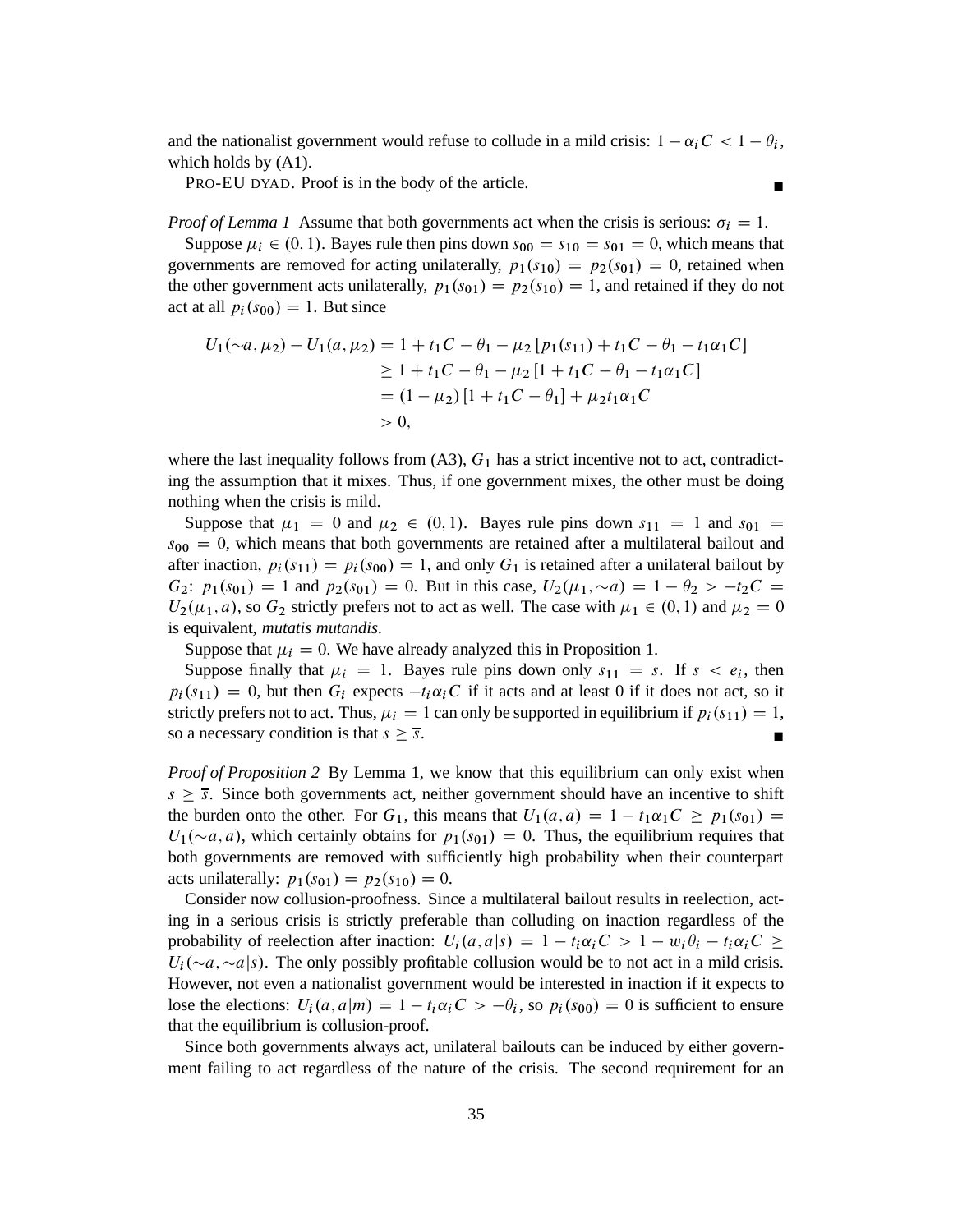intuitive equilibrium has no bite. Is there a deviation that can profit a government only in one type of crisis so that citizens could infer the type of crisis from that deviation? If  $G_i$ deviated and failed to act but the citizens inferred that the crisis is mild and retained  $G_i$ , then the deviation would be profitable:  $1 > 1 - t_i \alpha_i C$ . However, if voters reacted in this way to a unilateral bailout by  $G_{-i}$ , then  $G_i$  would also have an incentive not to act even when the crisis is serious. Thus, citizens cannot make such an inference, which means that the assessments forming the equilibrium are intuitive.

*Proof of Lemma 2* Consider a dyad that never acts when the crisis is mild:  $\mu_i = 0$ .

Suppose first that  $\sigma_i \in (0, 1)$ . Bayes rule pins down  $s_{11} = s_{10} = s_{01} = 1$ , so both are retained after a multilateral bailout,  $p_i(s_{11}) = 1$ , and only the one that acts unilaterally is retained,  $p_1(s_{10}) = p_2(s_{01}) = 1$  and  $p_1(s_{01}) = p_2(s_{10}) = 0$ . But now

$$
U_1(a, \sigma_2) = \sigma_2(1 - t_1\alpha_1C) + (1 - \sigma_2)(1 - t_1C)
$$
  
\n
$$
\geq 1 - t_1C
$$
  
\n
$$
> 1 - w_1\theta_1 - t_1\alpha_1C
$$
  
\n
$$
\geq \sigma_2(0) + (1 - \sigma_2)(p_1(s_{00}) - w_1\theta_1 - t_1\alpha_1C) = U_1(\sim a, \sigma_2),
$$

where the second inequality follows from  $(A1)$ . Thus,  $G_1$  strictly prefers to act in a serious crisis, a contradiction.

Suppose that  $\sigma_1 = 1$  while  $\sigma_2 \in (0, 1)$ . Bayes rule pins down  $s_{11} = s_{10} = 1$ , so  $p_i(s_{11}) = 1$  but  $p_1(s_{10}) = 1$  and  $p_2(s_{10}) = 0$ ; that is, both governments are retained after a multilateral bailout but only  $G_1$  is when it acts unilaterally. But this implies that  $G_2$ will be unwilling to mix because it strictly prefers to act as well:  $U_2(a, a) = 1 - t_2 \alpha_2 C \geq$  $1 - \alpha_2 C > 0 = U_2(a, \sim a)$ , where the second inequality follows from (A2). The case with  $\sigma_1 \in (0, 1)$  and  $\sigma_2 = 1$  is the same, *mutatis mutandis*.

Suppose that  $\sigma_1 = 0$  while  $\sigma_2 \in (0, 1)$ . Bayes rule pins down  $s_{01} = 1$ , so  $p_1(s_{01}) = 0$ and  $p_2(s_{01}) = 1$ ; that is, only  $G_2$  is retained after it acts unilaterally. But then  $G_2$ 's payoff from acting when the crisis is serious is  $U_2(\sim a, a) = 1 - t_2C > 1 - w_2\theta_2 - t_2\alpha_2C \geq$  $U_2(\sim a, \sim a)$ , where the inequality follows from (A1). Thus,  $G_2$  would strictly prefer to act. The case with  $\sigma_1 \in (0, 1)$  and  $\sigma_2 = 0$  is the same, *mutatis mutandis*.

Suppose that  $\sigma_i = 1$ . We have already analyzed this in Proposition 1.

Suppose finally that  $\sigma_i = 0$ . Bayes rule pins down  $s_{00} = s$ . If  $s > 1 - e_i$ , then  $p_i(s_{00}) = 0$ , so  $G_i$ 's payoff from inaction is  $-w_i \theta_i - t_i \alpha_i C$ , which is strictly worse than the minimum payoff from unilateral action,  $-t_iC$  (where the inequality follows from (A1)), so  $G_i$  strictly prefers to act. Thus,  $\sigma_i = 0$  can only be supported in equilibrium when  $p_i(s_{00}) = 1$ , so a necessary condition is that  $s \leq s$ .

Finally, it must be the case that reelection for inaction is sufficient to prevent unilateral action:  $1 - w_1 \theta_1 - t_1 \alpha_1 C \geq p_1(s_{10}) - t_1 C$ , which requires that  $p_1(s_{10})$  be sufficiently low (the inequality is violated at  $p_1(s_{10}) = 1$  by (A1)). Since we can write this as

$$
w_1 \le \frac{1 - p_1(s_{10}) + t_1(1 - \alpha_1)C}{\theta_1}
$$

;

another necessary condition is that it is satisfied at  $p_1(s_{10}) = 0$ , or that  $w_1 \le \overline{w}_1$ . Since this applies to  $G_2$  as well, we obtain the requirement stated in the lemma.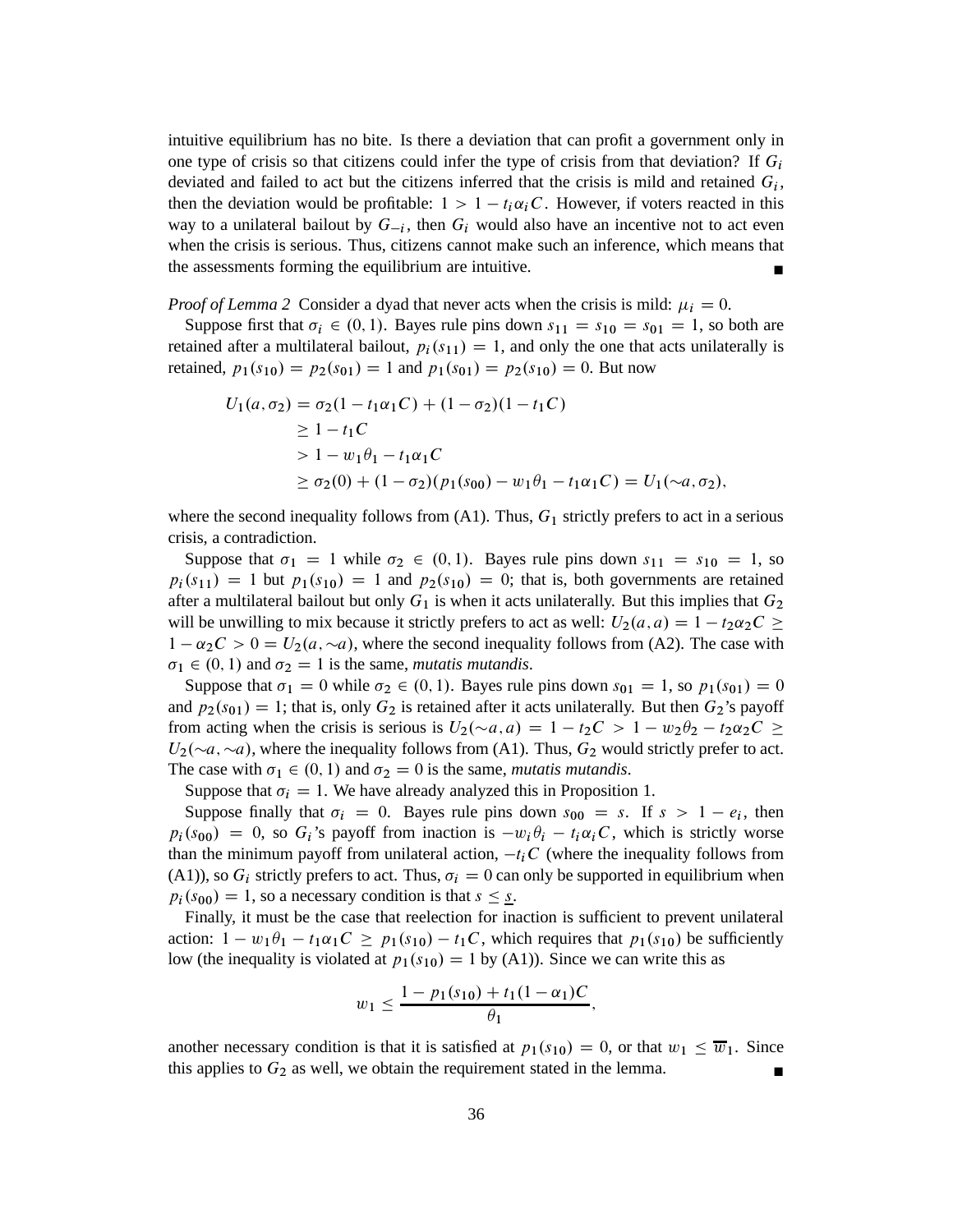*Proof of Proposition 3* We know from Lemma 2 that the probability of reelection after unilateral action should be sufficiently low, so if the equilibrium does not exist with  $p_1(s_{10}) =$  $p_2(s_{01}) = 0$ , it will not exist with any other beliefs. With these beliefs and the conditions in the proposition, no government has an incentive to act regardless of the crisis.

Consider now collusion-proofness. Since inaction has worse consequences when the crisis is serious, it will be sufficient to show that governments have no incentives to collude on acting in such a crisis. Suppose that collusion is profitable in a serious crisis:  $p_i(s_{11})$  –  $t_i\alpha_i C > 1 - w_i\theta_i - t_i\alpha_i C$  (this would be true even if  $p_i(s_{11}) = 0$  as long as  $1/\theta_i < w_i \le$  $\overline{w_i}$ ). Such a collusive agreement cannot be sustained because each government has an incentive to renege from it given that the other will provide the bailout. For instance, under our assessment,  $G_1$ 's payoff from reneging on the collusive agreement is  $p_1(s_{01}) = 1$ . Since the collusive agreement is not credible, the equilibrium is always collusion-proof.

Since neither government is supposed to act, unilateral bailouts can be induced by either government acting regardless of the nature of the crisis, so the second intuitive requirement has no bite.

The only deviation is for a government to act, which might be profitable if voters were to infer that the crisis is serious and retained the acting government. If  $G_i$  were to act in a serious crisis in the expectation that the voters retain it, the payoff would be  $1 - t_iC$  $1 - w_i \theta_i - \delta \alpha_i C$ , where the inequality follows from (A1).

Would this provide an incentive to  $G_i$  to deviate in a mild crisis? If  $G_i$  is pro-EU, the answer is yes:  $1-\delta C > 1-\theta_i$ , where the inequality follows from (A3). Thus, a government in a pro-EU dyad cannot credibly induce the profitable beliefs by deviating, which means that the equilibrium is intuitive.

If  $G_i$  is nationalist, however, the answer is no:  $1 - C < 1 - \theta_i$ , where the inequality follows from (A1). Thus, the nationalist government in a mixed dyad can credibly induce the profitable beliefs because it would only engage in a unilateral bailout when the crisis is serious. Thus, the equilibrium is not intuitive for mixed dyads.

We now establish some helpful general results without reference to the type of governments in the dyad.

LEMMA B. *Citizens cannot generically act probabilistically in both countries for any given contingency.* □

*Proof.* Pick any contingency, say  $s_{11}$ , and recall that citizens in i will only act probabilistically if  $s_{11} = e_i$ . If citizens in both countries were to act probabilistically, the necessary condition is  $s_{11} = e_1 = e_2$ , but  $e_1 = e_2$  is not generic.

This result implies that in any generic equilibrium, if citizens in  $i$  act probabilistically in any given contingency, the citizens in  $-i$  must either retain their government or remove it with certainty. We now eliminate a collection of profiles as candidates for equilibria.

LEMMA C. *There exists no equilibrium where both players mix in one type of crisis but do not both mix in the other type of crisis:*  $\sigma_i \in (0,1) \ \forall i \Leftrightarrow \mu_i \in (0,1) \ \forall i$ .

*Proof.* We first show that if both players mix when the crisis is serious, then they must both mix when the crisis is mild. Consider the general case where  $\sigma_i \in (0,1)$ , so both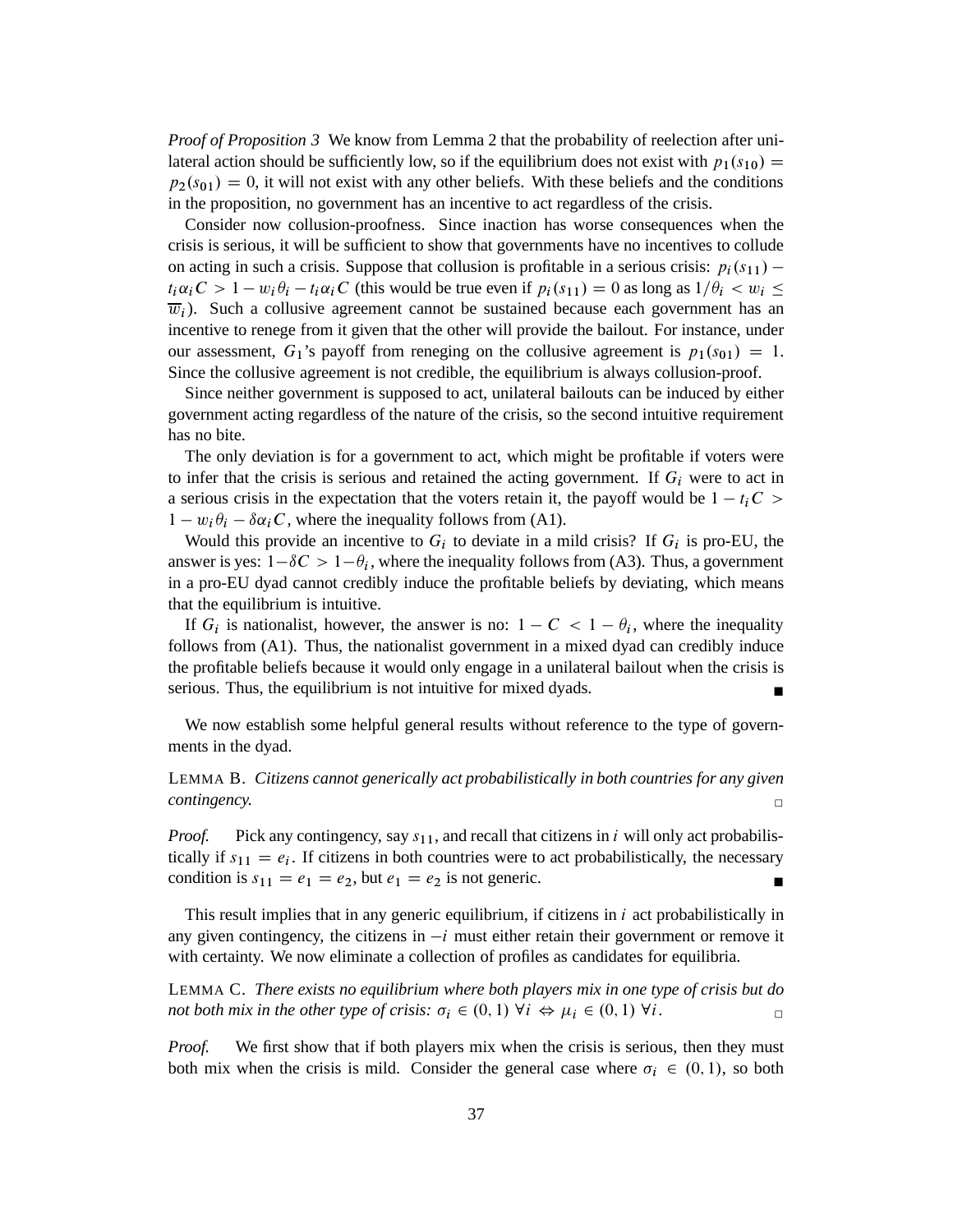mix when the crisis is serious, not necessarily with the same probabilities. Consider the strategies when the crisis is mild:

Case I:  $\mu_i = 0$ : by Lemma 2, either  $\sigma_i = 1$  or  $\sigma_i = 0$ , so no equilibrium where they mix when the crisis is serious.

CASE II:  $\mu_i = 1$ : since inaction occurs with positive probability only when the crisis is serious,  $s_{00} = 1$ , both governments must be removed in that case:  $p_i(s_{00}) = 0$ . Since governments prefer to act when the crisis is mild,  $U_1(a, a|m) \ge U_1(\sim a, a|m)$ , or

$$
p_1(s_{11}) - t_1 \alpha_1 C \geq p_1(s_{01}).
$$

But since  $G_1$  must also be indifferent when the crisis is serious,  $U_1(a, \sigma_2) = U_1(\sim a, \sigma_2)$ , or:

$$
\sigma_2(p_1(s_{11}) - t_1\alpha_1C) + (1 - \sigma_2)(p_1(s_{10}) - t_1C)
$$
  
= 
$$
\sigma_2 p_1(s_{01}) + (1 - \sigma_2)(-w_1\theta_1 - t_1\alpha_1C).
$$

This equality cannot be satisfied given the inequality above. To see this, it is sufficient to establish that  $p_1(s_{10}) - t_1C > -w_1\theta_1 - t_1\alpha_1C$ . This inequality will certainly hold if it is satisfied at  $p_1(s_{10}) = 0$ . But then we can re-write it as  $w_1 \theta_1 > t_1(1 - \alpha_1)C$ , which holds by (A3) because  $w_1 \theta_1 > C > t_1(1 - \alpha_1)C$ . It then follows that  $U_1(a, \sigma_2) > U_1(\sim a, \sigma_2)$ , so  $G_1$  will not mix when the crisis is serious.

CASE III: only one of the players mixes when the crisis is mild. WLOG, let  $\mu_2 \in (0, 1)$ . There are two possibilities. Suppose first that  $\mu_1 = 1$ , in which case Bayes rule pins down  $s_{00} = s_{01} = 1$ , which imply that  $p_1(s_{00}) = p_1(s_{01}) = 0$ , so  $G_1$  is always removed for failing to act. But then acting in a serious crisis is strictly better than not acting:

$$
U_1(a, \sigma_2) = \sigma_2(p_1(s_{11}) - t_1\alpha_1C) + (1 - \sigma_2)(p_1(s_{10}) - t_1C)
$$
  
> 
$$
-t_1C > -w_1\theta_1 - t_1\alpha_1C = U_1(\sim a, \sigma_2),
$$

a contradiction of the supposition that  $G_1$  is willing to mix in a serious crisis.

Suppose now that  $\mu_1 = 0$ , in which case Bayes rule pins down  $s_{11} = s_{10} = 1$ , which imply that  $p_2(s_{11}) = 1$  and  $p_2(s_{10}) = 0$ . Since  $G_1$  does not act when the crisis is mild but  $G_2$  is willing to mix, it follows that  $U_2(\sim a, a|m) = U_2(\sim a, \sim a|m)$  must obtain, so  $p_2(s_{01}) - t_2C = p_2(s_{00}) - \theta_2$ . But now

$$
U_2(\sigma_1, a) = \sigma_1 (1 - t_2 \alpha_2 C) + (1 - \sigma_1)(p_2(s_{01}) - t_2 C)
$$
  
=  $\sigma_1 (1 - t_2 \alpha_2 C) + (1 - \sigma_1)(p_2(s_{00}) - \theta_2)$   
>  $\sigma_1 (0) + (1 - \sigma_1)(p_2(s_{00}) - w_2 \theta_2 - t_2 \alpha_2 C) = U_2(\sigma_1, \sim a),$ 

which contradicts the supposition that  $G_2$  mixes in a serious crisis.

This exhausts the possibilities, so it cannot be the case that only one player mixes in a mild crisis when both mix in a serious one. The sole remaining possibility, of course, is that they both mix when the crisis is mild.

We now show that if both players mix when the crisis is mild, then they must both mix when the crisis is serious. Suppose  $\mu_i \in (0, 1)$ , and consider the three possibilities for a serious crisis.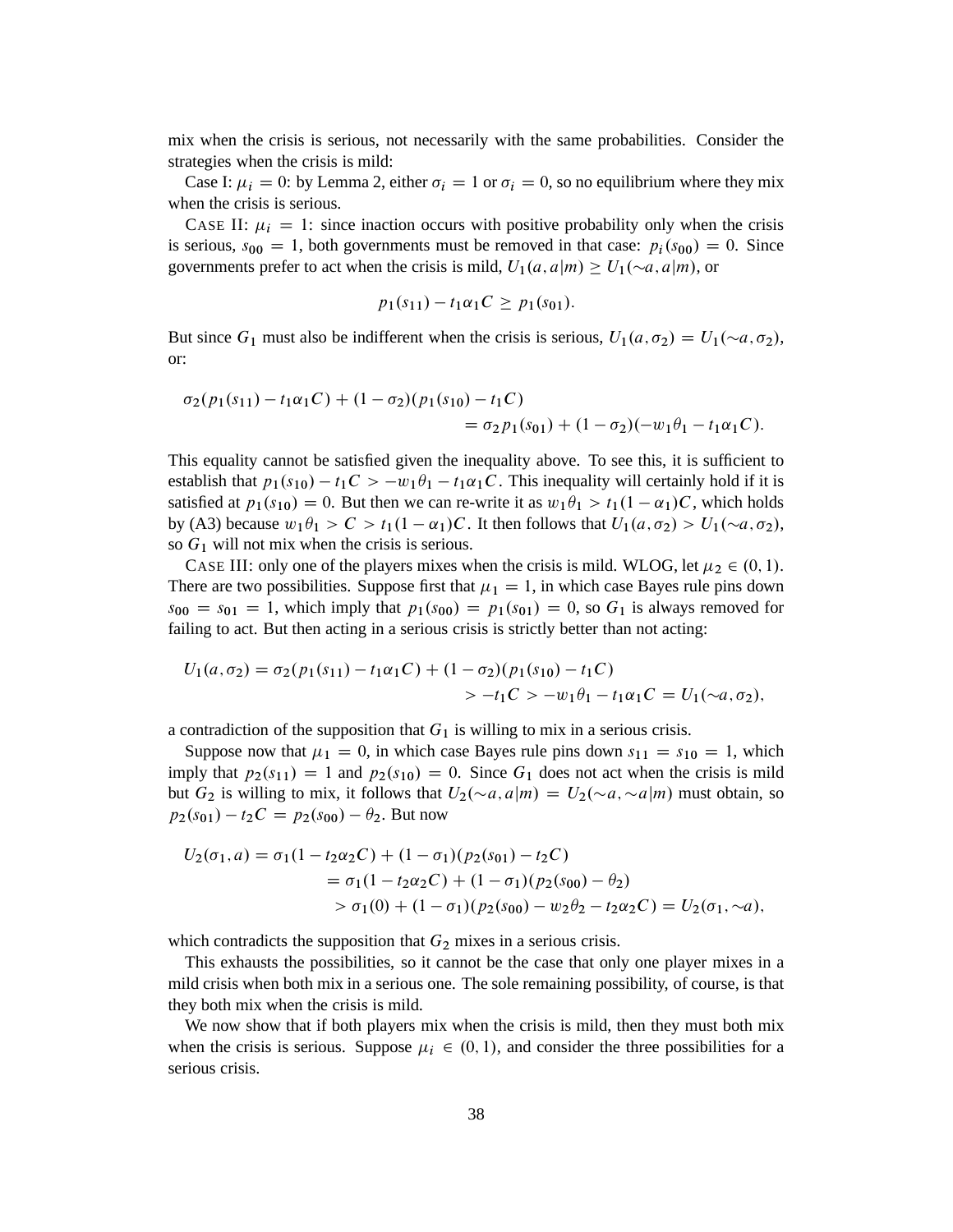CASE I:  $\sigma_i = 1$ , in which case Lemma 1 implies that either  $\mu_i = 0$  or  $\mu_i = 1$ , a contradiction.

CASE II:  $\sigma_i = 0$ , in which case Bayes rule pins down  $s_{11} = s_{10} = s_{01} = 0$ . This means that  $p_1(s_{11}) = p_1(s_{10}) = 0$  and that  $p_1(s_{01}) = 1$ . Since  $G_1$  is willing to mix when the crisis is mild,

$$
U_1(a,\mu_2)=\mu_2(-t_1\alpha_1C)+(1-\mu_2)(-t_1C)=\mu_2+(1-\mu_2)(p_1(s_{00})-\theta_1),
$$

so a necessary condition for this to be satisfied is  $-t_1C > p_1(s_{00}) - \theta_1$ . But since  $G_1$ prefers not to act in a serious crisis when  $G_2$  does not act either, it follows that

 $U_1(a, \sim a|s) = -t_1C \leq U_1(\sim a, \sim a|s) = p_1(s_{00}) - w_1\theta_1 - t_1\alpha_1C \leq p_1(s_{00}) - \theta_1,$ 

a contradiction with the necessary requirement we derived above.

CASE III: only one of the players mixes when the crisis is serious. WLOG, let  $\sigma_2 \in$  $(0, 1)$ , so we have two possibilities to consider. Suppose first that  $\sigma_1 = 1$ , in which case Bayes rule pins down  $s_{00} = s_{01} = 0$ , which imply that  $p_2(s_{00}) = 1$  and that  $p_2(s_{01}) = 0$ . Since  $G_2$  mixes in a serious crisis when  $G_1$  acts, it follows that  $U_2(a, a|s) = U_2(a, \sim a|s)$ , and so  $p_2(s_{11}) - t_2 \alpha_2 C = p_2(s_{10})$ . But now

$$
U_2(\mu_1, a|m) = \mu_1(p_2(s_{11}) - t_2\alpha_2 C) + (1 - \mu_1)(-t_2 C)
$$
  

$$
< \mu_1 p_2(s_{10}) + (1 - \mu_1)(1 - \theta_2) = U_2(\mu_1, \sim a|m),
$$

where the inequality follows from the implication above and the fact that  $-t_2C < 0 <$  $1 - \theta_2$ . This contradicts the supposition that  $G_2$  is willing to mix in a mild crisis.

Suppose now that  $\sigma_1 = 0$ , in which case Bayes rule pins down  $s_{11} = s_{10} = 0$ , so  $p_2(s_{11}) = 0$  and  $p_2(s_{10}) = 1$ . Since  $G_2$  is willing to mix in a mild crisis, it must be that

$$
U_2(\mu_1, a|m) = \mu_1(-t_2\alpha_2C) + (1-\mu_1)(p_2(s_{01}) - t_2C) = \mu_1(1) + (1-\mu_1)(p_2(s_{00}) - \theta_2),
$$

and a necessary condition for this to hold is that  $p_2(s_{00}) - \theta_2 < p_2(s_{01}) - t_2C$ . But since  $G_1$  does not act in a serious crisis,

$$
U_2(\sim a, \sim a \mid s) = p_2(s_{00}) - w_2 \theta_2 - t_2 \alpha_2 C < p_2(s_{00}) - \theta_2 < p_2(s_{01}) - t_2 C = U_2(\sim a, a \mid s),
$$

contradicting the supposition that  $G_2$  mixes when the crisis is serious.

This exhausts the possibilities, so it cannot be the case that only one player mixes in a serious crisis when both mix in a mild one. The sole remaining possibility, of course, is that they both mix when the crisis is serious.

LEMMA D. *If neither government acts when the crisis is serious, then neither government acts when the crisis is mild either:*  $\sigma_i = 0 \,\forall i \Rightarrow \mu_i = 0 \,\forall i$ .

*Proof.* Suppose neither player acts when the crisis is serious,  $\sigma_i = 0$ , but one of them, say  $G_1$ , acts with positive probability when the crisis is mild,  $\mu_1 \in (0, 1]$ . Suppose first that  $\mu_2 = 0$ , in which case Bayes rule pins down  $s_{10} = 0$ , so  $p_1(s_{10}) = 0$ . Since  $G_1$  prefers not to act in a serious crisis,  $U_1(\sim a, \sim a|s) \geq U_1(a, \sim a|s)$ , or  $p_1(s_{00})-w_1\theta_1-t_1\alpha_1C \geq -t_1C$ .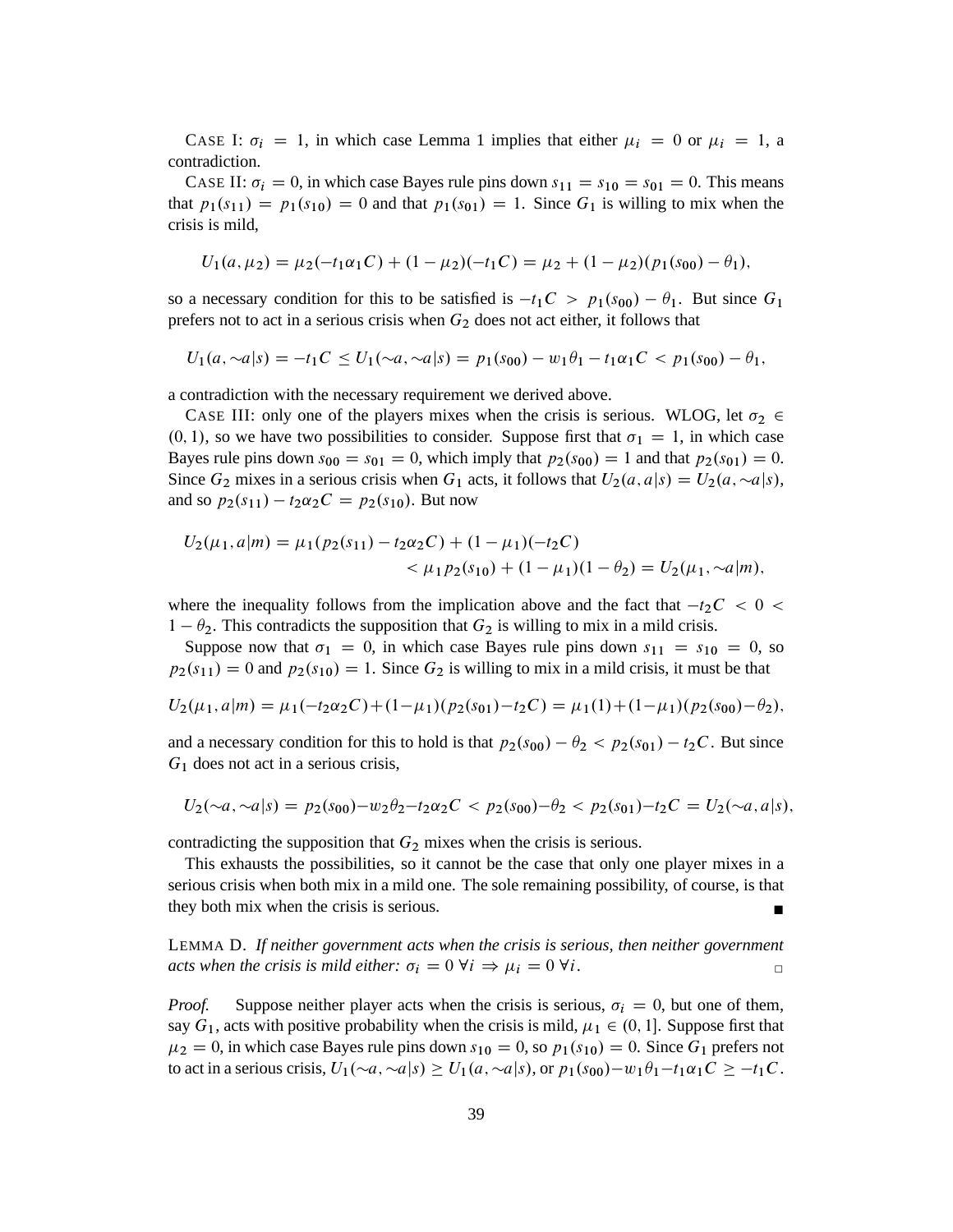But since  $G_1$  cannot fail to act with positive probability in a mild crisis while  $G_2$  does not act,  $U_1(a, \sim a|m) \ge U_1(\sim a, \sim a|m)$ , or  $-t_1C \ge p_1(s_{00}) - \theta_1 > p_1(s_{00}) - w_1\theta_1 - t_1\alpha_1C$ , a contradiction.

Suppose now that  $\mu_2 = 1$ , so Bayes rule pins down  $s_{11} = 0$ , so  $p_1(s_{11}) = 0$ . But then  $U_1(\sim a, a|m) = p_1(s_{01}) \geq 0 > -t_1\alpha_1C = U_1(a, a|m)$ , so  $G_1$  would not mix when the crisis is mild, a contradiction.

Suppose now that  $\mu_2 \in (0, 1)$ . But then Lemma C implies that  $\sigma_i \in (0, 1)$ , a contradiction.

LEMMA E. *If one government does not act in a serious crisis, then the other cannot mix:*  $\sigma_i = 0 \Rightarrow \sigma_{-i} \in \{0, 1\}.$ 

*Proof.* Assume  $\sigma_1 = 0$  and  $\sigma_2 \in (0, 1)$ . Since  $G_2$  is willing to mix in a serious crisis,

$$
U_2(\sim a, a| \cdot) = p_2(s_{01}) - t_2C = p_2(s_{00}) - w_2\theta_2 - t_2\alpha_2C = U_2(\sim a, \sim a|s)
$$
  
> 
$$
p_2(s_{00}) - \theta_2 = U_2(\sim a, \sim a|m),
$$

so  $\mu_2 = 1$  in any equilibrium. Bayes rule then pins down  $s_{00} = 1$ , so  $p_2(s_{00}) = 0$ . But then  $G_2$  will not be willing to mix because  $p_2(s_{01})-t_2C \ge t_2C > -w_2\theta_2-t_2\alpha_2C$ . Thus, there exists not equilibrium of this type.

*Proof of Lemma 3* Assume that  $\sigma_1 = 1$  and  $\sigma_2 = 0$ . We have three cases to consider.

CASE I:  $\mu_1 = 1$ . Suppose that  $\mu_2 \in (0, 1]$ , in which case  $s_{11} = 0$ , so  $p_2(s_{11}) = 0$ . But then  $U_2(a,a|m) = -t_2\alpha_2C < 0 \leq p_2(s_{10}) = U_2(a,\sim a|m)$ , so  $G_2$  strictly prefers not to act in mild crisis, a contradiction.

Suppose now that  $\mu_2 = 0$ , so  $s_{10} = s$ . Since  $G_2$  can induce  $s_{11}$  and  $G_1$  can induce  $s_{00}$ regardless of the crisis type, the second intuitive requirement has no bite for these off-thepath beliefs. Since  $G_1$  prefers to act in a mild crisis,  $p_1(s_{10}) - t_1C \geq p_1(s_{00}) - \theta_1$ . We now have two cases to consider.

First, if  $s_{10} = s < e_1$ , then  $p_1(s_{10}) = 0$ , so the condition is  $p_1(s_{00}) \le \theta_1 - t_1C$ . If  $G_1$  is nationalist,  $\theta_1 - C < 0$ , so the condition cannot be satisfied. If  $G_1$  is pro-EU, then  $p_1(s_{00}) \leq \theta_1 - \delta C < 1$ . If this belief intuitive? Suppose  $G_1$  were to deviate to inaction when the crisis is mild. If doing so convinced citizens to reelect it, the deviation would be strictly profitable. This inference would be valid (and the equilibrium belief non-intuitive) if  $G_1$  does not have an incentive to deviate if the crisis is serious even though doing so would get it reelected. For this,  $1 - w_1\theta_1 - \delta\alpha_1C < -\delta C$ , or  $w_1 > \overline{w}_1$  is required. In other words, the equilibrium is intuitive when  $s < e_1$  only if  $G_1$  is pro-EU and  $w_1 \le \overline{w}_1$ .

If  $s_{10} = s > e_1$ , then  $p_1(s_{10}) = 1$ , and the requirement is  $1 - t_1C \ge p_1(s_{00}) - \theta_1$ . This is always satisfied if  $G_1$  is pro-EU. If  $G_1$  is nationalist, however, the requirement is that  $p_1(s_{00}) \leq 1 - (C - \theta_1) < 1$ . Is this belief intuitive? If  $G_1$  were to deviate to inaction in a mild crisis and if doing so got it reelected, then such a deviation would be profitable. But since  $1 - C > 1 - w_1 \theta_1 - \alpha_1 C$ , such a deviation would not be profitable if the crisis is serious even if it resulted in reelection. This means that citizens can safely infer that the deviation had taken place in a mild crisis, so the belief is not intuitive. In other words, the equilibrium is intuitive when  $s > e_1$  only if  $G_1$  is pro-EU.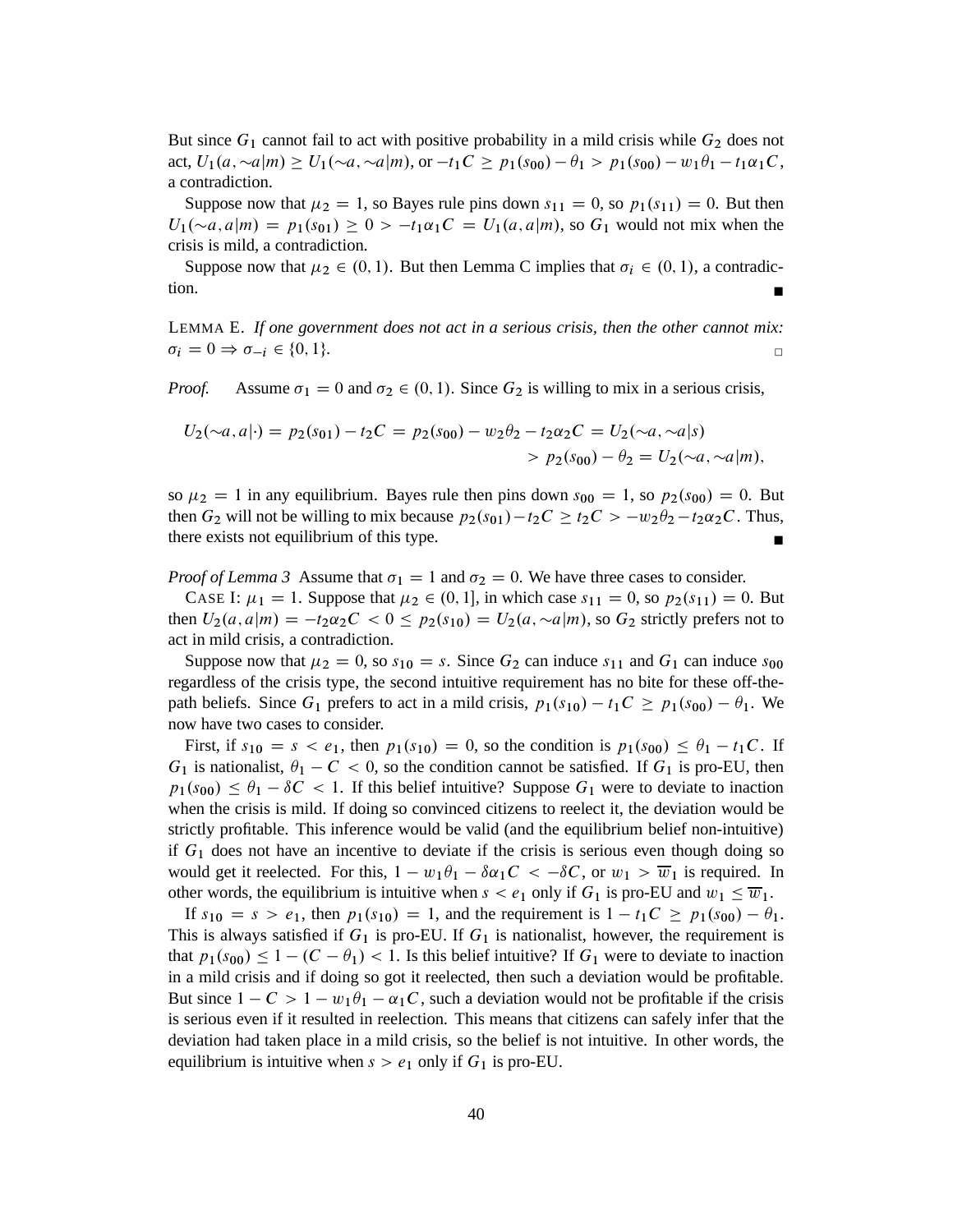CASE II:  $\mu_1 = 0$ . Suppose that  $\mu_2 \in (0, 1)$ , in which case  $s_{00} = s_{01} = 0$ , so  $p_2(s_{00}) =$ 1 and  $p_2(s_{01}) = 0$ . But then  $U_2(\sim a, \sim a|m) = 1 - \theta_2 > 0 > -t_2C = U_2(\sim a, a|m)$ , so  $G<sub>2</sub>$  strictly prefers to not act, a contradiction.

Suppose now that  $\mu_2 = 1$ , in which case  $s_{10} = 1$  and  $s_{01} = 0$  so that  $p_2(s_{10}) =$  $p_2(s_{01}) = 0$ . Since  $G_2$  must prefer to act in a mild crisis,  $U_2(\sim a, a|m) = -t_2C \geq$  $p_2(s_{00}) - \theta_2 = U_2(\sim a, \sim a|m)$  must obtain. Thus,  $p_2(s_{00}) \leq \theta_2 - t_2C$  is required. If  $G_2$ is nationalist,  $\theta_2 - C < 0$  by (A1), so this requirement cannot be satisfied. If  $G_2$  is pro-EU, then  $p_2(s_{00}) \in (0, 1)$ , so  $s_{00} = 1 - e_2$ .

This belief, however, is not intuitive. To see this, suppose  $G_2$  were to deviate to inaction when the crisis is mild and the citizens correctly inferred at  $s_{00}$  that the crisis is mild so that  $p_2(s_{00}) = 1$ . Given then strategies, the only other way this outcome can be induced if by  $G_1$  not acting when the crisis is serious, but then  $G_1$ 's best possible payoff from this deviation would be  $U_1(\sim a, \sim a|s) = 1 - w_1\theta_1 - t_1\alpha_1C < 1 - t_1C = U_1(a, \sim a|s)$ , making it unprofitable. Thus, citizens can safely infer  $s_{00} = 0$ , making the inference  $s_{00} = 1 - e_2$ nonintuitive.

Suppose finally that  $\mu_2 = 0$ , in which case  $s_{10} = 1$  and  $s_{00} = 0$ , so that  $p_1(s_{10}) = 1$ ,  $p_2(s_{10}) = 0$ , and  $p_i(s_{00}) = 1$ . Since  $G_1$  prefers not to act in a mild crisis,  $U_1(\sim a, \sim$  $a|m$  = 1 -  $\theta_1 \ge 1 - t_1C = U_1(a, \sim a|m)$  must obtain, so  $t_1C \ge \theta_1$  is required. By (A1) and (A3), this inequality is only satisfied if  $G_1$  is nationalist. We now show, however, that in this case the equilibrium is not intuitive. Since  $G_2$  is supposed not to act in a serious crisis, it must be that  $U_2(a, \sim a|s) = 0 \ge p_2(s_{11}) - t_2\alpha_2C = U_2(a, a|s)$ , which requires that  $p_2(s_{11})$  < 1. But since  $G_2$  is the only one who can induce  $s_{11}$  with a unilateral deviation and can do so only when the crisis is serious, the intuitive requirement is that  $s_{11} = 1$  so  $p_2(s_{11}) = 1$ , a contradiction.

CASE III:  $\mu_1 \in (0,1)$ . Suppose that  $\mu_2 \in (0,1)$ . But then Lemma C tells us that  $\sigma_i \in (0, 1)$  for both players, a contradiction.

Suppose now that  $\mu_2 = 1$ , in which case  $s_{11} = s_{01} = 0$  and  $s_{10} = 1$  so that  $p_i(s_{11}) = 0$ ,  $p_1(s_{10}) = p_1(s_{01}) = 1$ , and  $p_2(s_{10}) = p_2(s_{01}) = 0$ . But now  $U_1(a, a|m) = p_1(s_{11})$  $t_1\alpha_1C = -t_1\alpha_1C < 1 = p_1(s_{01}) = U_1(\sim a,a|m)$ , which means that  $G_1$  strictly prefers not to act in a mild crisis, a contradiction.

Finally, suppose that  $\mu_2 = 0$ , in which case  $s_{00} = 0$  and  $s_{10} = s/[s + \mu_1(1 - s)]$ , so  $p_i(s_{00}) = 1$ . Observe that s<sub>01</sub> can only be induced with positive probability by  $G_2$  acting when the crisis is mild, so the intuitive requirement pins down  $s_{01} = 0$ , so that  $p_1(s_{01}) = 1$ and  $p_2(s_{01}) = 0$ . (In contrast,  $s_{11}$  could be induced by  $G_2$  irrespective of the nature of the crisis, so this requirement places no restrictions there.)

Since  $G_1$  is willing to mix in a mild crisis,  $U_1(a, \sim a|m) = p_1(s_{10}) - t_1C = 1$  $\theta_1 = U_1(\sim a, \sim a|m)$ , so  $p_1(s_{10}) = 1 + t_1C - \theta_1$ . By (A1),  $1 + C - \theta_1 > 1$ , so this requirement cannot be satisfied if  $G_1$  is nationalist. If, on the other hand,  $G_1$  is pro-EU, then  $1 + \delta C - \theta_1 \in (0, 1)$  because  $1 + \delta C > \theta_1 > \delta C$  by (A3). Since  $p_1(s_{10}) \in (0, 1)$ requires  $s_{10} = e_1$ , we obtain  $\mu_1 = (1 - e_1)s/[e_1(1 - s)]$ , which is only valid if  $s < e_1$ .

We now show that this supposed equilibrium is not collusion-proof. Since  $G_2$  prefers not to act in a serious crisis,  $U_2(a, \sim a|s) \geq U_2(a, a|s)$ , or

$$
p_2(s_{10}) \ge p_2(s_{11}) - t_2 \alpha_2 C. \tag{3}
$$

Recall that  $G_2$ 's expected payoff when the crisis is mild is  $\mu_1 p_2(s_{10}) + (1 - \mu_1)(1 - \theta_2)$ .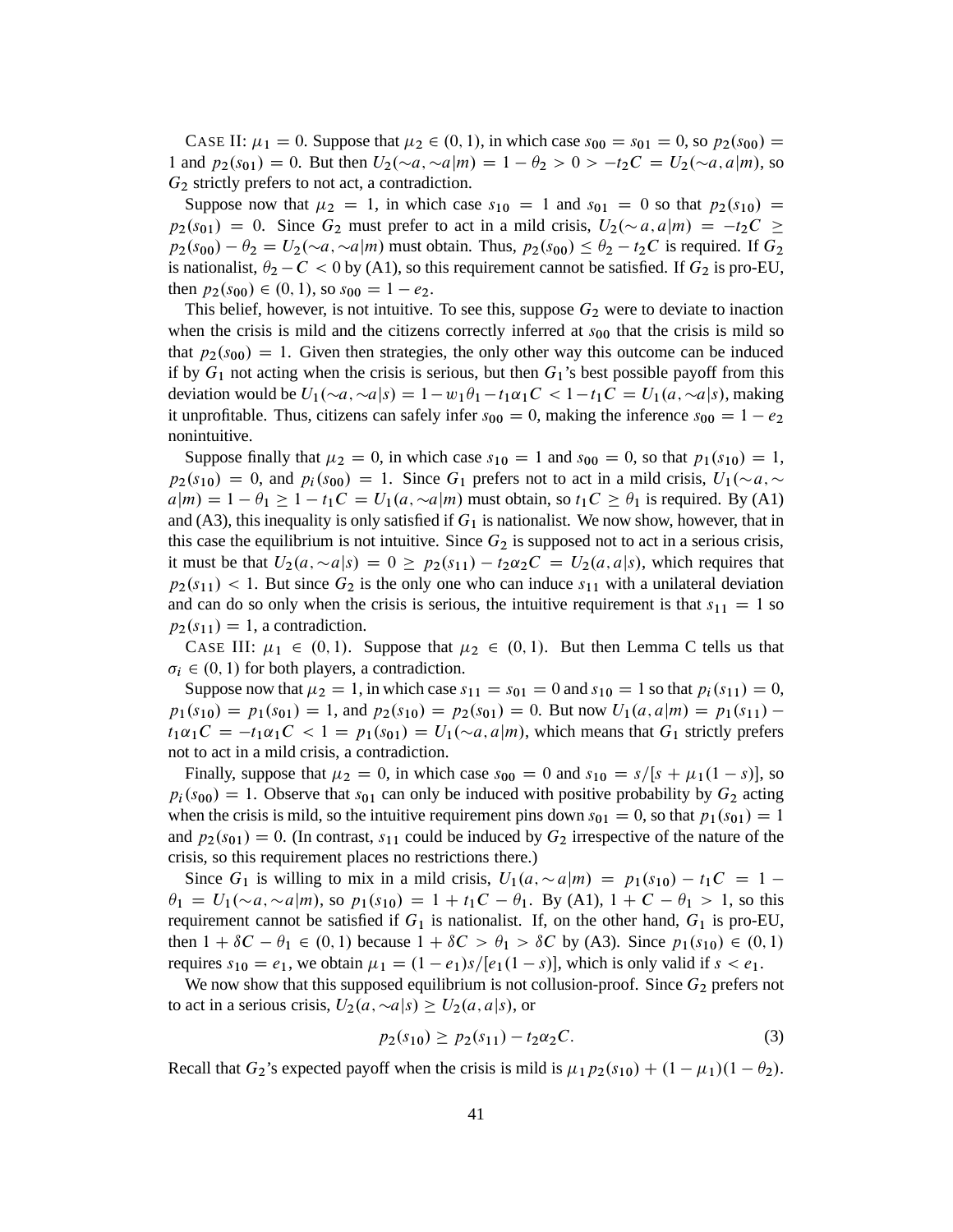Since  $s_{10} = e_1$ , we have only two generic possibilities to consider. If  $s_{10} < 1 - e_2$ (i.e., governments are not jointly vulnerable), then  $p_2(s_{10}) = 1$ . But then  $G_2$  can strictly benefit if  $G_1$  were to provide a unilateral bailout with certainty while  $G_1$  will continue to be indifferent. This agreement is Pareto-improving and will be credible as long as  $G_2$  does not want to break it. When  $G_1$  acts with certainty,  $U_2(a, \sim a|m) = p_2(s_{10}) \ge p_2(s_{11}) - p_1(s_{12})$  $t_2\alpha_2C = U_2(a,a|m)$ , where the inequality holds by (3), so  $G_2$  will not be willing to break it. Thus, the equilibrium is not collusion-proof when governments are not jointly vulnerable.

If  $s_{10} > 1 - e_2$  (i.e., governments are jointly vulnerable), then  $p_2(s_{10}) = 0$ . Since  $1 - \theta_2 > 0$ ,  $G_2$  can strictly benefit if  $G_1$  were not to act at all, and since  $G_1$  will continue to be indifferent, this agreement is Pareto-improving. It would also be credible if  $G_2$  is unwilling to break it by deviating to a unilateral bailout. If  $U_2(\sim a, a|m) = p_2(s_{01})-t_2C \leq$  $1 - \theta_2$ , then the agreement would be credible, and the equilibrium will not be collusionproof. Suppose, then, that  $p_2(s_{01}) - t_2C > 1 - \theta_2$ , or  $p_2(s_{01}) > 1 + t_2C - \theta_2$ . This inequality can only be satisfied if  $G_2$  is pro-EU because otherwise  $1 + C - \theta_2 > 1$  by (A1). When  $G_2$  is pro-EU,  $p_2(s_{01}) \in (0, 1)$  by (A3), which contradicts the requirement that the only intuitive belief is  $s_{01} = 0$ , which means that  $p_2(s_{01}) = 0$ . Thus, even a pro-EU government will not want to break the collusive agreement, which means that the equilibrium is not collusion-proof when governments are jointly vulnerable either.

*Proof of Proposition 4* Assume that  $G_1$  is pro-EU and  $\sigma_1 = \mu_1 = 1$  while  $\sigma_2 = \mu_2 = 0$ . Since  $s_{10} = s$ , we need to consider two generic case.

CASE I:  $s > e_1$ , so  $p_1(s_{10}) = 1$ . This implies that  $G_1$ 's strategy is optimal regardless of the off-the-path beliefs:  $U_1(a, \sim a | \cdot) = 1 - \delta C > 1 - \theta_1 = \max U_1(\sim a, \sim a | m) >$  $1 - w_1 \theta_1 - \delta \alpha_1 C = \max U_1(\sim a, \sim a|s).$ 

Consider now  $G_2$ 's strategy. Again, there are two generic possibilities. If  $s < 1 - e_2$ , then  $p_2(s_{10}) = 1$ , so  $G_2$ 's strategy yields the highest possible payoff in both contingencies (reelection after a bailout by the other player). This means that  $G_2$  would have no incentive to participate in any collusive agreement. Moreover, since  $G_1$ 's strategy is optimal regardless of the off-the-path beliefs, this further implies that the equilibrium is intuitive. This equilibrium requires that  $e_1 < s < 1 - e_2$ .

The other possibility is that  $s > 1 - e_2$ , so  $p_2(s_{10}) = 0$ ; that is,  $G_2$  is always removed in equilibrium. To refrain from acting in this case, it must be that there is not sufficient benefit from a bilateral bailout  $U_2(a, \sim a)$ .  $0 \ge p_2(s_{11}) - t_2\alpha_2C = U_2(a, a)$ . which means that  $p_2(s_{11}) \le t_2 \alpha_2 C < 1$ , so  $s_{11} \le e_2$  is required. This belief is intuitive because if  $G_2$ were to get reelected at  $s_{11}$ , then it would have an incentive to deviate irrespective of the nature of the crisis.

The only potentially beneficial collusive agreement is to a unilateral bailout by  $G_2$ . This collusion can be prevented as long as either  $p_1(s_{01}) \leq 1 - \delta C$  or  $p_2(s_{01}) - \delta C \leq 0$ ; that is, as long as at least one of the governments does not get reelected with high probability after a unilateral bailout by  $G_2$ . Thus, either  $s_{01} \geq 1 - e_1$  or  $s_{01} \leq e_2$  would work.

To summarize, when  $s > e_1$ , then the equilibrium requires nothing further when governments are not jointly vulnerable, and requires that  $s_{11} \leq e_2$  and either  $s_{01} \geq 1 - e_1$  or  $s_{01} \le e_2$  when  $s > \max(e_1, 1 - e_2)$ .

CASE II:  $s < e_1$ , so  $p_1(s_{10}) = 0$ , so  $G_1$  is always removed in equilibrium. This requires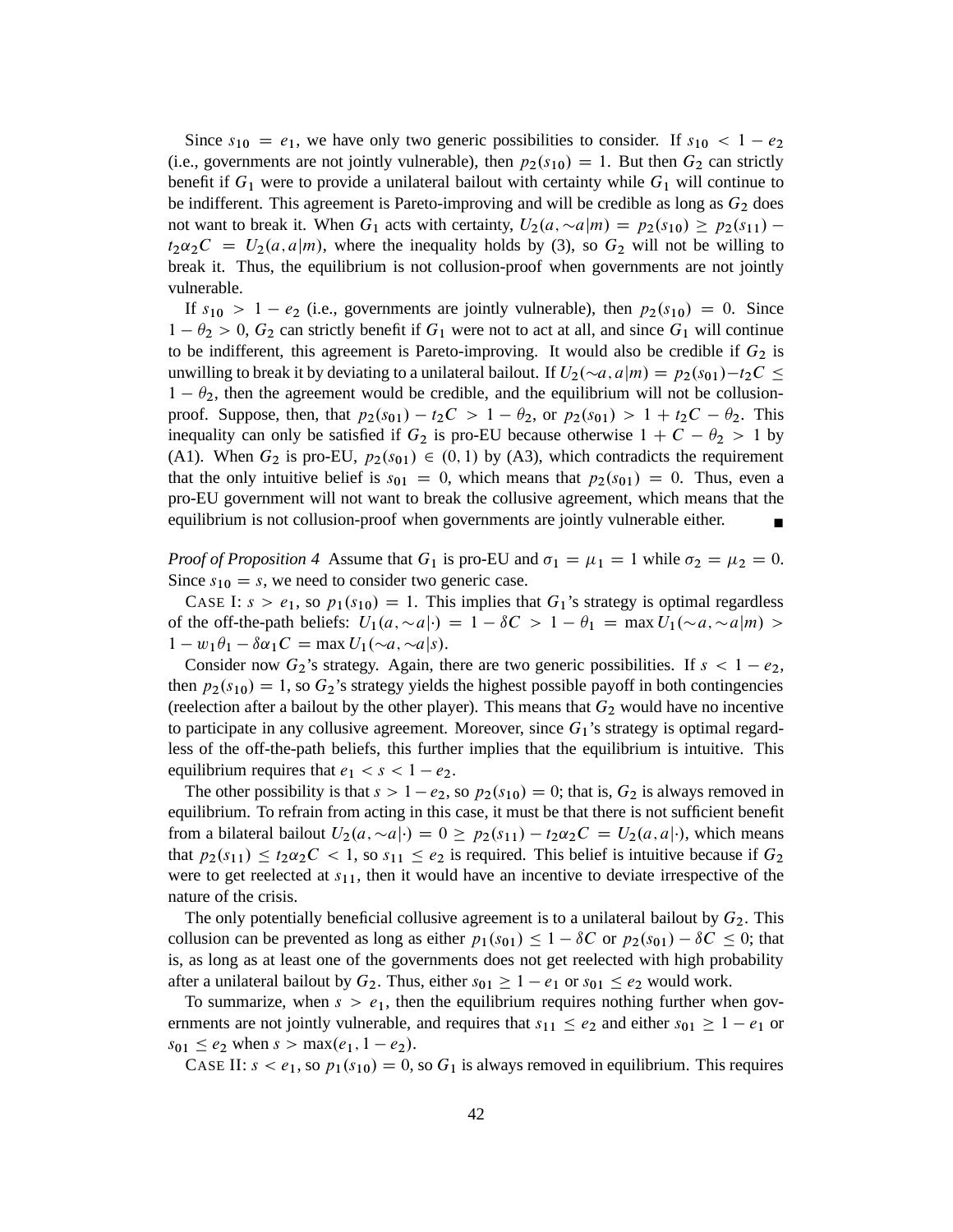that  $G_1$  act when the crisis is mild, so  $-\delta C \ge p_1(s_{00}) - \theta_1$ , or  $p_1(s_{00}) \le \theta_1 - \delta C < 1$ ; that is, it cannot be reelected with high probability after inaction, or  $s_{00} \geq 1 - e_1$ . (This also ensures the optimality of acting in a serious crisis.)

Consider now  $G_2$ 's strategy. Again, there are two generic possibilities. If  $s > 1$  $e_2$ , so  $p_2(s_{10}) = 0$ ; that is,  $G_2$  is also always removed in equilibrium. As before, this means that there is not enough benefit from a bilateral bailout, so  $p_2(s_{11}) \leq \delta \alpha_2 C$ , so  $s_{11} \leq e_2$  is required. The only potentially beneficial collusive agreement is to deviate to a unilateral bailout by  $G_2$ . Although  $G_1$  always wants to collude regardless of the probability of reelection in that contingency,  $G_2$  would not agree to collude as long as  $p_2(s_{01}) - \delta C$ 0, which requires  $s_{01} \le e_2$ . This equilibrium will be intuitive as long as no player can induce citizens to reelect it. Consider  $G_1$ : if it deviated to inaction in a mild crisis and doing so persuaded the citizens to reelect it, this deviation would be profitable in a serious crisis as well as long as  $w_1 \leq \overline{w}_1$ . Analogously, reelection would give  $G_2$  the same incentive to deviate to a bilateral bailout in both contingencies. Thus, the equilibrium is also intuitive. This equilibrium requires that  $1 - e_2 < s < e_1$ .

If  $s < 1 - e_2$ , then  $p_2(s_{10}) = 1$ , so  $G_2$ 's strategy yields the highest possible payoff in both contingencies (reelection after a bailout by the other player). This means that  $G_2$ would have no incentive to participate in any collusive agreement. The equilibrium will also be intuitive if there is no way for  $G_1$  to persuade citizens to retain it after inaction. Suppose  $G_1$  deviated in a mild crisis and got reelected. Citizens would do this only if  $G_1$  has no incentive to deviate in a serious crisis as well. This requires that  $1 - w_1 \theta_1 - \delta \alpha_1 C \leq -\delta C$ , or  $w_1 > \overline{w}_1$ . In other words, this equilibrium is also intuitive provided  $w_1 \leq \overline{w}_1$ . This equilibrium requires that  $s < min(e_1, 1 - e_2)$ .

The necessary conditions on s partition the possibilities into the four cases listed in the proposition.

## **B Limited Burden-Sharing**

We now ask under what conditions some limited burden-sharing is possible. We first show that when some such limited cooperation occurs, one of the governments must carry most of the burden regardless of the nature of the crisis (in this the result is equivalent to burdenshifting), and that the other must also be cooperating irrespective of the crisis.

LEMMA F. If  $\sigma_i = 1$  and  $\sigma_{-i} \in (0,1)$ , then  $\mu_i = 1$  and  $\mu_{-i} \in (0,1)$  in any intuitive *collusion-proof equilibrium.* ✷

*Proof.* Assume  $\sigma_1 = 1$  and  $\sigma_2 \in (0, 1)$ . There are three cases to consider.

CASE I: Suppose that  $\mu_1 = 0$ , in which case  $s_{11} = 1$  and  $s_{10} = 1$ , so  $p_i(s_{11}) = 1$  and  $p_2(s_{10}) = 0$ . But then  $U_2(a,a|s) = 1 - t_2\alpha_2C > 0 = p_2(s_{10}) = U_2(a, \sim a|s)$ , so  $G_2$ strictly prefers to act when the crisis is serious, a contradiction.

CASE II: Suppose that  $\mu_1 \in (0, 1)$ . By Lemma C, we need only consider  $\mu_2 = 1$  or  $\mu_2 = 0$  (because if  $\mu_2 \in (0, 1)$ , then both must mix in a serious crisis).

Consider first  $\mu_2 = 0$ , in which case  $s_{11} = 1$  and  $s_{00} = 0$ , so  $p_i(s_{11}) = p_i(s_{00}) = 1$ . The indifference condition for  $G_1$  in a mild crisis then becomes  $U_1(a, \sim a|m) = p_1(s_{10})$  $t_1C = 1 - \theta_1 = U_1(\sim a, \sim a|m)$ . If  $G_1$  is nationalist, this condition cannot be satisfied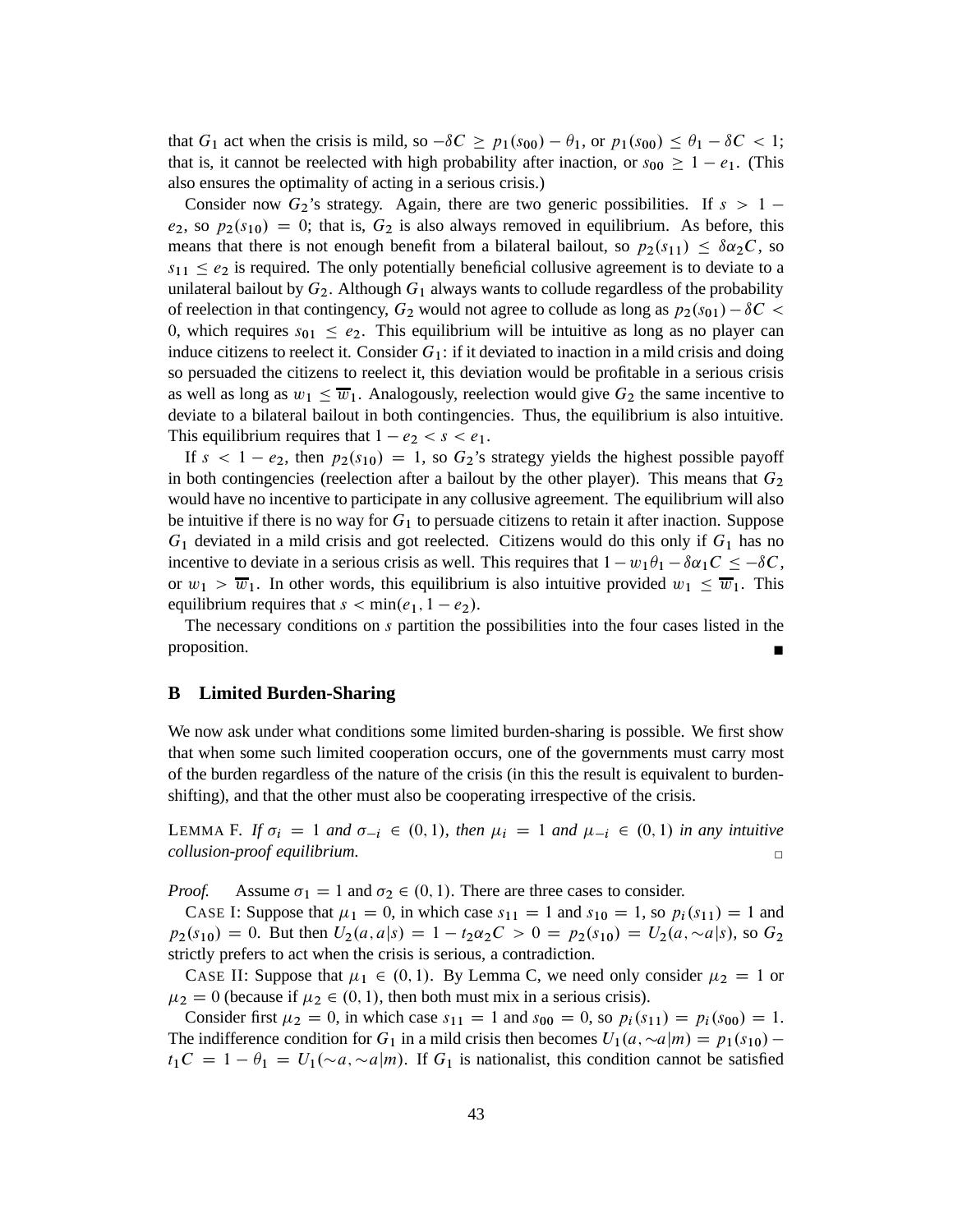because  $p_1(s_{10}) - C \leq 1 - C < 1 - \theta_1$  by (A1). If  $G_1$  is pro-EU, the condition is  $p_1(s_{10}) = 1 + \delta C - \theta_1 \in (0, 1)$ , because  $\delta C < \theta_1 < 1 + \delta C$  by (A3). This requires that  $s_{10} = e_1$ . The indifference condition for  $G_2$  in a serious crisis is  $1 - t_2 \alpha_2 C = p_2(s_{10})$ . By (A2), this implies that  $p_2(s_{10}) \in (0, 1)$ , so  $s_{10} = 1 - e_2$ . By Lemma B, this is not a generic solution, so no such equilibrium exists.

Consider now  $\mu_2 = 1$ , in which case  $s_{10} = 1$ , and  $s_{01} = 0$ , so  $p_1(s_{10}) = p_1(s_{01}) = 1$ . But then  $U_1(a, a|m) = p_1(s_{11}) - t_1\alpha_1C < 1 = p_1(s_{01}) = U_1(\sim a, a|m)$ , so  $G_1$  strictly prefers not to act in a mild crisis, a contradiction.

CASE III: Suppose that  $\mu_1 = 1$ . We have three subcases to consider.

Consider first  $\mu_2 = 1$ , in which case  $s_{10} = 1$ , so  $p_1(s_{10}) = 1$  and  $p_2(s_{10}) = 0$ . Since  $G_2$  mixes in a serious crisis,  $U_2(a, a|s) = p_2(s_{11})-t_2\alpha_2C = 0 = p_2(s_{10}) = U_2(a, \sim a|s)$ . Thus,  $p_2(s_{11}) \in (0, 1)$ , so  $s_{11} = e_2$  is required. Since  $G_1$  prefers to act in a mild crisis,  $U_1(a, a|m) = p_1(s_{11}) - t_1\alpha_1C \geq p_1(s_{01}) = U_1(\sim a, a|m)$ . Since  $p_1(s_{01}) \geq 0$ , this implies that  $p_1(s_{11}) > 0$ , which requires  $s_{11} \ge e_1$ . Since  $s_{11} = e_2$ , only  $s_{11} > e_1$  is generic, so  $p_1(s_{11}) = 1$ . But then the equilibrium cannot be collusion-proof. Consider an agreement to always act in a serious crisis. This is strictly beneficial to  $G_1$  because  $1 - t_1 \alpha_1 C > \sigma_2 (1 - t_1 \alpha_1 C) + (1 - \sigma_2)(1 - t_1 C)$ . Since  $G_2$  is indifferent whenever  $G_1$ acts, this agreement is Pareto-superior. It will be credible if  $G_1$  does not want to break it; if G<sub>1</sub> fails to act when G<sub>2</sub> does, then its payoff will be  $p_1(s_{01}) \leq 1 - t_1 \alpha_1 C$ , where the inequality follows from the requirement for the optimality of  $G_1$ 's strategy in a mild crisis. Thus,  $G_1$  has no incentive to break the agreement, which means that this equilibrium is not collusion-proof.

Consider now  $\mu_2 = 0$ , in which case  $s_{11} = 1$ , so  $p_i(s_{11}) = 1$ . Given the strategies, only  $G_1$  can induce  $s_{01}$  and it can only do so in a serious crisis. This means that the only intuitive off-the-path belief must be  $s_{01} = 1$ , so  $p_1(s_{01}) = 0$ . Consider now an agreement to always act in a serious crisis. Since  $G_2$  is indifferent whenever  $G_1$  acts, we only need to show that  $G_1$  strictly benefits from this agreement and that it would not want to break it. But then  $U_1(a, a|s) = 1 - t_1 \alpha_1 C > \sigma_2(1 - t_1 \alpha_1 C) + (1 - \sigma_2)(p_1(s_{10}) - t_1 C) = U_1(a, \sigma_2|s)$ because  $1-t_1\alpha_1C > 1-t_1C \geq p_1(s_{10})-t_1C$ , which implies that the agreement is Paretosuperior. If  $G_1$  were to break it,  $U_1(\sim a, a|s) = p_1(s_{01}) = 0 < 1 - t_1\alpha_1C = U_1(a, a|s)$ , so  $G_1$  would not want to do so. This means that this equilibrium is not collusion-proof.

This leaves  $m_2 \in (0, 1)$  as the sole remaining possibility.

We shall state the following result for the case where  $G_1$  carries the larger share of the burden but the analogous result can be derived for the case where  $G_2$  does it.

PROPOSITION A. If  $e_1 < \min(e_2, 1 - e_2) \leq s$  and  $G_1$  is pro-EU, then there exists an *intuitive collusion-proof* limited burden-sharing *equilibrium in which*  $G_1$  *always acts,*  $\sigma_1$  =  $\mu_1 = 1$ , and  $G_2$  sometimes does, with probabilities specified below. Define:

$$
\hat{\sigma}_2 = \frac{w_1 \theta_1 - (1 - \alpha_1) \delta C}{w_1 \theta_1 - (1 - 2\alpha_1) \delta C} \qquad \hat{\mu}_2 = \frac{\theta_1 - \delta C}{\theta_1 - (1 - \alpha_1) \delta C}
$$

$$
\widetilde{\sigma}_2 = \frac{e_2}{s} \cdot \frac{s - (1 - e_2)}{2e_2 - 1} \qquad \widetilde{\mu}_2 = \frac{1 - e_2}{1 - s} \cdot \frac{s - (1 - e_2)}{2e_2 - 1}
$$

$$
\underline{\sigma}_2(\mu_2) = \mu_2 \cdot \frac{e_2(1 - s)}{(1 - e_2)s} \qquad \overline{\sigma}_2(\mu_2) = 1 - (1 - \mu_2) \cdot \frac{(1 - e_2)(1 - s)}{e_2 s}
$$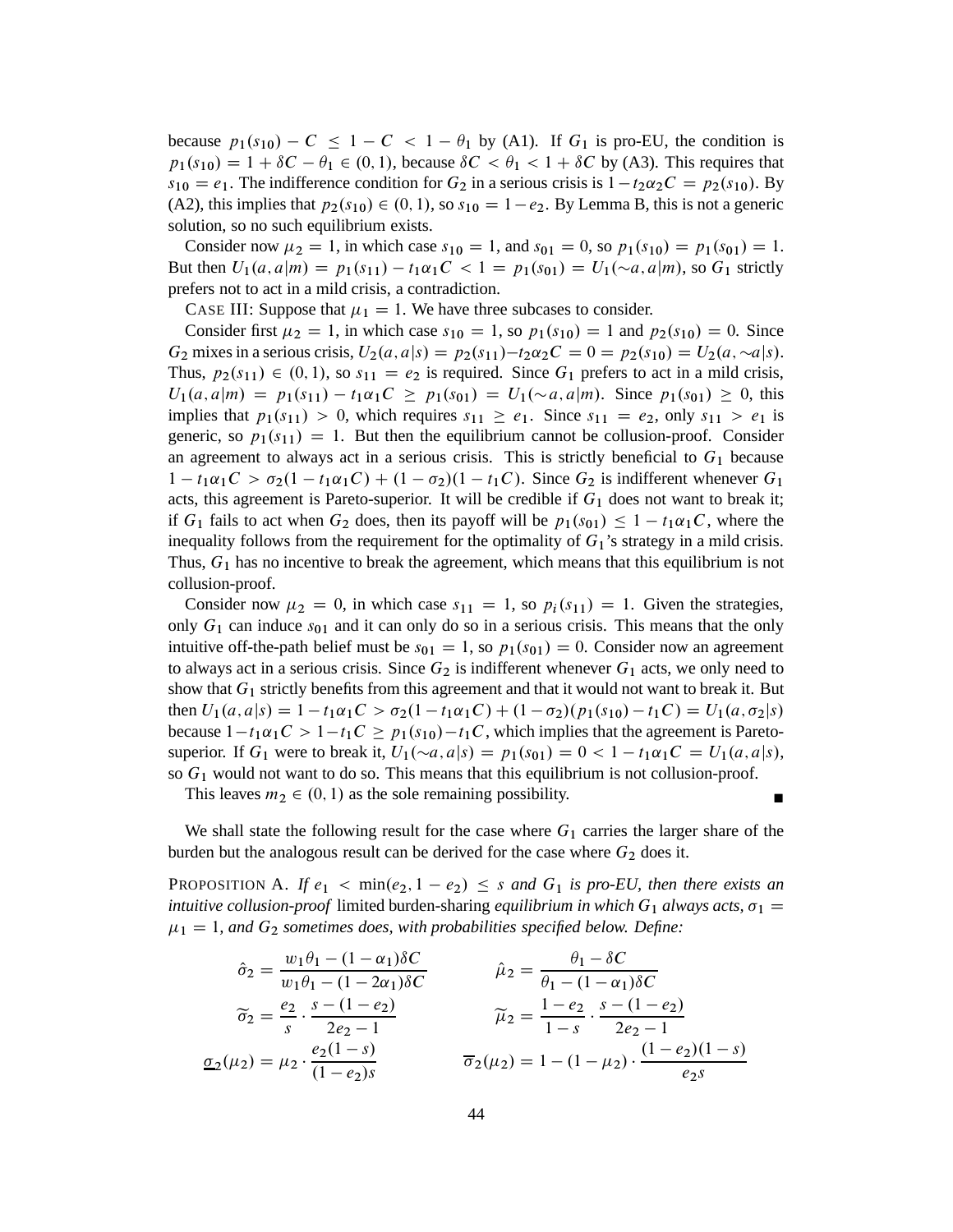$$
\underline{\mu}_2(\sigma_2) = \sigma_2 \cdot \frac{(1 - e_2)s}{e_2(1 - s)} \qquad \qquad \overline{\mu}_2(\sigma_2) = \frac{1 - s - e_2 + s e_2 \sigma_2}{(1 - e_2)(1 - s)}.
$$

•  $s > \max(e_2, 1 - e_2)$ : the strategies and retention probabilities are:

$$
(\sigma_2^*, \mu_2^*; p_2(s_{11}), p_2(s_{10})) = \begin{cases} (\overline{\sigma}_2(\hat{\mu}_2), \hat{\mu}_2; 1, 1 - t_2 \alpha_2 C) & \text{if } \hat{\sigma}_2 > \overline{\sigma}_2(\hat{\mu}_2) \\ (\hat{\sigma}_2, \underline{\mu}_2(\hat{\sigma}_2); t_2 \alpha_2 C, 0) & \text{if } \hat{\sigma}_2 < \underline{\sigma}_2(\hat{\mu}_2) \\ (\underline{\sigma}_2(\hat{\mu}_2), \hat{\mu}_2; t_2 \alpha_2 C, 0) & \text{if } s < \frac{1}{2} \text{ or } \hat{\sigma}_2 < \overline{\sigma}_2(0) \\ (\hat{\sigma}_2, \overline{\mu}_2(\hat{\sigma}_2); 1, 1 - t_2 \alpha_2 C) & \text{otherwise} \end{cases}
$$
(4)

- $e_2 < s < 1 e_2$ : if  $\hat{\sigma}_2 \geq \tilde{\sigma}_2$  and  $\hat{\mu}_2 \geq \tilde{\mu}_2$ , then the strategies are given by (4); *otherwise the equilibrium does not exist.*
- $1 e_2 < s < e_2$ : if  $\hat{\sigma}_2 > \tilde{\sigma}_2$  and  $\hat{\mu}_2 > \tilde{\mu}_2$ , then the strategies are  $(\tilde{\sigma}_2, \tilde{\mu}_2)$ , with *any probabilities that satisfy*  $p_2(s_{11}) - t_2\alpha_2C = p_2(s_{10})$ *; otherwise they are given by* (4)*.*

*In this equilibrium,*  $G_1$  *is retained in all contingencies, whereas*  $G_2$  *is retained with higher probability for cooperating in a bilateral bailout (and sometimes removed altogether for failing to act when*  $G_1$  *does*).

*Proof.* Assume that  $\sigma_1 = \mu_1 = 1$ ,  $\sigma_2 \in (0, 1)$ , and  $\mu_2 \in (0, 1)$ . The off-the-path beliefs  $s_{00}$  and  $s_{01}$  can be induced unilaterally by  $G_1$  regardless of the nature of the crisis, so the second intuitive requirement has no bite. The on-the-path beliefs are:

$$
s_{11} = \frac{\sigma_2 s}{\sigma_2 s + \mu_2 (1 - s)}
$$
 and  $s_{10} = \frac{(1 - \sigma_2)s}{(1 - \sigma_2)s + (1 - \mu_2)(1 - s)}$ ,

Since  $G_2$  mixes,  $p_2(s_{11})-t_2\alpha_2C = p_2(s_{10})$ . This implies that  $p_2(s_{11}) > 0$  and  $p_2(s_{10}) <$ 1, so

$$
s_{11} \ge e_2
$$
 and  $s_{10} \ge 1 - e_2$  (5)

are required. Moreover, it also implies that if  $p_2(s_{11}) = 1$ , then  $p_2(s_{10}) > 0$ , which then means that  $p_2(s_{10}) \in (0, 1)$ , so  $s_{10} = 1 - e_2$ . Finally, if  $p_2(s_{10}) = 0$ , then  $p_2(s_{11}) < 1$ , which then means that  $p_2(s_{11}) \in (0, 1)$ , so  $s_{11} = e_2$  must hold. Collectively, these imply that at the voters in  $G_2$  must be indifferent at least one, and possibly both, of the on-thepath information sets. Thus, the three possible configurations are  $(s_{11} > e_2, s_{10} = 1 - e_2)$ ,  $(s_{11} = e_2, s_{10} > 1 - e_2)$ , and  $(s_{11} = e_2, s_{10} = 1 - e_2)$ .<sup>67</sup>

From (5), we can infer that

$$
\underline{\sigma}_2(\mu_2) \equiv \mu_2 \cdot \frac{e_2(1-s)}{(1-e_2)s} \le \sigma_2 \le 1 - (1-\mu_2) \cdot \frac{(1-e_2)(1-s)}{e_2s} \equiv \overline{\sigma}_2(\mu_2).
$$

Observe now that since  $\sigma_2(0) = 0$  and  $\overline{\sigma}_2(1) = 1$ , and because both  $\sigma_2(\cdot)$  and  $\overline{\sigma}_2(\cdot)$ are linear and strictly increasing, if  $\overline{\sigma}_2(0) < 0$  and  $\underline{\sigma}_2(1) > 1$ , it will be the case that

<sup>67.</sup> This is because  $p_1(s_{11}) = 1 \Rightarrow p_1(s_{10}) \in (0,1), p_1(s_{11}) = 0$  is not admissible, and  $p_1(s_{11}) \in$  $(0, 1) \Rightarrow \{p_2(s_{10}) = 0 \text{ or } p_2(s_{10}) \in (0, 1)\}\$ because  $p_2(s_{10}) = 1$  is not admissible.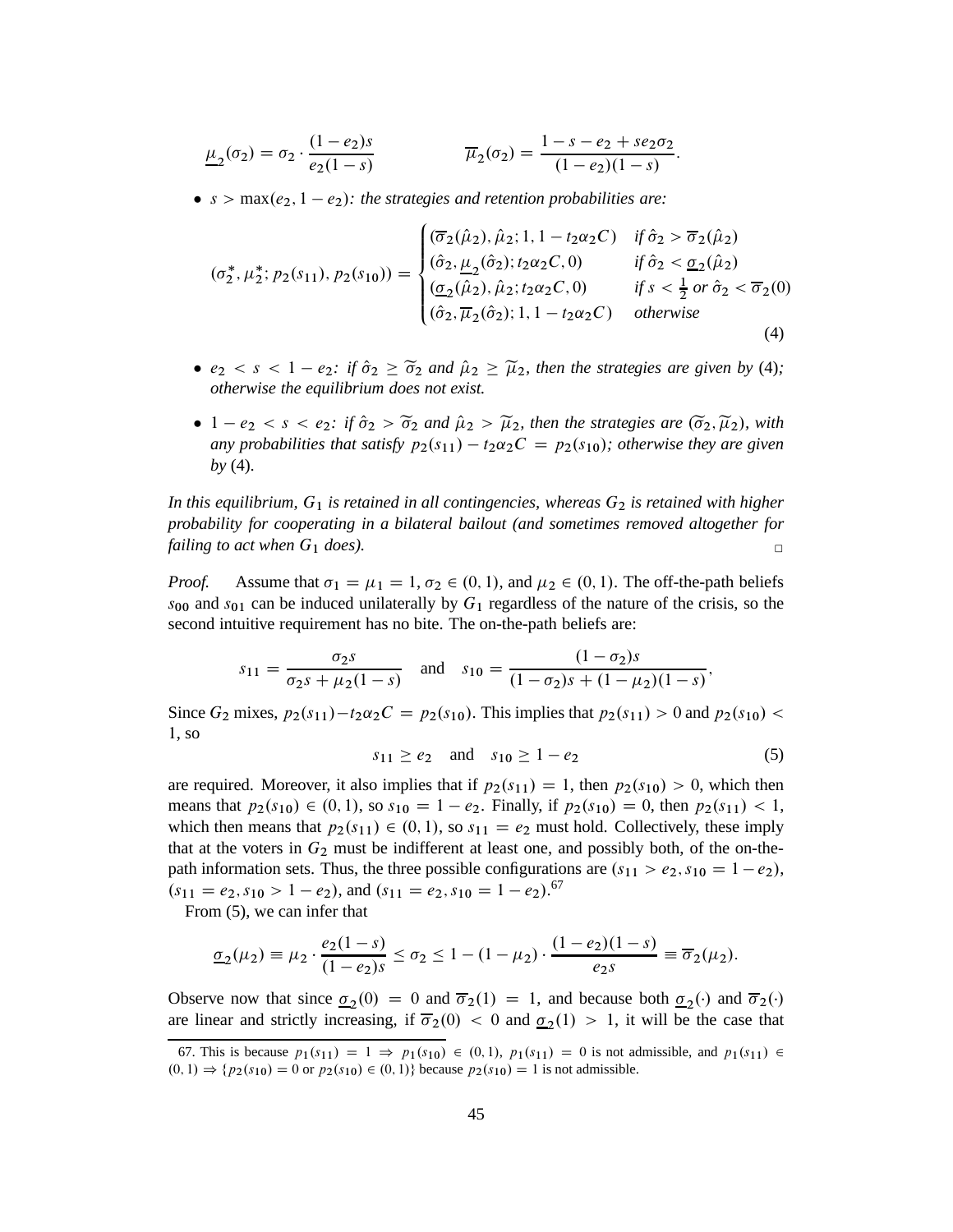$\sigma_2(\mu_2) > \overline{\sigma}_2(\mu_2)$  for all  $\mu_2$ ; i.e., there will be no mixing probabilities that can satisfy the necessary conditions. Since  $\underline{\sigma}_2(1) > 1 \Leftrightarrow s < e_2$  and  $\overline{\sigma}_2(0) < 0 \Leftrightarrow s < 1 - e_2$ , this equilibrium can only exist when  $s \ge \min(e_2, 1 - e_2)$ .

Observe now that  $\underline{\sigma}_2(\mu_2) = \overline{\sigma}_2(\mu_2)$  yields, when it exists,  $\widetilde{\sigma}_2$  and  $\widetilde{\mu}_2$  as specified in the proposition. These are obviously the mixing probabilities that result in  $(s_{11} = e_2, s_{10} =$  $1 - e_2$ ). Note further that from our inferences about the admissible configurations, we can conclude that any equilibrium requires that the mixing probabilities lie along either  $\sigma_2(\cdot)$ only,  $\overline{\sigma}_2(\cdot)$  only, or both (i.e., be at the intersection as the probabilities we just derived).

There are three possible configurations then:

- $s \ge \max(e_2, 1 e_2)$ , in which case  $\underline{\sigma}_2(\mu_2) < \overline{\sigma}_2(\mu_2)$  for all  $\mu_2$ ;
- $e_2 < s < 1 e_2$ , in which case  $\underline{\sigma}_2(\mu_2) < \overline{\sigma}_2(\mu_2)$  only if  $\mu_2 > \widetilde{\mu}_2$ ;
- $1 e_2 < s < e_2$ , in which case  $\underline{\sigma}_2(\mu_2) < \overline{\sigma}_2(\mu_2)$  only if  $\mu_2 < \widetilde{\mu}_2$ .

Since  $G_1$  must prefer to act,  $U_1(a, \sigma_2) \ge U_1(\sim a, \sigma_2)$  and  $U_1(a, \mu_2) \ge U_1(\sim a, \mu_2)$ , or:

$$
\sigma_2(p_1(s_{11}) - t_1\alpha_1C) + (1 - \sigma_2)(p_1(s_{10}) - t_1C)
$$
\n
$$
\geq \sigma_2 p_1(s_{01}) + (1 - \sigma_2)(p_1(s_{00}) - w_1\theta_1 - t_1\alpha_1C)
$$
\n
$$
\mu_2(p_1(s_{11}) - t_1\alpha_1C) + (1 - \mu_2)(p_1(s_{10}) - t_1C)
$$
\n
$$
\geq \mu_2 p_1(s_{01}) + (1 - \mu_2)(p_1(s_{00}) - \theta_1)
$$
\n(7)

CASE I: Suppose that  $p_1(s_{11}) - t_1\alpha_1C < p_1(s_{10}) - t_1C$ , which can only be satisfied if  $p_1(s_{10}) > 0$  and  $p_1(s_{11}) < 1$ . This makes colluding to a unilateral bailout by  $G_1$ Pareto-dominant. We now show that if this equilibrium is collusion-proof, then it must be non-generic.

Observe that the equilibrium will be collusion-proof only when the agreement is not credible in a serious crisis. Since  $G_2$  is indifferent when  $G_1$  acts, we only need to consider a deviation by  $G_1$  to inaction when  $G_2$  is not acting with certainty. The agreement will not be credible only if  $U_1(\sim a, \sim a|s) = p_1(s_{00}) - w_1\theta_1 - t_1\alpha_1C > p_1(s_{10}) - t_1C = U_1(a, \sim a|s),$ which can only be satisfied if  $p_1(s_{10}) < 1$ . Recalling that  $p_1(s_{10}) > 0$ , this implies that  $p_1(s_{10}) \in (0, 1)$ , so  $s_{10} = e_1$  is required.

Observe further that if  $p_1(s_{01}) \geq p_1(s_{11}) - t_1 \alpha_1 C$ , then the other conditions,  $p_1(s_{00})$  $w_1\theta_1 - t_1\alpha_1C > p_1(s_{10}) - t_1C > p_1(s_{11}) - t_1\alpha_1C$ , would imply that (6) cannot be satisfied. It must be the case, then, that  $p_1(s_{11}) - t_1 \alpha_1 C > p_1(s_{01}) \ge 0$ . Recalling that  $p_1(s_{11})$  < 1, we conclude that  $p_1(s_{11}) \in (0, 1)$ , so  $s_{11} = e_1$  is also required.

But if  $s_{10} = s_{11} = e_1$ , then  $\sigma_2 = \mu_2$ , which in turn implies that  $s_{10} = s_{11} = s$ . But then the collusion-proof equilibrium can only exist if  $s = e_1$ , which is non-generic.

CASE II: Consider  $p_1(s_{11}) - t_1\alpha_1C > p_1(s_{10}) - t_1C$ . This means that  $G_1$  strictly prefers a bilateral bailout to a unilateral one, so it provides incentives for collusion to such a bailout (because  $G_2$  is indifferent whenever  $G_1$  acts). For the equilibrium to be collusionproof, this agreement must not be credible. Since  $G_2$  is indifferent, it must be  $G_1$  that would not want to abide by it. Thus, the equilibrium requires that  $U_1(\sim a, a) = p_1(s_{01}) >$  $p_1(s_{11}) - t_1 \alpha_1 C = U_1(a, a)$ . This now requires that  $p_1(s_{00}) - \theta_1 < p_1(s_{10}) - t_1 C$  or else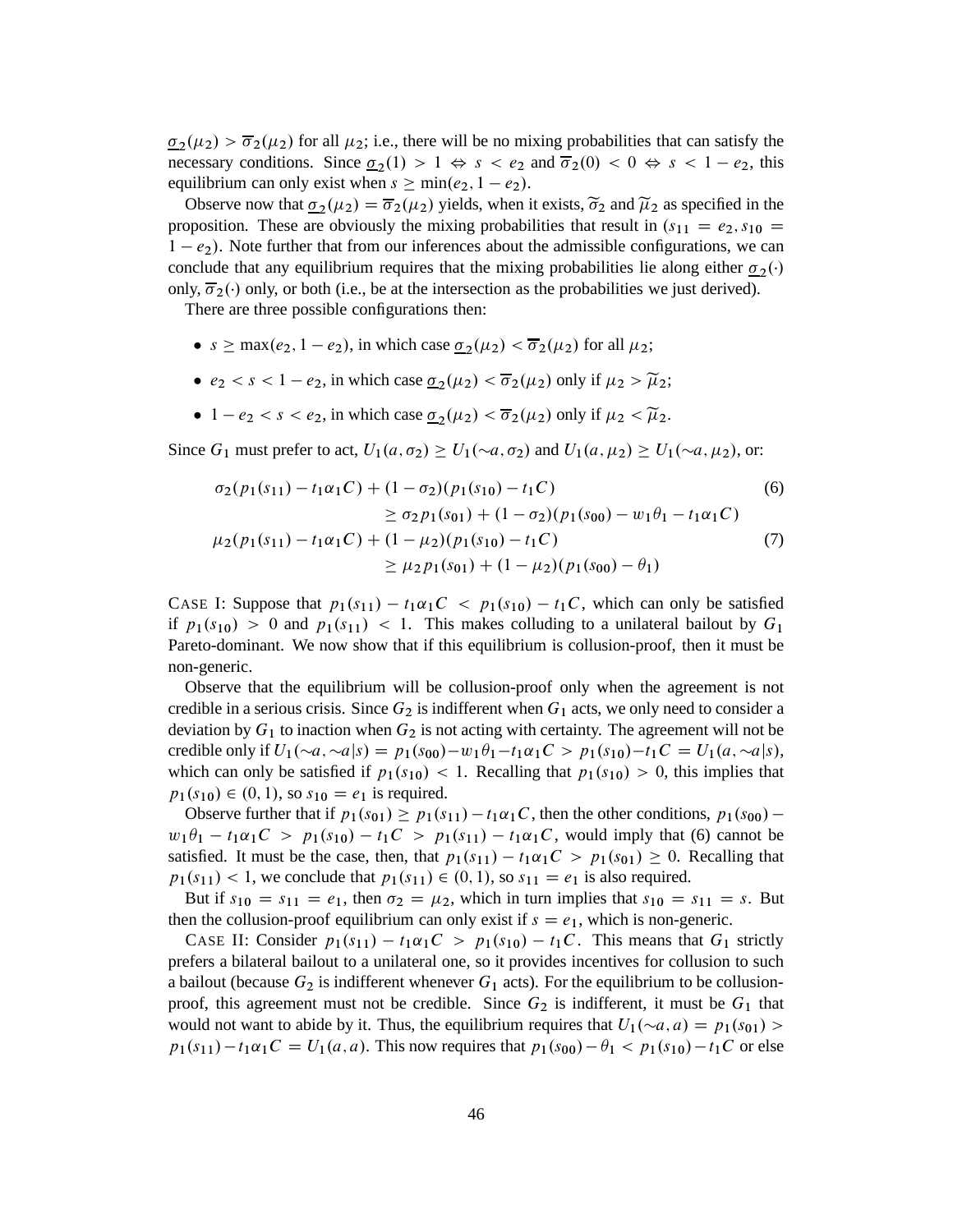(7) cannot be satisfied. We conclude that the preference ordering for  $G_1$  in this equilibrium must be

$$
p_1(s_{01}) > p_1(s_{11}) - t_1 \alpha_1 C > p_1(s_{10}) - t_1 C > p_1(s_{00}) - \theta_1
$$
\n(8)

Although there is an infinite number of ways that (8) can be satisfied, it does place some limits on the admissible probabilities. Observe now that this ordering ensures that at  $\sigma_2$  $\mu_2 = 0$  both (6) and (7) are satisfied with strict inequality, whereas at  $\sigma_2 = \mu_2 = 1$  neither one is satisfied. Since the expected utilities are linear in the probabilities, it follows that there exist unique values that satisfy the conditions with equality:

$$
\hat{\sigma}_2 = \frac{p_1(s_{10}) - t_1 C - [p_1(s_{00}) - w_1 \theta_1 - t_1 \alpha_1 C]}{p_1(s_{10}) - t_1 C - [p_1(s_{00}) - w_1 \theta_1 - t_1 \alpha_1 C] + p_1(s_{01}) - [p_1(s_{11}) - t_1 \alpha_1 C]}
$$

$$
\hat{\mu}_2 = \frac{p_1(s_{10}) - t_1 C - [p_1(s_{00}) - \theta_1]}{p_1(s_{10}) - t_1 C - [p_1(s_{00}) - \theta_1] + p_1(s_{01}) - [p_1(s_{11}) - t_1 \alpha_1 C]}
$$

such that (6) is satisfied if, and only if,  $\sigma_2 \leq \hat{\sigma}_2$  and (7) is satisfied if, and only if,  $\mu_2 \leq \hat{\mu}_2$ . These establish upper bounds on the equilibrium probabilities for  $G_2$ 's strategy.

Since  $G_1$ 's expected payoffs are strictly increasing in  $G_2$ 's mixing probabilities and because  $G_2$  is indifferent among mixtures, any equilibrium of this type is Pareto-inferior to any other equilibrium of this type with higher mixing probabilities. Since there is no reason to expect that governments not to coordinate on a Pareto-super equilibrium in this set, we shall now derive the appropriate mixtures.

To understand the following, note that the definitions in the propositions are such that

$$
\underline{\mu}_2(\sigma_2) \equiv \underline{\sigma}_2^{-1}(\sigma_2) \quad \text{and} \quad \overline{\mu}_2(\sigma_2) \equiv \overline{\sigma}_2^{-1}(\sigma_2).
$$

In other words, just like  $\sigma_2(\mu_2)$  and  $\overline{\sigma}_2(\mu_2)$  return the values of  $\sigma_2$  such that  $(\sigma_2, \mu_2)$ satisfies  $s_{11} = e_2$  and  $s_{10} = 1 - e_2$ , respectively for any given value of  $\mu_2$ , so do  $\underline{\mu}_2(\sigma_2)$ and  $\overline{\mu}_2(\sigma_2)$  for any given value of  $\sigma_2$ .

Recalling the three possible configurations that restrict the sets of admissible mixing probabilities, we observe that there are six cases to consider, depending on where  $(\hat{\sigma}_2, \hat{\mu}_2)$ is located with respect to these sets. The first three cases can occur under each of the configurations:

(i)  $\hat{\sigma}_2 \in [\underline{\sigma}_2(\hat{\mu}_2), \overline{\sigma}_2(\hat{\mu}_2)]$ . Since this means that  $\underline{\sigma}_2(\hat{\mu}_2) < \hat{\sigma}_2 < \overline{\sigma}_2(\hat{\mu}_2)$ , it follows that  $s_{11} > e_2$  and  $s_{10} > 1-e_2$ , but we know that this cannot occur in this equilibrium. One possible reduction is to the admissible probabilities  $(\hat{\sigma}_2, \overline{\mu}_2(\hat{\sigma}_2))$ , which makes the smallest admissible decrease in  $\mu_2$ , and so dominates all other pairs that involve  $\overline{\sigma}_2(\cdot)$ since they require not only further reductions in  $\mu_2$  but also lowering  $\sigma_2$ . The other possible reduction is to  $(\underline{\sigma}_2(\hat{\mu}_2), \hat{\mu}_2)$ , which dominates all other pairs that involve  $\underline{\sigma}_2(\cdot).$ 

Which of these would be Pareto-superior? Obviously, conditional on knowing that the crisis is serious,  $G_1$  would have a strict preference to the equilibrium with  $\hat{\sigma}_2$ , but on knowing that the crisis is mild, it will strictly prefer the equilibrium with  $\hat{\mu}_2$ . In expectation, therefore, his preference depends on his priors: if  $s > \frac{1}{2}$ , the former equilibrium is superior, otherwise, the latter is. We conclude that the Pareto-dominant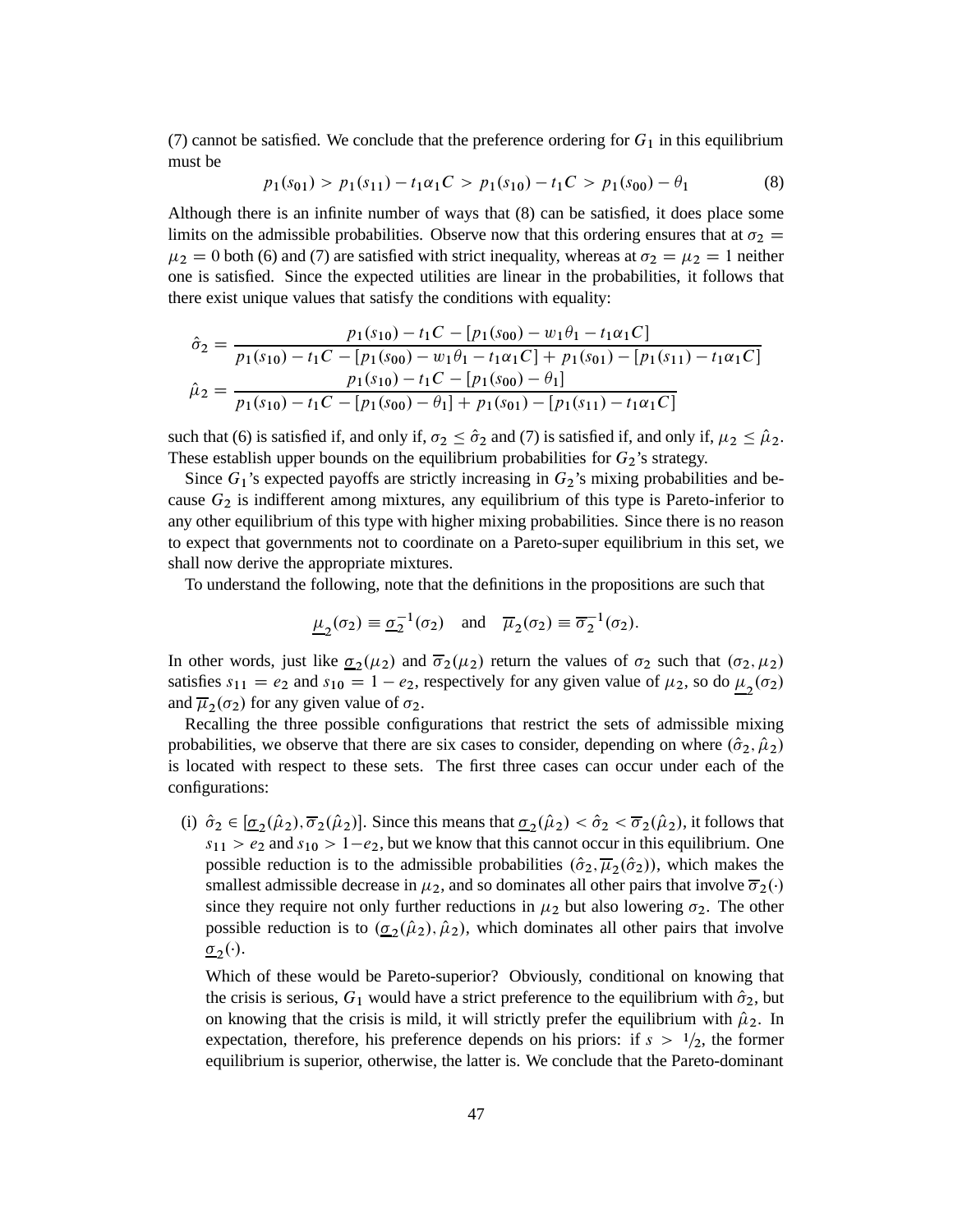equilibrium in this case must involve the strategies  $(\hat{\sigma}_2, \overline{\mu}_2(\hat{\sigma}_2))$  if  $s > 1/2$ , and the strategies  $(\underline{\sigma}_2(\hat{\mu}_2), \hat{\mu}_2)$  otherwise.

We should note that when  $\overline{\sigma}_2(0) > \hat{\sigma}_2 > 0$ , then  $\overline{\mu}_2(\hat{\mu}_2)$  does not exist. Since  $(\hat{\sigma}_2, 0)$  cannot occur in equilibrium by Lemma F and since  $\underline{\sigma}_2(0) = 0$ , so  $(0, 0)$  is the other candidate profile, which is an altogether different form of equilibrium (that we studied in Proposition 4), it follows that the only equilibrium of this type must be  $(\underline{\sigma}_2(\hat{\mu}_2), \hat{\mu}_2).$ 

- (ii)  $\hat{\sigma}_2 > \overline{\sigma}_2(\hat{\mu}_2) > \underline{\sigma}_2(\hat{\mu}_2)$ . In this case,  $\hat{\sigma}_2$  is not admissible, and the smallest reduction that admits an equilibrium is to  $\overline{\sigma}_2(\hat{\mu}_2)$ . This is because  $\overline{\sigma}_2(\cdot)$  is increasing, which means that any other reduction to an admissible pair would require both  $\sigma_2$  and  $\mu_2$ to decrease. This means that  $G_2$ 's strategy in the Pareto-dominant equilibrium is  $(\overline{\sigma}_2(\hat{\mu}_2), \hat{\mu}_2).$
- (iii)  $\hat{\sigma}_2 < \underline{\sigma}_2(\hat{\mu}_2) < \overline{\sigma}_2(\hat{\mu}_2)$ . In this case,  $\hat{\mu}_2$  is not admissible, and the smallest reduction that admits an equilibrium is to  $\mu_2$  that solves  $\underline{\sigma}_2(\mu_2) = \hat{\sigma}_2$ , which we can write compactly as  $(\hat{\sigma}_2, \underline{\mu}_2(\hat{\sigma}_2)).$

If  $e_2 < s < 1-e_2$ , then any solution requires  $\sigma_2 \geq \tilde{\sigma}_2$  and  $\mu_2 \geq \tilde{\mu}_2$ . By definition of this case,  $\hat{\mu}_2 > \tilde{\mu}_2$  (because otherwise  $\underline{\sigma}_2(\hat{\mu}_2) < \overline{\sigma}_2(\hat{\mu}_2)$  would not be satisfied). If  $\hat{\sigma}_2 \leq \tilde{\sigma}_2$ , then there can be no equilibrium: since  $\underline{\sigma}_2(\cdot)$  is decreasing, any reduction of  $\hat{\mu}_2$  to the required  $\mu_2$  would result in  $\underline{\sigma}_2(\mu_2) < \widetilde{\sigma}_2$ , which violates the requirement that  $\sigma_2 \geq \tilde{\sigma}_2$ . Thus, if  $e_2 < s < 1 - e_2$  this equilibrium can only exist if  $\hat{\sigma}_2 > \tilde{\sigma}_2$ . It is readily verified that the other two configurations do not need additional restrictions.

The last three cases can only occur if  $(\tilde{\sigma}_2, \tilde{\mu}_2)$  exists; i.e., if  $\underline{\sigma}_2(\cdot)$  and  $\overline{\sigma}_2(\cdot)$  intersect, which means that either  $e_2 < s < 1 - e_2$  or  $1 - e_2 < s < e_2$  obtains:

- (iv) When  $e_2 < s < 1 e_2$ , and either  $\hat{\sigma}_2 < \tilde{\sigma}_2$  or  $\hat{\mu}_2 < \tilde{\mu}_2$  obtains. In this case, the equilibrium does not exist because  $(\widetilde{\sigma}_2, \widetilde{\mu}_2)$  are the smallest mixing probabilities that admit existence, and these exceed the limits that rationalize  $G_1$ 's strategy. (This case overlaps with the exception in (iii) above.)
- (v) When  $1-e_2 < s < e_2$  and both  $\hat{\sigma}_2 > \tilde{\sigma}_2$  and  $\hat{\mu}_2 > \tilde{\mu}_2$  obtain. The smallest reduction that admits an equilibrium is to the Pareto-dominant one:  $(\widetilde{\sigma}_2, \widetilde{\mu}_2)$ .
- (vi) When  $1-e_2 < s < e_2$  and both  $\hat{\sigma}_2 \leq \tilde{\sigma}_2$  and  $\hat{\mu}_2 > \tilde{\mu}_2$  obtain. The smallest reduction is to the equilibrium where  $G_2$ 's strategy is  $(\hat{\sigma}_2, \underline{\mu}_2(\hat{\sigma}_2))$ . (This is analogous to the solution we derived in (ii) above.)

This exhausts the possibilities and completes the description of the Pareto-dominant equilibrium. It is important to realize that these solutions all ensure that the pair of mixing probabilities will satisfy at least one, and possibly both, of the constraints in (5) with equality, as required.

Moreover, since the equilibrium mixing probabilities always lie on either  $\sigma_2(\cdot)$  or  $\overline{\sigma}_2(\cdot)$ with the precise location dependent all exogenous parameters except  $e_1$ , any solution where the resulting posterior beliefs  $s_{11}$  and  $s_{10}$  happen to equal some precise value of  $e_1$  cannot be generic. In other words,  $s_{11} \neq e_1$  and  $s_{10} \neq e_1$  in any generic equilibrium.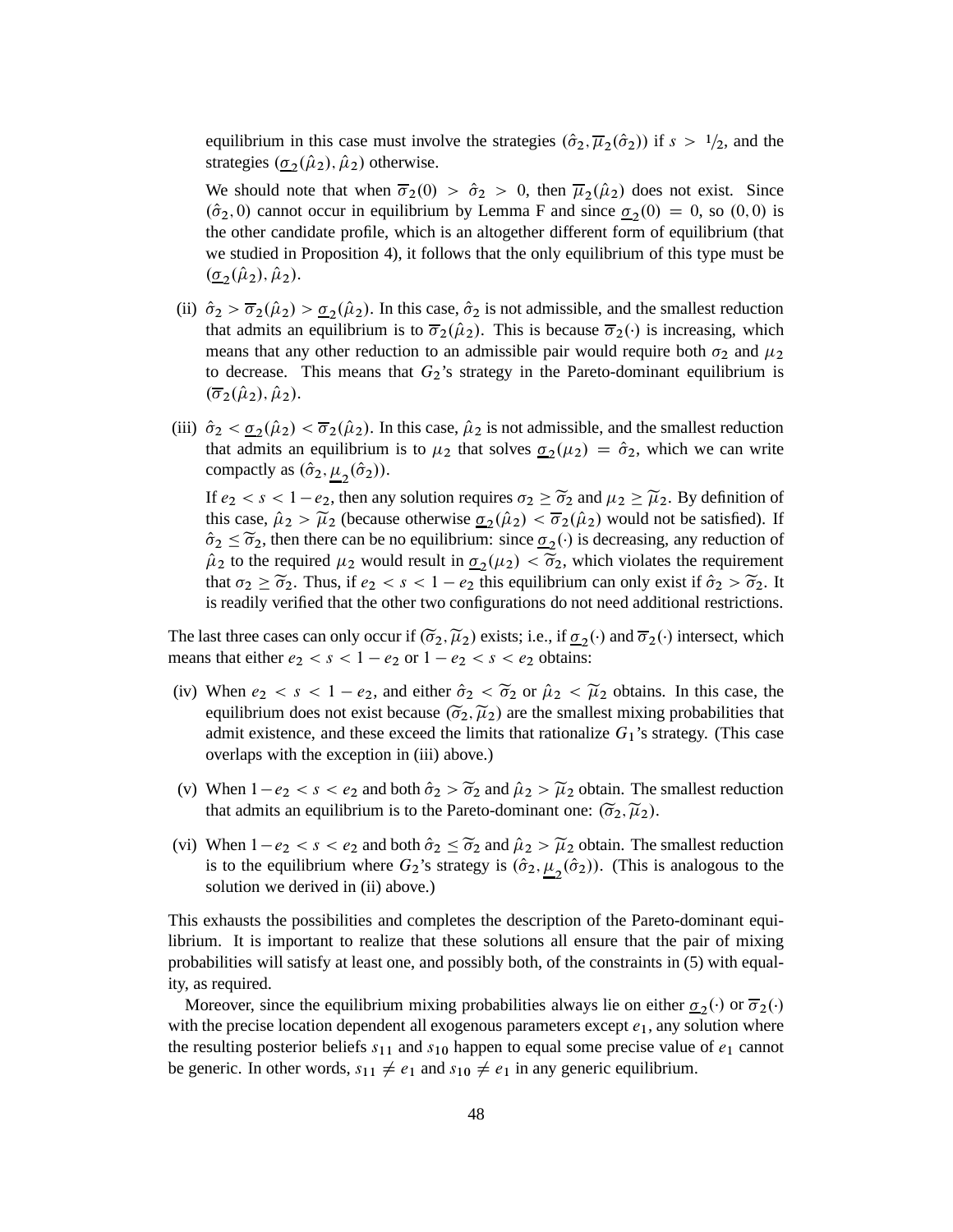Selecting the Pareto-dominant equilibrium is not particularly constraining because the preference ordering in (8) can be satisfied in infinite ways (as can the indifference condition for  $G_2$ ), and they determine the crucial limiting probabilities  $\hat{\sigma}_2$  and  $\hat{\mu}_2$ . Consider first the off-the-path beliefs  $s_{01}$  and  $s_{00}$ . Since  $G_2$  is mixing, a deviation by  $G_1$  is going to result in inaction with positive probability. Unless  $G_2$ 's probability of inaction in a serious crisis is significantly smaller than its probability of inaction in a mild crisis, this deviation would be worse for  $G_1$  when the crisis is serious. If so,  $G_1$  should be less likely to deviate when the crisis is serious:  $\sigma_1 > \mu_1$ . Since

$$
\sigma_1 > \mu_1 \implies \lim_{\sigma_1 \to 1, \mu_1 \to 1} s_{01} = \lim_{\sigma_1 \to 1, \mu_1 \to 1} s_{00} = 0,
$$

we can consider  $p_i(s_{00}) = p_1(s_{01}) = 1$  and  $p_2(s_{01}) = 0$  as reasonable off-the-path expectations regardless of the values of  $e_i$ . In that case, (8) cannot be satisfied for a nationalist  $G_1: p_1(s_{10})-C \leq 1-C < 1-\theta_1 = p_1(s_{00})-\theta_1$ . Thus, with these reasonable off-the-path expectations, the equilibrium can only exist if  $G_1$  is pro-EU.

For the rest of the proof, assume that  $G_1$  is pro-EU. Since  $1 - \theta_1 > 0$ , it must be that  $p_1(s_{11}) > p_1(s_{10}) > 0$  as well, so  $s_{10} \ge e_1$  and  $s_{11} \ge e_1$  are both necessary. Since no equilibrium with  $s_{11} = e_1$  or  $s_{10} = e_1$  is generic (by the argument above), we conclude that in any equilibrium it must be that  $s_{11} > e_1$  and  $s_{10} > e_1$ , so  $p_1(s_{11}) = p_1(s_{10}) = 1$ . In other words, this equilibrium requires not only that  $G_1$  is pro-EU but also that it gets reelected regardless of the contingency.

Consider now the three admissible configurations of mixing probabilities for  $G_2$ . If  $(s_{11} > e_2, s_{10} = 1 - e_2)$ , then a necessary condition for  $s_{11} > e_1$  and  $s_{10} > e_1$  is  $e_1 < 1 - e_2$ , that is, non-competitive elections. The three orderings that admit possible values for the posterior beliefs to solve them while preserving necessary inequalities are: (i)  $1 - e_2 > e_1 > e_2$ :  $s_{11} > e_1$  is not guaranteed; (ii)  $e_2 > 1 - e_2 > e_1$ : sufficient to guarantee both  $s_{11} > e_1$  and  $s_{10} > e_1$ ; (iii)  $1 - e_2 > e_2 > e_1$ : sufficient. If  $(s_{11} = e_2, s_{10} > 1 - e_2)$ , then a necessary condition for  $s_{11} > e_1$  and  $s_{10} > e_1$  is  $e_2 > e_1$ . If  $1 - e_2 > e_2$ , then this condition is also sufficient. If  $1 - e_2 < e_2$ , then  $e_1 < e_2$  is sufficient. The three orderings that admit possible values for the posterior beliefs to solve them while preserving necessary inequalities are: (i)  $e_2 > e_1 > 1 - e_2$ :  $s_{10} > e_1$  is not guaranteed; (ii)  $e_2 > 1 - e_2 > e_1$ : sufficient; (iii)  $1 - e_2 > e_2 > e_1$ : sufficient. If  $(s_{11} = e_2, s_{10} = 1 - e_2)$ , then the necessary conditions are  $e_2 > e_1$  and  $1 - e_2 > e_1$ . The two orderings that admit possible values for the posterior beliefs are: (i)  $e_2 > 1 - e_2 > e_1$ : sufficient; (ii)  $1-e_2 > e_2 > e_1$ : sufficient. To summarize these results,  $e_1 < min(e_2, 1-e_2)$ is sufficient to guarantee that on-the-path posterior beliefs will satisfy the requirements that ensure that  $G_1$  is reelected with certainty and the probabilities of reelection for  $G_2$  are sequentially rational.

## **C Slovakia's Burden-Shifting, Summer 2010**

After the Eurozone members officially agreed to the bailout on May 2, the Slovakian government – the newest member in the Eurozone – proved unwilling to ratify the agreement domestically, thereby scuttling its promise to provide its share of 1.02% ( $\epsilon$ 150 per Slovak citizen) to the Greek bailout package. The domestic ratification was delayed until after the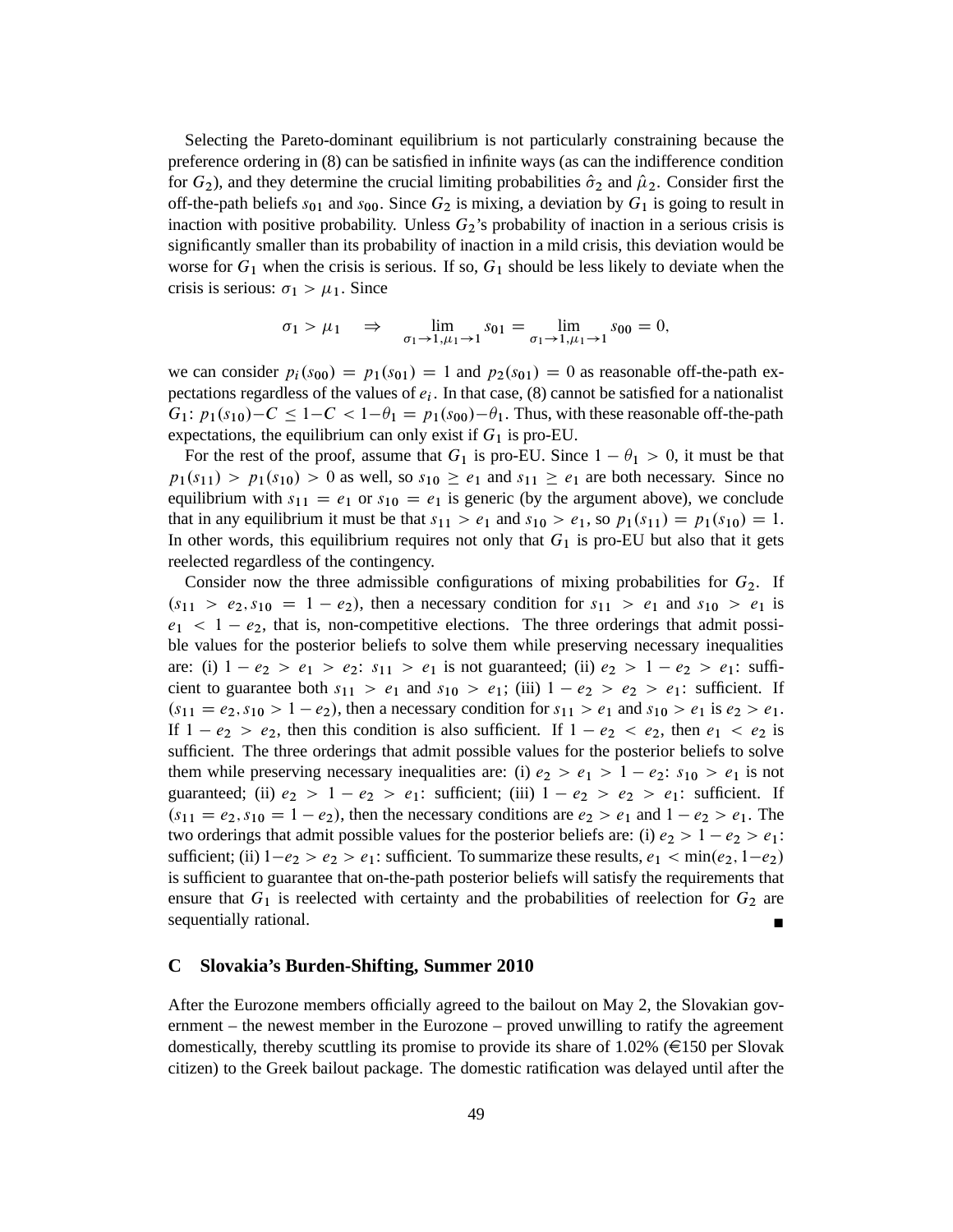elections. The government was ousted and the new government refused to sign the deal. Slovakia never paid its share of the bailout. Why did the Slovakian government agree to the bailout before the elections, but then decided to delay it until after the elections? And why did the new government not sign the deal after the elections?

From the vantage point of the Slovakian government, the situation maps onto the burdenshifting equilibrium (see Proposition 4).<sup>68</sup> Recall that the burden-shifting equilibrium requires (1) that the governments who provide the bailout are pro-EU (with no restriction on the government who decides to shift the burden), and (2) that the citizens are relatively certain that the crisis is serious. Both requirements were satisfied after May 2. First, it had become obvious that governments were expecting for the Eurozone to fall apart without a serious intervention by the IMF and the Eurozone members. Second, all other Eurozone governments had committed to the bailout package (i.e., they are pro-EU). Initially, the Slovak government expected to win the elections hands down. Fico's Smer party was at the top of the polls and had pledged to boost social spending after elections.<sup>69</sup> Since the citizens were more or less convinced that the crisis was serious (despite lingering skepticism about whether the Greeks deserved help), providing the bailout should not have hurt the government's electoral prospects. With  $e_{-i}$  relatively low but s high, the situation resembles the second parameter configuration of the equilibrium,  $e_i < s < 1 - e_i$ , where both governments expect to be retained for acting.

Before the Slovak government could act, however, its domestic prospects worsened considerably. The opposition parties had opposed the Greek bailout, and now they managed to make it a key electoral problem. The largest opposition party, the liberal SDKY, announced that it would try to block the loan. Even Smer's coalition partner, the nationalist SNS, declared itself against the loan.<sup>70</sup> In addition to the public's unhappiness about helping people they perceived as having lived beyond their means, the Slovak government would have to borrow to pay their share of the loan. Experts were worried that Slovakia would not receive that money back.<sup>71</sup> The Greek bailout became increasingly important as a campaign issue. In mid May, opposition parties attempted to hold a parliamentary debate on Slovakia's participation in the Greek bailout and the government used various tactics to block that initiative. The debate was eventually cancelled after four unsuccessful attempts to reach the quorum necessary to open it (when members of the government party did not show up). Fico was criticized for not allowing a debate and for negotiating a deal that was highly disadvantageous for the Slovak population. The opposition argued that the only reason why the government had agreed to the loan was because it was leading Slovakia down the same path and that it expected Slovakia itself to need European financial support soon.<sup>72</sup>

The coalescence of the opposition on the Greek bailout lowered Smer's electoral chances (increased  $e_{-i}$ ). Since it is unlikely that in the interim the voters had also lowered their estimate about the seriousness of the crisis, the resulting situation resembles the fourth parameter configuration of the equilibrium,  $s > \max(e_i, 1 - e_i)$ , where the government that fails to act is removed. In other words, whereas the government initially thought it would

<sup>68.</sup> Slovakia is  $G_{-i}$  and the other Eurozone members are  $G_i$ .

<sup>69.</sup> *Agence France Presse*. May 8, 2010. "Greek aid riles eurozone newcomer Slovakia."

<sup>70.</sup> *Agence France Presse*. May 3, 2010. "Slovak PM wants Greece to act before borrowing.

<sup>71.</sup> *The Slovak Spectator*. June 28, 2010. "Slovakia stalls on euro bailout."

<sup>72.</sup> *The Slovak Spectator*. May 17, 2010. "Slovakia's new election issue: Greece."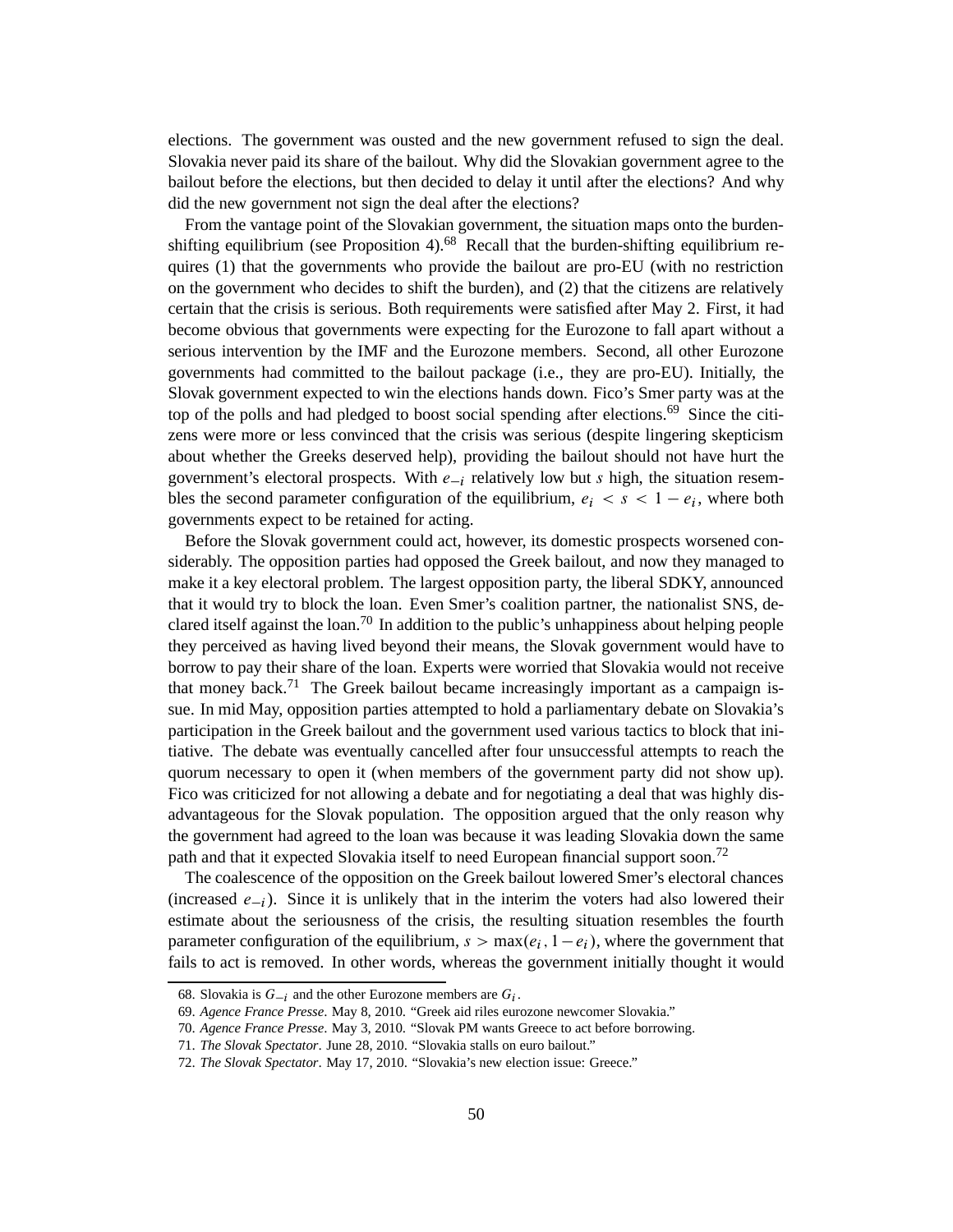win the election because the opposition was not very attractive and voters thought the crisis was serious enough to reward the government for acting, the increasing support for the opposition resulted in a situation where the uncertainty about the seriousness of the crisis was no longer sufficient to make voters reward the government for providing the bailout. In such unpleasant circumstances, the government could at least save itself the cost of the action by shifting the entire burden on the other members of the Eurozone.

Interestingly, the equilibrium indicates that at this point Smer was doomed: it would be removed both on and off the path of play (i.e., irrespective of its actions with respect to the bailout). This does not mean, of course, that the government took it lying down. In fact, Smer attempted to deflect some of the criticism by... agreeing with it. As the elections approached, Fico grew increasingly hostile to a bailout package. Although he said that the Slovak government would not block the package itself, he insisted that any loan would have to be approved by whichever government won from the elections. No money would be transferred before that.<sup>73</sup> The last-ditch effort did not work: the government was ousted in June, and replaced by a different coalition controlling a slim majority (79 out of 150 seats). In fulfillment of campaign promises, the new government completed the burden-shifting by refusing to ratify the Greek bailout package.<sup>74</sup> Ivan Kuhn, member of the Conservative Institute think tank, justified the decision by the government:

The European Financial and Stabilisation mechanism can work in terms of [its] legal and economic aspects without Slovakia. Slovakia's contribution is only a small fragment of the financial package. Yet the rescue package was created de facto beyond the legislative framework of the EU, so the presence of all the EU members is not necessary.<sup>75</sup>

In other words, the Slovak government had successfully shifted the burden onto its Eurozone colleagues.

One might wonder whether the Eurozone members could punish Slovakia for this blatant instance of free-riding. Since ours is a simple two-period model that does not allow for conditional strategies that could, in principle, admit sanctions designed to deter such behavior, we cannot speak to that except to say that if, for some reason, such punishment were not credible, the behavior should emerge even in a repeated setting. In fact, the Slovak government was *not* at all concerned about possible sanctions from the European Union and its refusal to participate came despite fierce pressure from the other Eurozone members. With startling, but refreshing, frankness, Kuhn summarized the problem with potential sanctions:

But in no way do I agree that Slovakia in such a case would find itself rejected by the rest of the EU and that we would be punished. This is something that the EU and its member countries cannot afford to do to another member country.

<sup>73.</sup> The delay could not be attributed to the length of the legislative process; Fico's government had repeatedly used a shortened legislative procedure to approve different bills.

<sup>74.</sup> The new coalition comprised the liberal SDKU-DS, Freedom and Solidarity, the Christian Democrat KDH, and the ethnic Hungarian party Most-Hid) under prospective prime minister, Iveta Radicova. *Agence France Presse*. June 13, 2010. "Slovakia's emerging coalition plans austerity drive."; *The Slovak Spectator*. June 28, 2010. "Slovakia stalls on euro bailout."

<sup>75.</sup> *The Slovak Spectator*. June 28, 2010. "Slovakia stalls on the euro bailout."